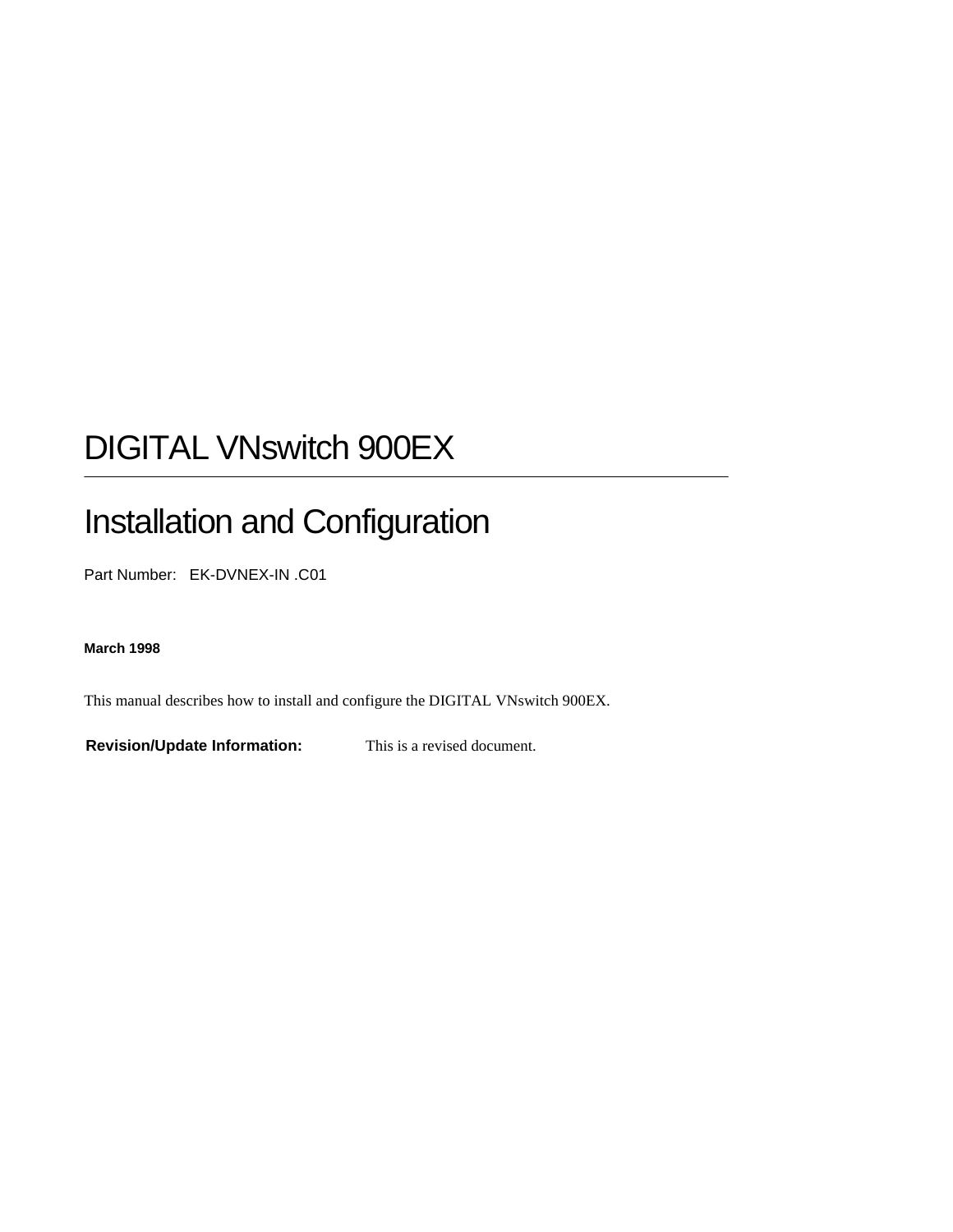Digital Equipment Corporation makes no representations that the use of its products in the manner described in this publication will not infringe on existing or future patent rights, nor do the descriptions contained in this publication imply the granting of licenses to make, use, or sell equipment or software in accordance with the description.

Possession, use, or copying of the software described in this publication is authorized only pursuant to a valid written license from DIGITAL or an authorized sublicensor.

© Digital Equipment Corporation 1998. All rights reserved. Printed in U.S.A

The following are trademarks of Digital Equipment Corporation: clearVISN, the clearVISN logo, DEC, DEChub, DIGITAL, and the DIGITAL logo.

All other trademarks and registered trademarks are the property of their respective holders.

#### **FCC Notice** — Class A Computing Device:

This equipment generates, uses, and may emit radio frequency energy. The equipment has been type tested and found to comply with the limits for a Class A digital device pursuant to Part 15 of FCC rules, which are designed to provide reasonable protection against such radio frequency interference. Operation of this equipment in a residential area may cause interference in which case the user at his own expense will be required to take whatever measures may be required to correct the interference. Any modifications to this device - unless expressly approved by the manufacturer - can void the user's authority to operate this equipment under part 15 of the FCC rules.

**VCCI Notice** — Class A Computing Device:

This equipment is in the Class A category (information equipment to be used in commercial and/or industrial areas) and conforms to the standards set by the Voluntary Control Council for Interference by Data Processing Equipment and Electronic Office Machines aimed at preventing radio interference in commercial and/or industrial areas. Consequently, when used in a residential area or in an adjacent area thereto, radio interference may be caused to radios and TV receivers. Read the instructions for correct handling.

**CE Notice** — Class A Computing Device:

#### **Warning!**

This is a Class A product. In a domestic environment, this product may cause radio interference, in which case the user may be required to take adequate measures.

#### **Achtung!**

Dieses ist ein Gerät der Funkstörgrenzwertklasse A. In Wohnbereichen können bei Betrieb dieses Gerätes Rundfunkstörungen auftreten, in welchen Fällen der Benutzer für entsprechende Gegenmaßnahmen verantwortlich ist.

#### **Avertissement!**

Cet appareil est un appareil de Classe A. Dans un environnement résidentiel cet appareil peut provoquer des brouillages radioélectriques. Dans ce cas, il peut être demandé à l'utilisateur de prendre les mesures appropriées.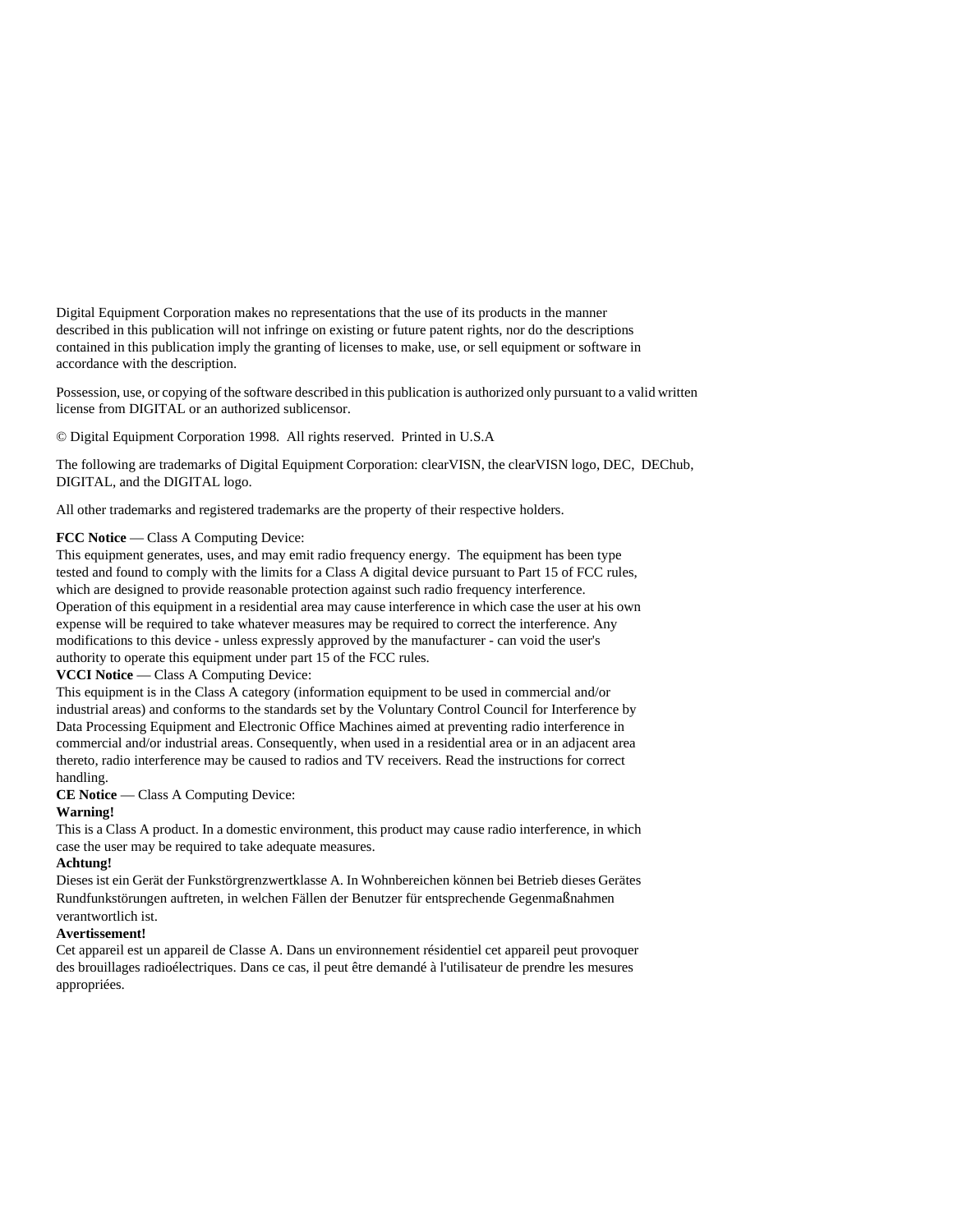# **Contents**

# **Preface**

# **Safety**

## 1 Product Introduction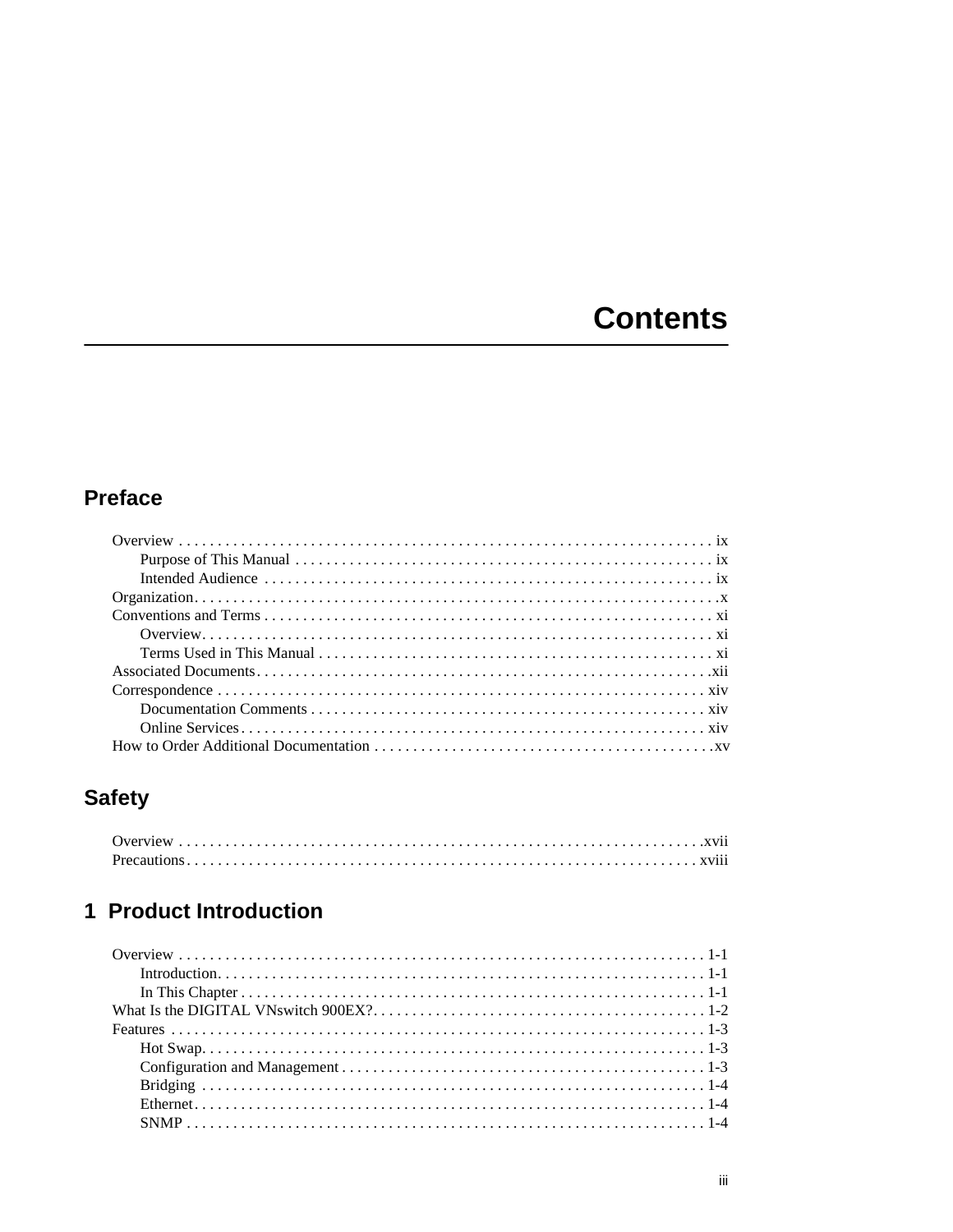|--|--|

# 2 Installing Modular Media Interface Cards

# 3 Installing the DIGITAL VNswitch 900EX

# 4 Installing the Setup Port Cable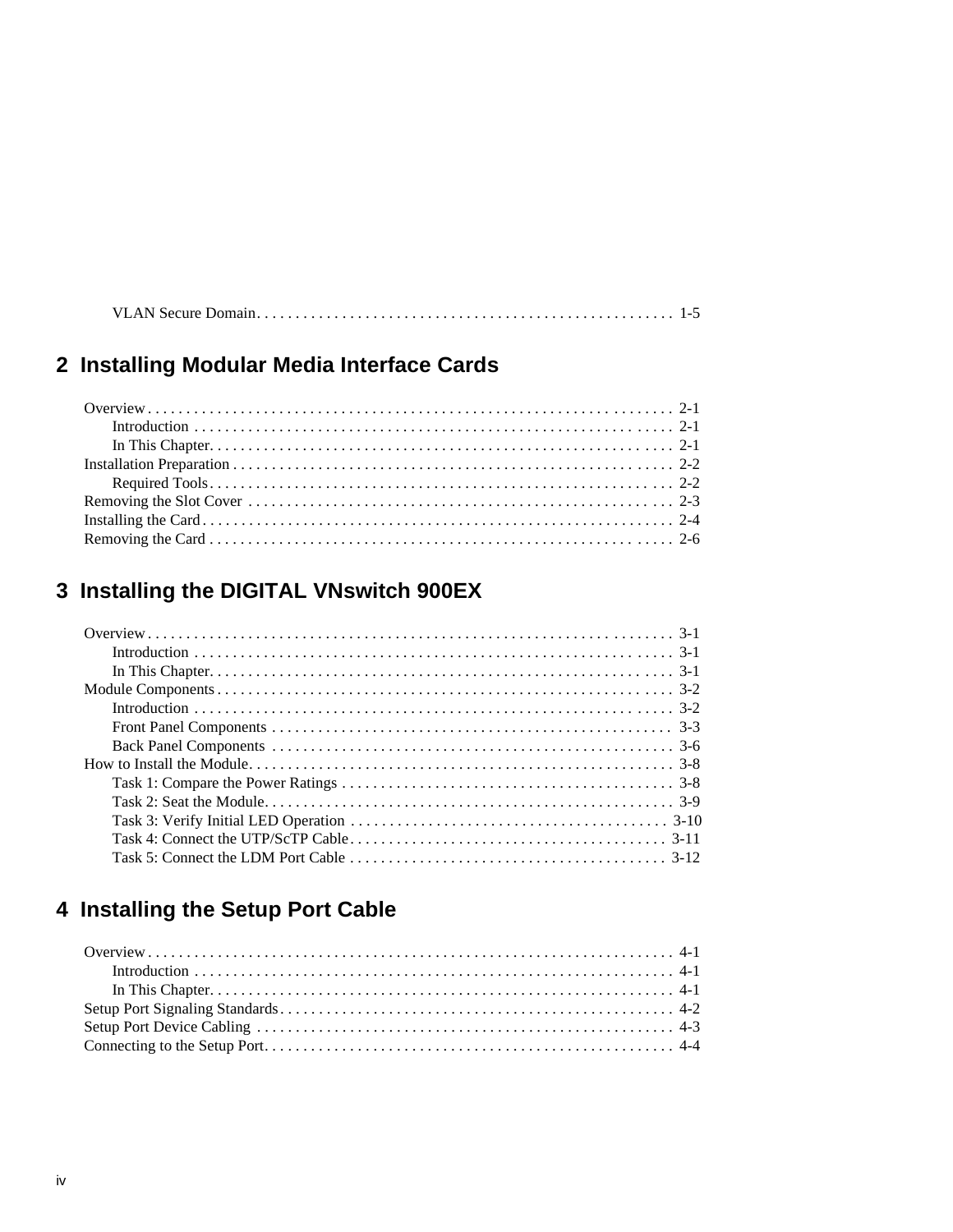## **[5 Configuring the Module in a DEChub ONE or DEChub](#page-52-0)  ONE-MX**

# **[6 Configuring the Module in a DIGITAL MultiSwitch 900](#page-64-0)**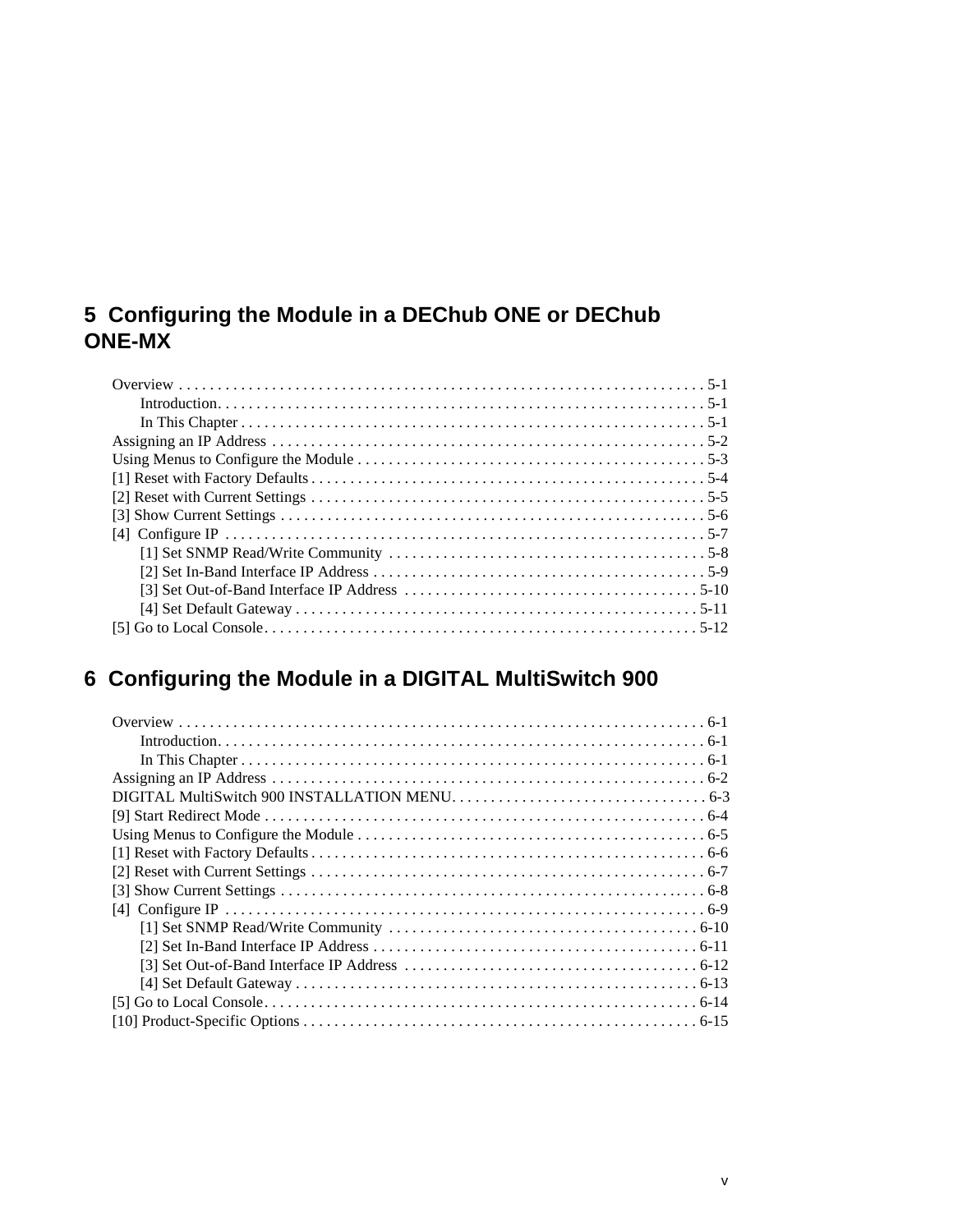# 7 Removing the Module

# A Problem Solving

# **B Connectors and Adapters**

# **C** Product Specifications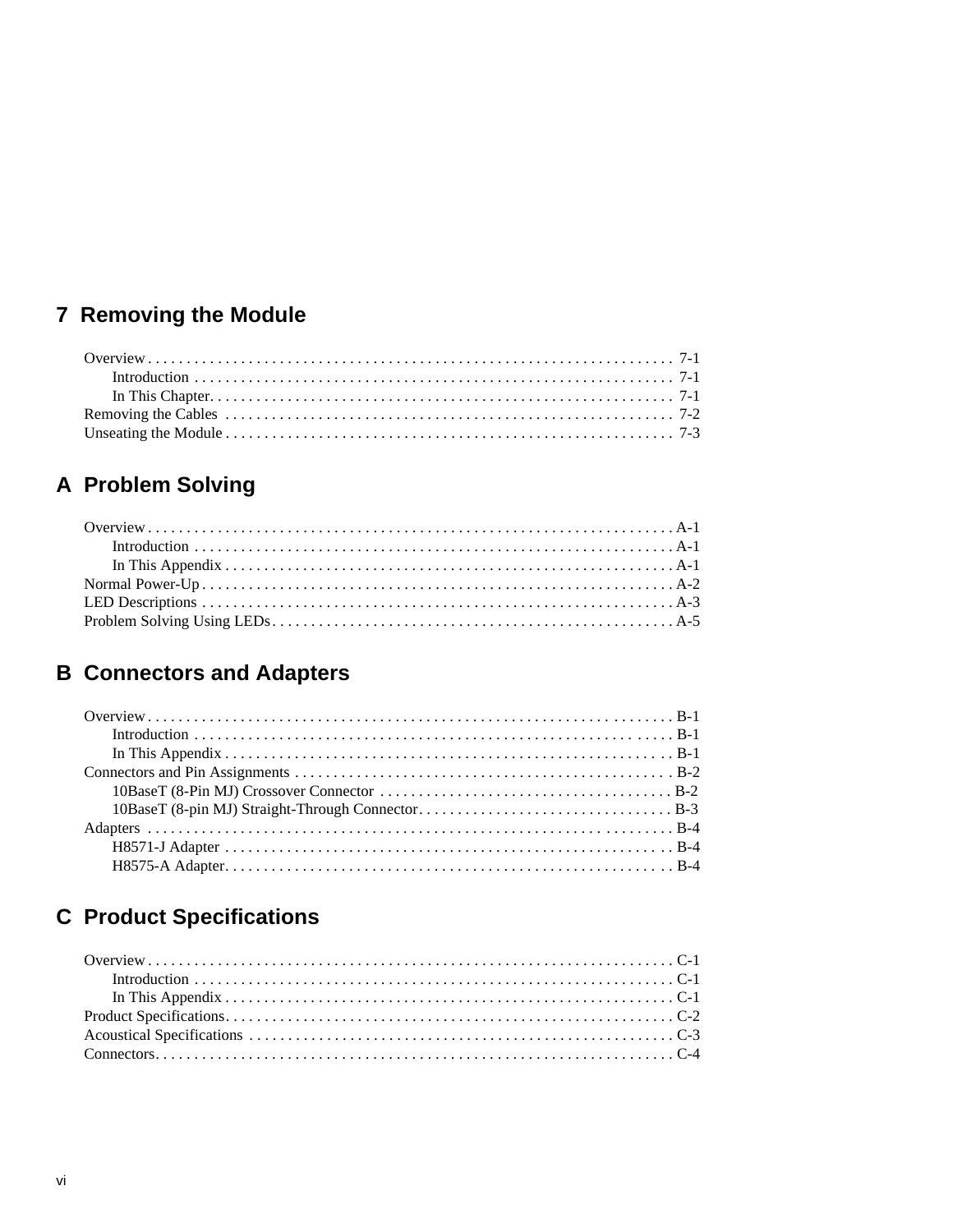# **Figures**

| $3-2$   |  |
|---------|--|
| $3 - 3$ |  |
| $3-4$   |  |
| $3 - 5$ |  |
|         |  |
| $4-1$   |  |
|         |  |
|         |  |
|         |  |
|         |  |
|         |  |
|         |  |
|         |  |

# **Tables**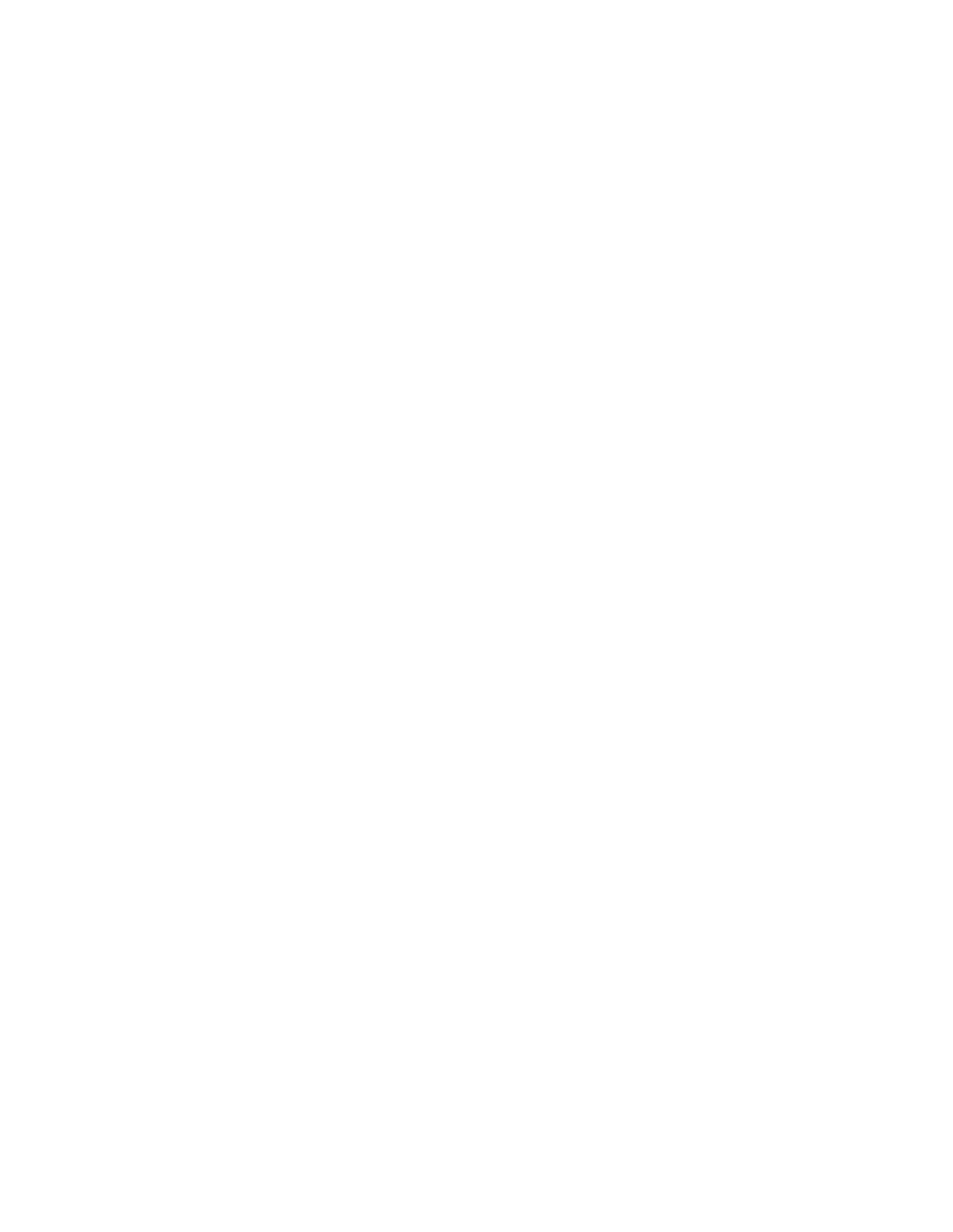# **Preface**

## <span id="page-8-0"></span>**Overview**

## **Purpose of This Manual**

This manual describes how to install and set up the DIGITAL VNswitch 900EX module and install 100 Mb/s Fast Ethernet Modular Media Interface cards. It also provides problem solving, connector and adapter, and pin assignment information.

### **Intended Audience**

This manual is intended for use by personnel who will install and set up the VNswitch 900EX.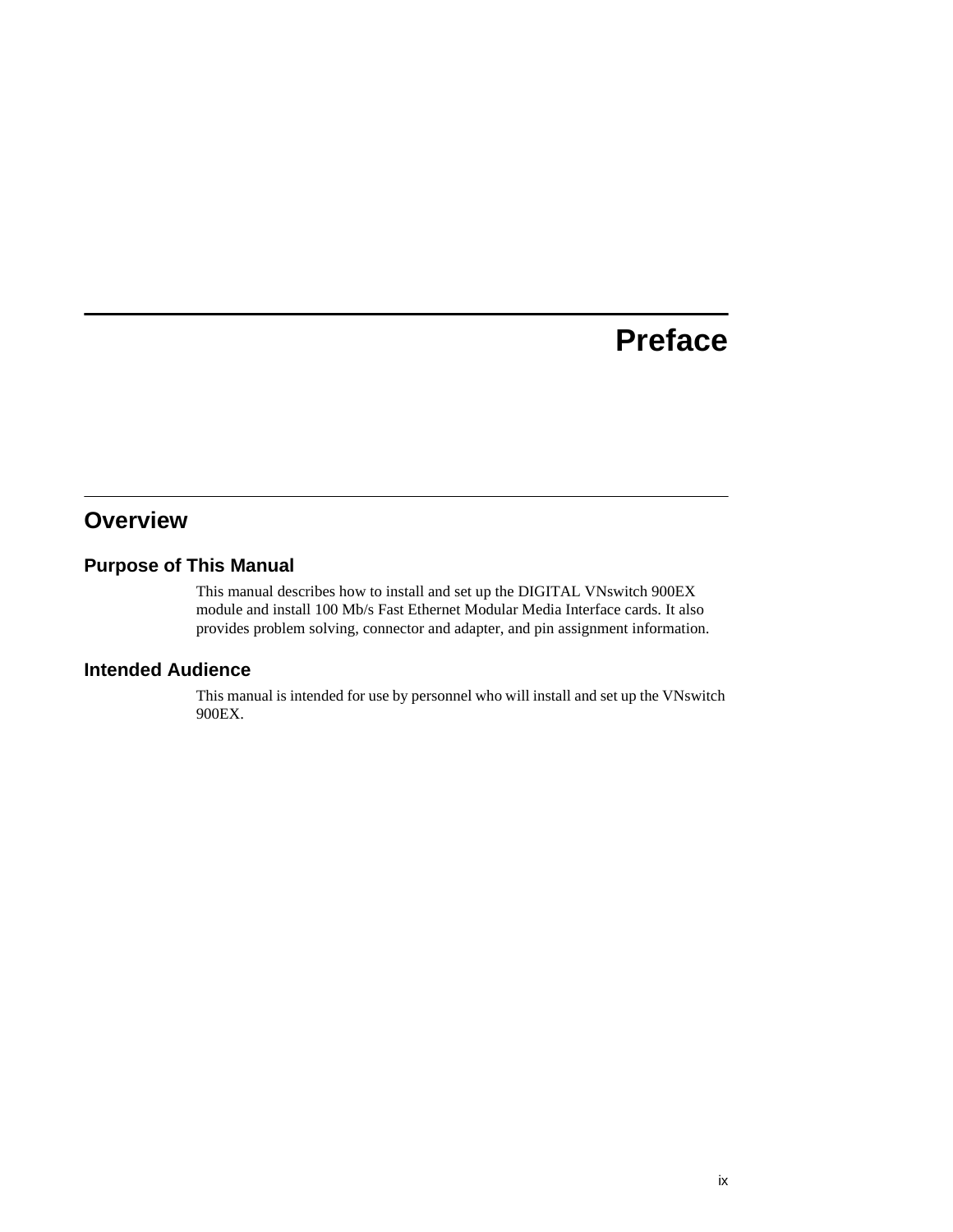# <span id="page-9-0"></span>**Organization**

This manual is organized as follows:

| <b>Section</b> | <b>Description</b>                                                                                                                                      |
|----------------|---------------------------------------------------------------------------------------------------------------------------------------------------------|
| Chapter 1      | Provides an overview of the VNswitch 900EX and describes<br>its features.                                                                               |
| Chapter 2      | Provides information on installing and removing the 100<br>Mb/s Modular Media Interface (MMI) cards.                                                    |
| Chapter 3      | Provides instructions for installing the VNswitch 900EX in<br>a DIGITAL MultiSwitch 900 (formerly DEChub 900<br>MultiSwitch).                           |
| Chapter 4      | Provides instructions for installing the setup port on the<br>DEChub ONE and the DIGITAL MultiSwitch 900 (formerly<br>DEChub 900 MultiSwitch).          |
| Chapter 5      | Provides information on setting up and configuring the<br>VNswitch 900EX in a DEChub ONE.                                                               |
| Chapter 6      | Provides information on how to configure the when the<br>VNswitch 900EX is installed in a DIGITAL MultiSwitch<br>900 (formerly DEChub 900 MultiSwitch). |
| Chapter 7      | Provides information on how to remove the VNswitch<br>900EX from the DIGITAL MultiSwitch 900 formerly<br>DEChub 900 MultiSwitch).                       |
| Appendix A     | Provides installation-specific problem solving information<br>using the LEDs.                                                                           |
| Appendix B     | Provides connector and pin assignment information.                                                                                                      |
| Appendix C     | Provides product specifications and a parts list.                                                                                                       |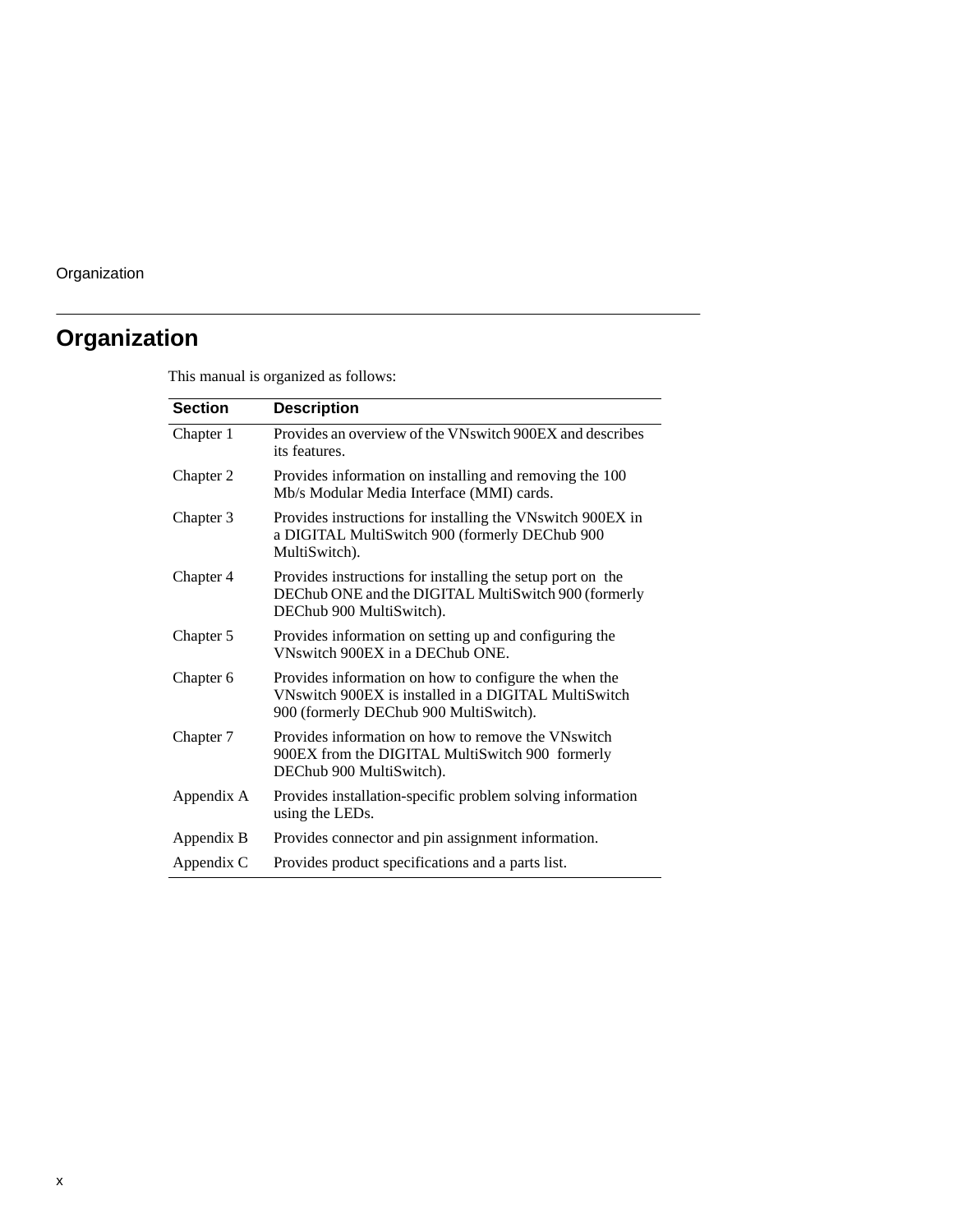Conventions and Terms

# <span id="page-10-0"></span>**Conventions and Terms**

### **Overview**

This manual uses the following conventions.

| <b>Convention</b>          | <b>Description</b>                              |
|----------------------------|-------------------------------------------------|
| <b>NOTE</b>                | Contains information of special interest.       |
| Special Type               | Indicates system output in examples.            |
| <b>Boldface</b>            | Indicates user input in examples.               |
| $\langle$ Return $\rangle$ | Indicates that you should press the Return key. |

## **Terms Used in This Manual**

This book uses the following terms:

| Term              | <b>Definition</b>                                                                                                                                                 |
|-------------------|-------------------------------------------------------------------------------------------------------------------------------------------------------------------|
| Ethernet          | The DIGITAL term for its product compatibility with ISO<br>8802-3/ANSI/IEEE 802.3 standards and the Ethernet<br>standards for CSMA/CD local area networks (LANs). |
| <b>ScTP</b> Cable | A 100 ohms cable that supports 10BaseT and 100BaseT<br>compliant products.                                                                                        |
| <b>SNMP</b>       | Simple Network Management Protocol, an industry-<br>standard protocol for network management.                                                                     |
| ThinWire Cable    | IEEE 10Base2 coaxial cable that carries Ethernet signals.                                                                                                         |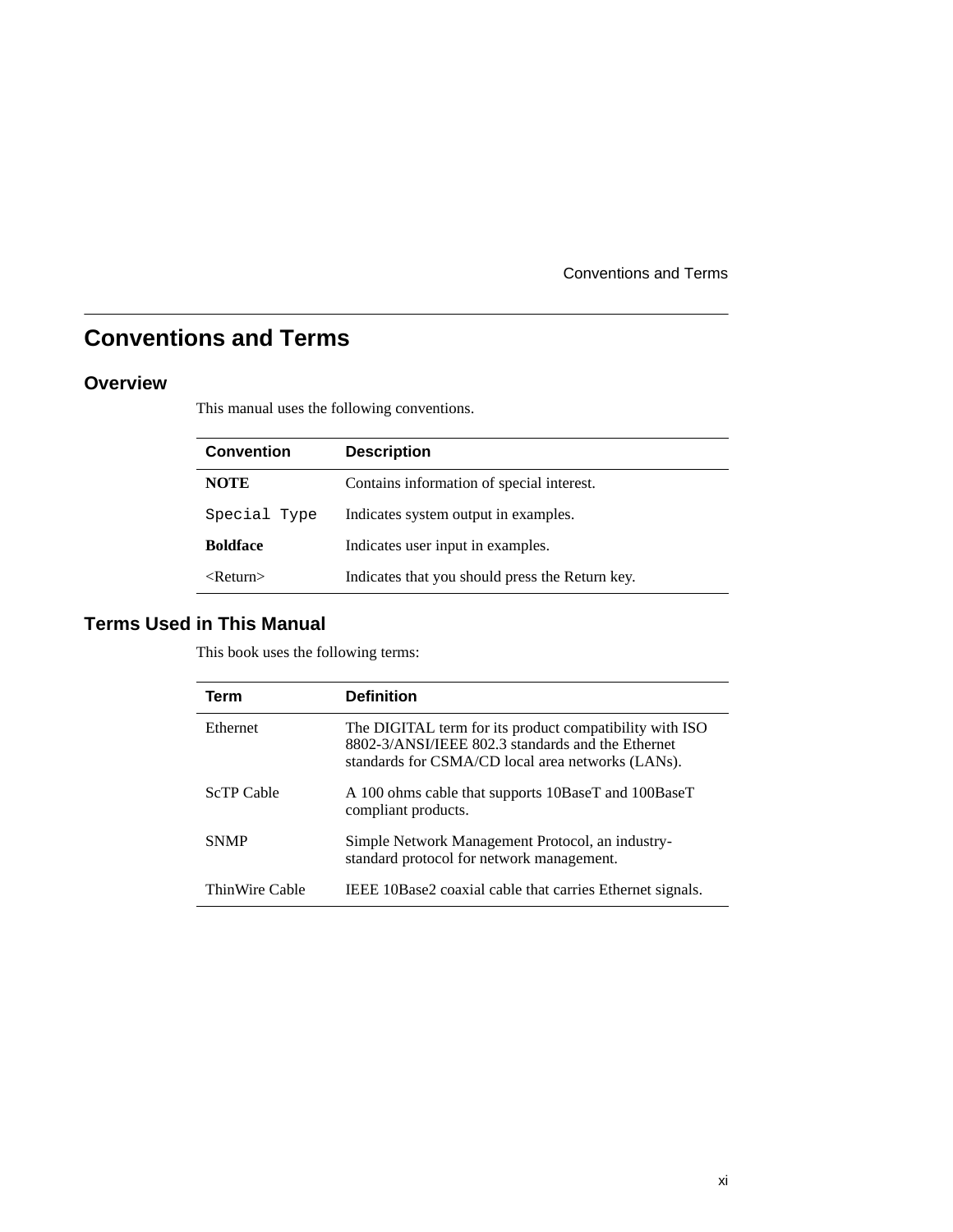<span id="page-11-0"></span>Associated Documents

## **Associated Documents**

The following documents provide information relating to the VNswitch 900EX. To order any of the following documents, refer to the directions in How to Order Additional Documentation.

| <b>Title and Order Number</b>                                                         | <b>Description</b>                                                                                                                                                                            |
|---------------------------------------------------------------------------------------|-----------------------------------------------------------------------------------------------------------------------------------------------------------------------------------------------|
| <b>DIGITAL MultiSwitch 900</b><br>(formerly DEChub 900<br>MultiSwitch) Owner's Manual | Provides installation, use, security, and<br>troubleshooting information for the<br>DIGITAL MultiSwitch 900.                                                                                  |
| EK-DH2MS-OM                                                                           |                                                                                                                                                                                               |
| <b>DEChub ONE</b> Installation<br>EK-DEHU2-IN                                         | Provides installation and operation<br>guidelines for standalone VNswitch 900EX<br>configuration, including mounting options<br>and cabling.                                                  |
| <b>DEChub ONE-MX Installation</b>                                                     | Provides installation and operation                                                                                                                                                           |
| EK-DEF1H-IN                                                                           | guidelines for standalone VNswitch 900EX<br>configuration, including mounting options<br>and cabling.                                                                                         |
| <i>clearVISN Installation</i>                                                         | Provides pre- and post-installation<br>information, as well as actual installation<br>procedures for each application.                                                                        |
| clearVISN Overview                                                                    | Provides an overview of the clearVISN<br>software, an explanation of each application,<br>and descriptions of all concepts necessary to<br>understand and use the application<br>efficiently. |
| clearVISN User's Guide                                                                | Provides information for starting and<br>configuring each application, and general use<br>information.                                                                                        |
| <b>VNswitch 900 Series Technical</b><br>Overview                                      | Provides a technical overview of the<br>VNswitch 900 family of high-density<br>switching products.                                                                                            |
| <b>VNswitch 900 Series Switch</b><br>Management                                       | Describes how to configure, monitor, and<br>manage a VNswitch 900 module.                                                                                                                     |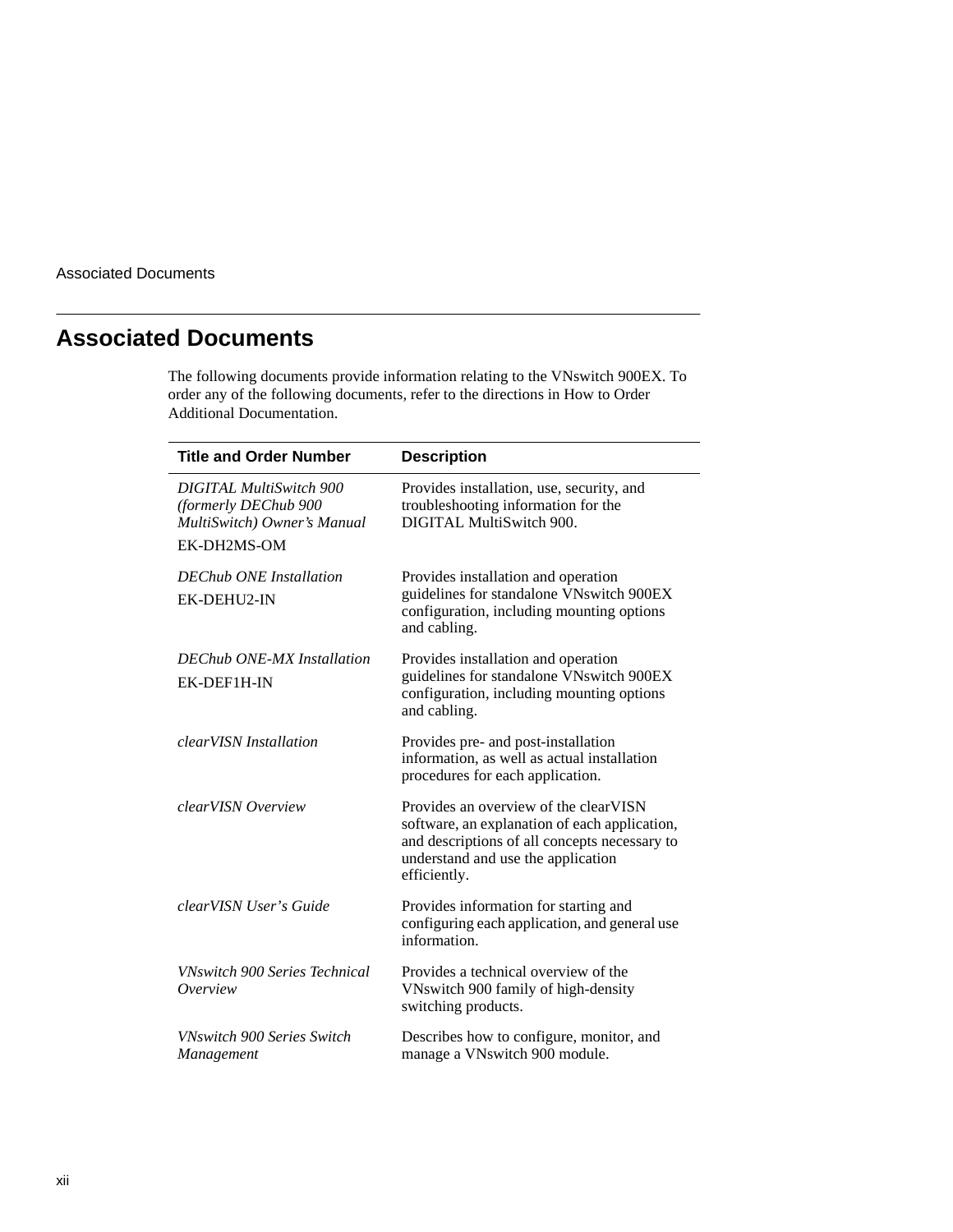#### Associated Documents

| <b>Title and Order Number</b>                                                          | <b>Description</b>                                                                                                                                                                                                                                                                                                                |
|----------------------------------------------------------------------------------------|-----------------------------------------------------------------------------------------------------------------------------------------------------------------------------------------------------------------------------------------------------------------------------------------------------------------------------------|
| <b>OPEN DECconnect</b><br><b>Applications Guide</b><br>EC-G2570-42                     | Provides information to help plan and install<br>networking systems based on the DIGITAL<br><b>OPEN DECconnect System and networking</b><br>products.                                                                                                                                                                             |
| Event Logging System<br><b>Messages Guide</b>                                          | Describes messages logged by the Event<br>Logging System.                                                                                                                                                                                                                                                                         |
| <b>Bridge and Extended LAN</b><br>Reference<br>EK-DEBAM-HR                             | Describes how bridges are used to create<br>extended local area networks (LANs). The<br>descriptions include the use of bridges in<br>extended LAN configurations, information<br>on LAN interconnections, overall bridge<br>operation, spanning tree, bridge<br>management, and solving bridge-related<br>problems in a network. |
| 100 Mb/s Fast Ethernet<br>Modular Media Interface<br>Cards Installation<br>EK-MBITM-IM | Provides installation and operating<br>guidelines for installing, verifying, and<br>removing Modular Media Interface cards.<br>Describes cabling and LED information.                                                                                                                                                             |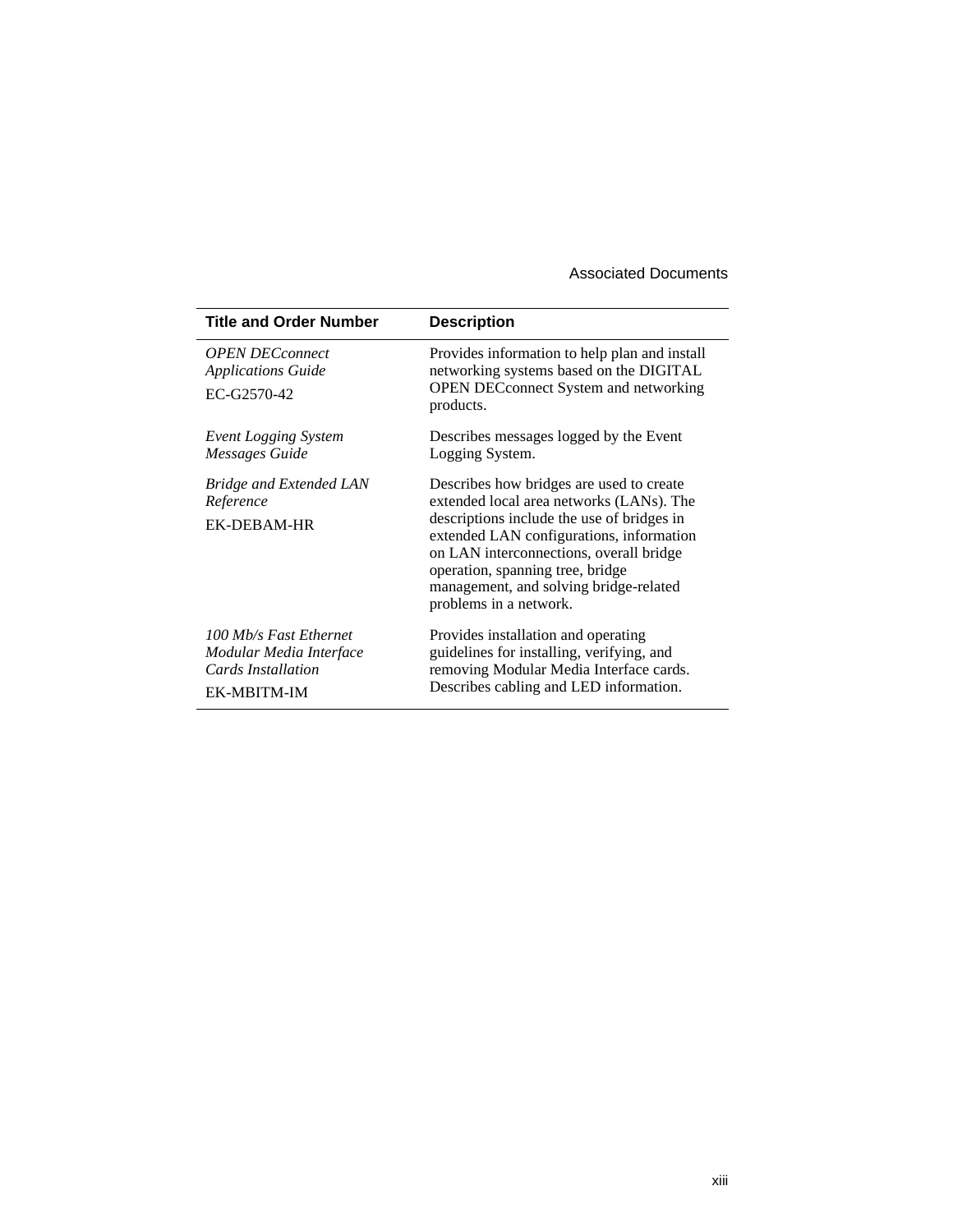<span id="page-13-0"></span>**Correspondence** 

## **Correspondence**

#### **Documentation Comments**

If you have comments or suggestions about this document, send them to the Network Products Business Organization.

| Attn:   | Documentation Project Manager |
|---------|-------------------------------|
| FAX:    | $(978) 506 - 6093$            |
| E-MAIL: | doc_feedback@lkg.mts.dec.com  |

### **Online Services**

To locate product specific information, refer to the Digital Equipment Corporation Network Products Business Home Page on the World Wide Web at the following addresses:

| Americas:       | http://www.networks.digital.com        |
|-----------------|----------------------------------------|
| Europe:         | http://www.networks.europe.digital.com |
| Asia Pacific: l | http://www.networks.digital.com.au     |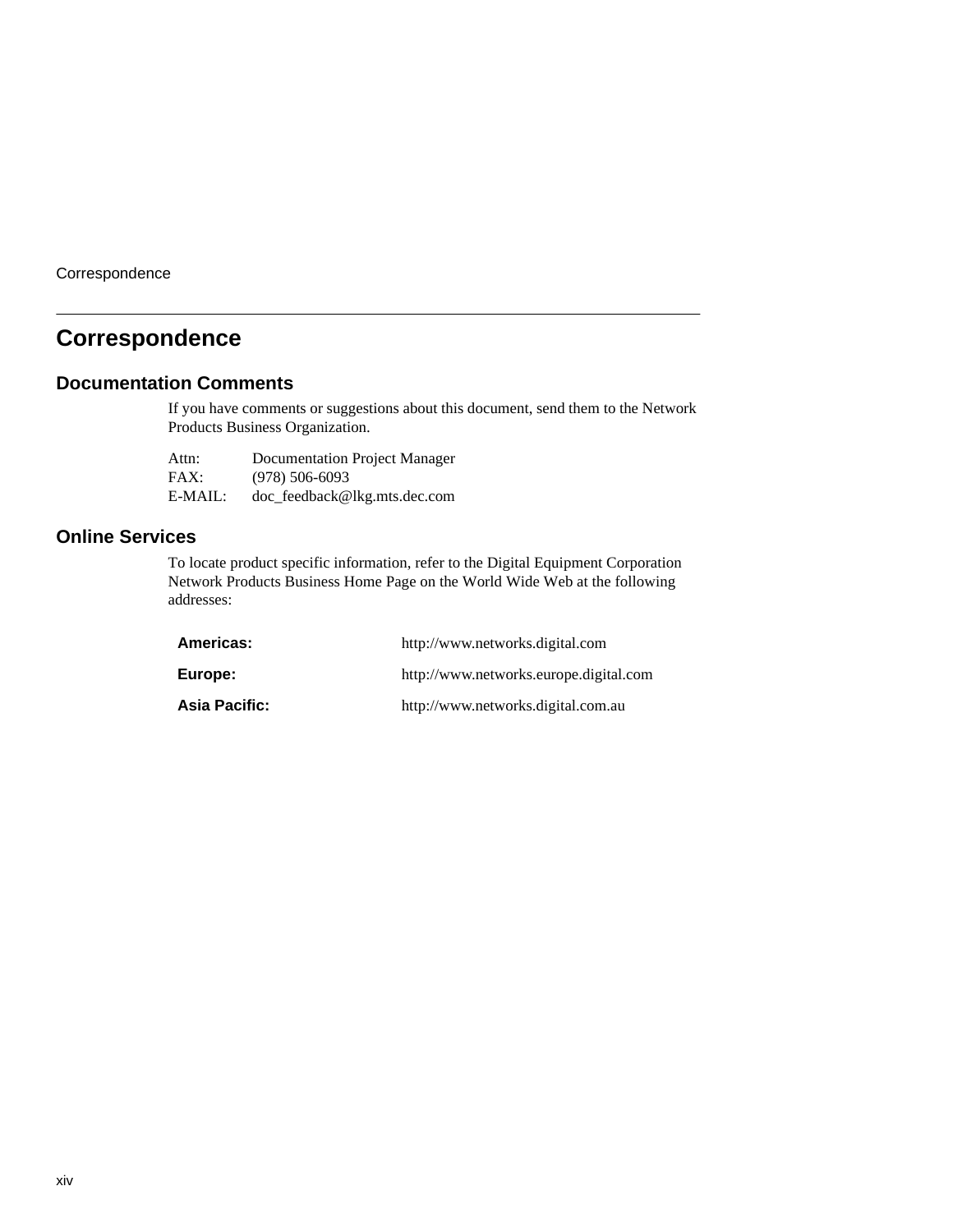How to Order Additional Documentation

# <span id="page-14-0"></span>**How to Order Additional Documentation**

| To Order:                                | Contact:                                                                                                                                                                             |
|------------------------------------------|--------------------------------------------------------------------------------------------------------------------------------------------------------------------------------------|
| By Telephone                             | Continental U.S.A.: 1-800-DIGITAL (1-800-344-4825)<br>Canada: 1-800-267-6215<br>Alaska, New Hampshire, and Hawaii: 1-603-884-6660                                                    |
| Electronically<br>(U.S.A. only)          | Dial 1-800-DEC-DEMO<br>(For assistance, call 1-800-DIGITAL)                                                                                                                          |
| By Mail<br>$(U.S.A.$ and<br>Puerto Rico) | DIGITAL EQUIPMENT CORPORATION<br><b>P.O. Box CS2008</b><br>Nashua, New Hampshire 03061<br>(Place prepaid orders from Puerto Rico with the local<br>DIGITAL subsidiary: 809-754-7575) |
| By Mail<br>(Canada)                      | DIGITAL EQUIPMENT CORPORATION LTD.<br>940 Belfast Road<br>Ottawa, Ontario, Canada K1G 4C2<br>Attn: A&SG Business Manager                                                             |
| Internationally                          | DIGITAL EQUIPMENT CORPORATION<br><b>A&amp;SG</b> Business Manager<br>c/o local DIGITAL subsidiary or approved distributor                                                            |
| Internally                               | U.S. Software Supply Business (SSB)<br>DIGITAL EQUIPMENT CORPORATION<br>8 Cotton Road<br>Nashua, New Hampshire 03063                                                                 |

To order additional documentation, use the following information: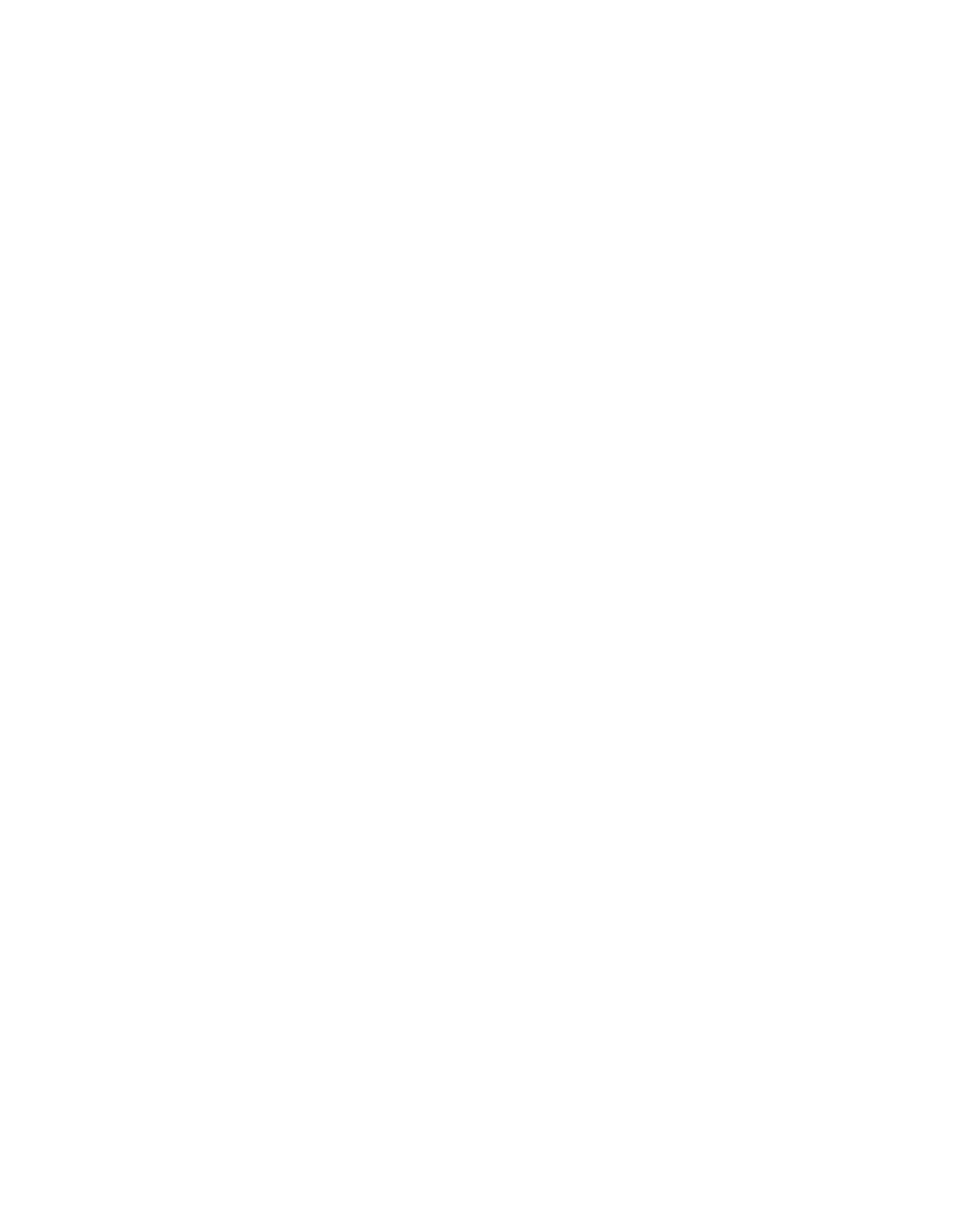# **Safety**

## <span id="page-16-0"></span>**Overview**

The cautions that must be observed for the hardware described in this manual are listed in this section in English, German, French, and Spanish. Any warning or caution that appears in this manual is defined as follows:

| <b>WARNING</b>    | Contains information to prevent personal injury.                                              |
|-------------------|-----------------------------------------------------------------------------------------------|
| <b>CAUTION</b>    | Contains information to prevent damage to<br>equipment.                                       |
| VORSICHT          | Enthält Informationen, die beachtet werden müssen<br>um den Benutzer vor Schaden zu bewahren. |
| <b>ACHTUNG</b>    | Enthält Informationen, die beachtet werden müssen<br>um die Gerate vor Schaden zu bewahren    |
| <b>DANGER</b>     | Signale les informations destinées à prévenir les<br>accidents corporels.                     |
| <b>ATTENTION</b>  | Signale les informations destinées à prévenir la<br>détérioration du matériel.                |
| <b>AVISO</b>      | Contiene información para evitar daños personales.                                            |
| <b>PRECAUCIÓN</b> | Contiene información para evitar daños al equipo.                                             |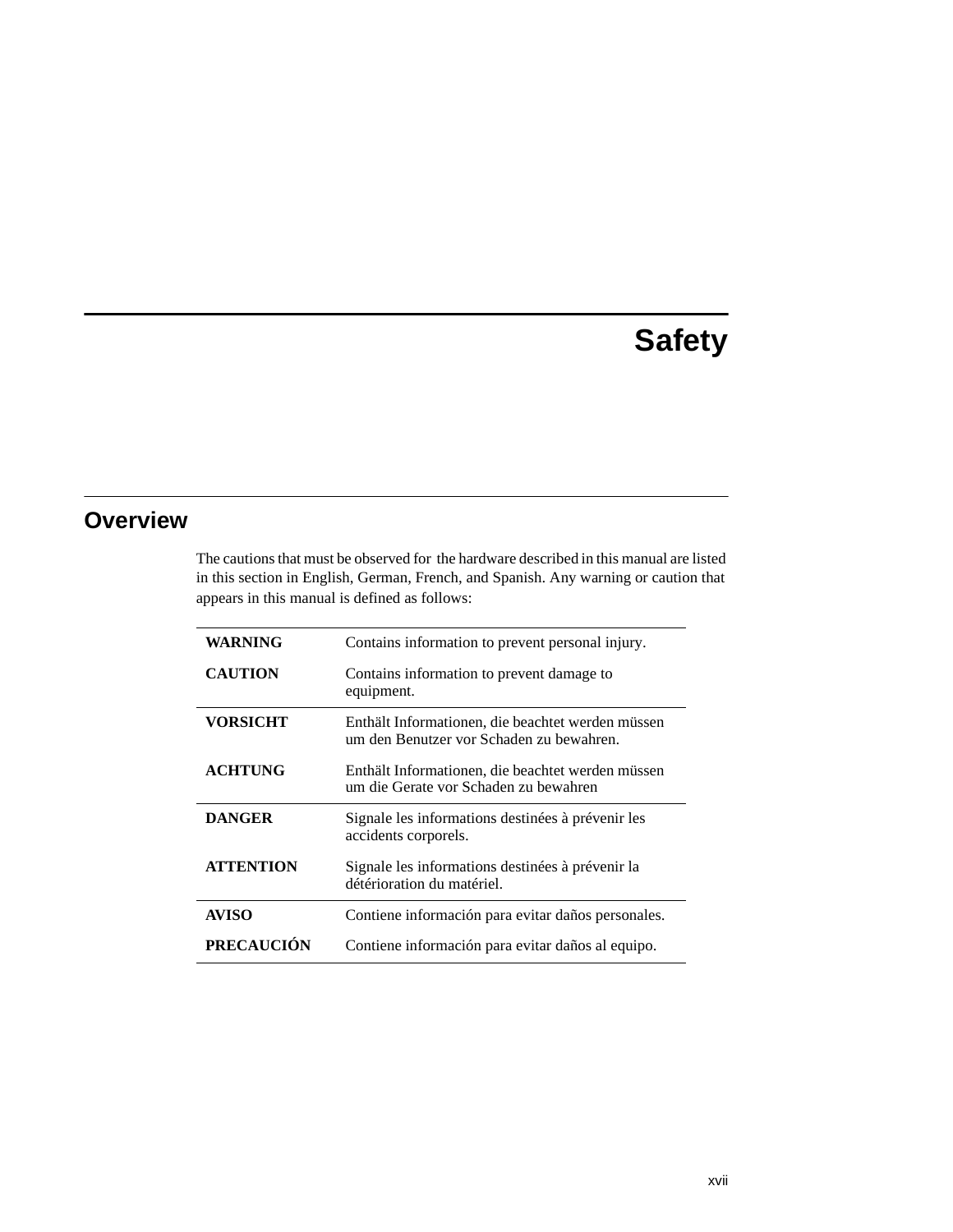<span id="page-17-0"></span>Precautions

# **Precautions**

| <b>CAUTION</b>    | This action deletes all configured settings and<br>replaces them with factory default values. All<br>configuration settings will be lost.                                                  |
|-------------------|--------------------------------------------------------------------------------------------------------------------------------------------------------------------------------------------|
| <b>ACHTUNG</b>    | Bei diesem Vorgang werden alle<br>Konfigurationseinstellungen gelöscht und die<br>Werkseinstellungen wieder eingesetzt. Alle<br>Konfigurationsdaten gehen verloren.                        |
| <b>ATTENTION</b>  | Cette action supprime tous les paramètres de<br>configuration et les remplace par des valeurs<br>prédéfinies. Tous les paramètres de configuration<br>seront perdus.                       |
| <b>PRECAUCIÓN</b> | Esta intervención borrará todos los parámetros de<br>configuración y los sustituirá por valores por defecto<br>definidos de fábrica. Se perderán todos los<br>parámetros de configuración. |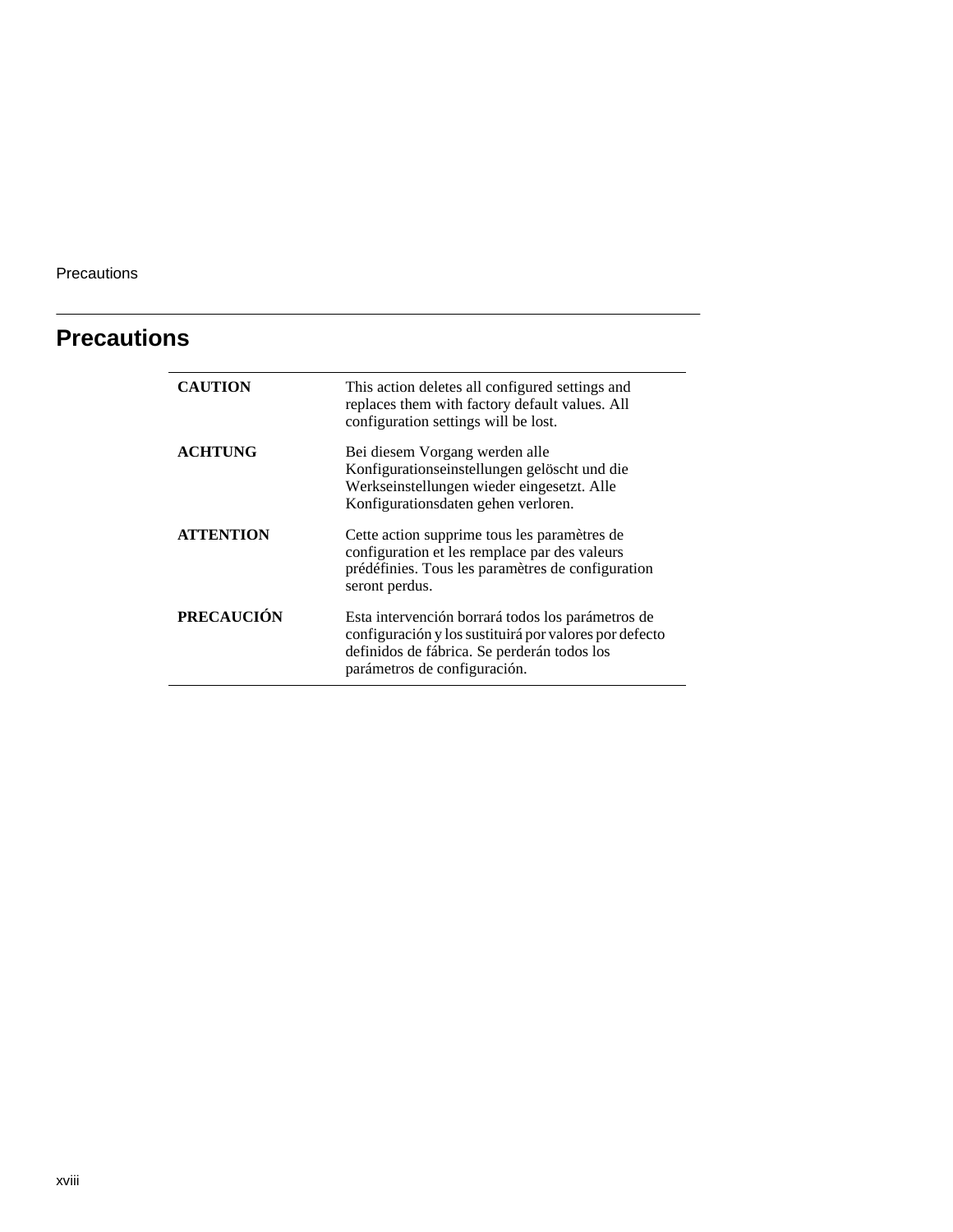Precautions

| <b>CAUTION</b>    | Static electricity can damage modules and electronic<br>components. DIGITAL recommends using a grounded<br>antistatic wrist strap and a grounded work surface when<br>handling any modules.                                                                                                                                      |
|-------------------|----------------------------------------------------------------------------------------------------------------------------------------------------------------------------------------------------------------------------------------------------------------------------------------------------------------------------------|
| <b>ACHTUNG</b>    | Module und elektronische Komponenten können durch<br>elektrostatische Entladungen beschädigt werden. Benutzen<br>Sie immer eine antistatische Gelenkmanschette und eine<br>geerdete Arbeitsunterlage, wenn Sie am offenen Gerät<br>arbeiten.                                                                                     |
| <b>ATTENTION</b>  | Les charges excessives d'électricité statique peuvent<br>endommager les modules et les composants électroniques.<br>DIGITAL conseille l'utilisation d'un bracelet de masse et<br>d'un plan de travail mis à la terre lors de la manipulation<br>des modules.                                                                     |
| <b>PRECAUCION</b> | La electricidad estática puede dañar los componentes<br>electrónicos y los módulos. DIGITAL recomienda que se<br>utilicen cintas de pasadores y superficies de trabajo<br>conectadas a tierra al trabajar con cualquier módulo.                                                                                                  |
|                   |                                                                                                                                                                                                                                                                                                                                  |
| <b>WARNING</b>    | Some fiber-optic equipment can emit laser or infrared light                                                                                                                                                                                                                                                                      |
|                   | that can injure your eyes. Never look into an optical fiber<br>or connector port. Always assume the cable is connected to<br>a light source.                                                                                                                                                                                     |
| <b>VORSICHT</b>   | Bestimmte Lichtleitergeräte können für die Augen<br>gefährliches Laser- oder Infrarotlicht abstrahlen.<br>Vermeiden Sie es daher unter allen Umständen, direkt in<br>ein Lichtleiterkabel oder einen Lichtleiteranschluß zu<br>schauen. Gehen Sie immer davon aus, daß Lichtleiterkabel<br>mit einer Lichtquelle verbunden sind. |
| <b>DANGER</b>     | Certains équipements à fibre optique peuvent émettre un<br>rayonnement laser ou infra-rouge pouvant provoquer des<br>troubles oculaires. Ne regardez jamais à l'intérieur d'une<br>fibre optique ou d'un port de connecteur. Considérez que le<br>câble est connecté en permanence à une source lumineuse.                       |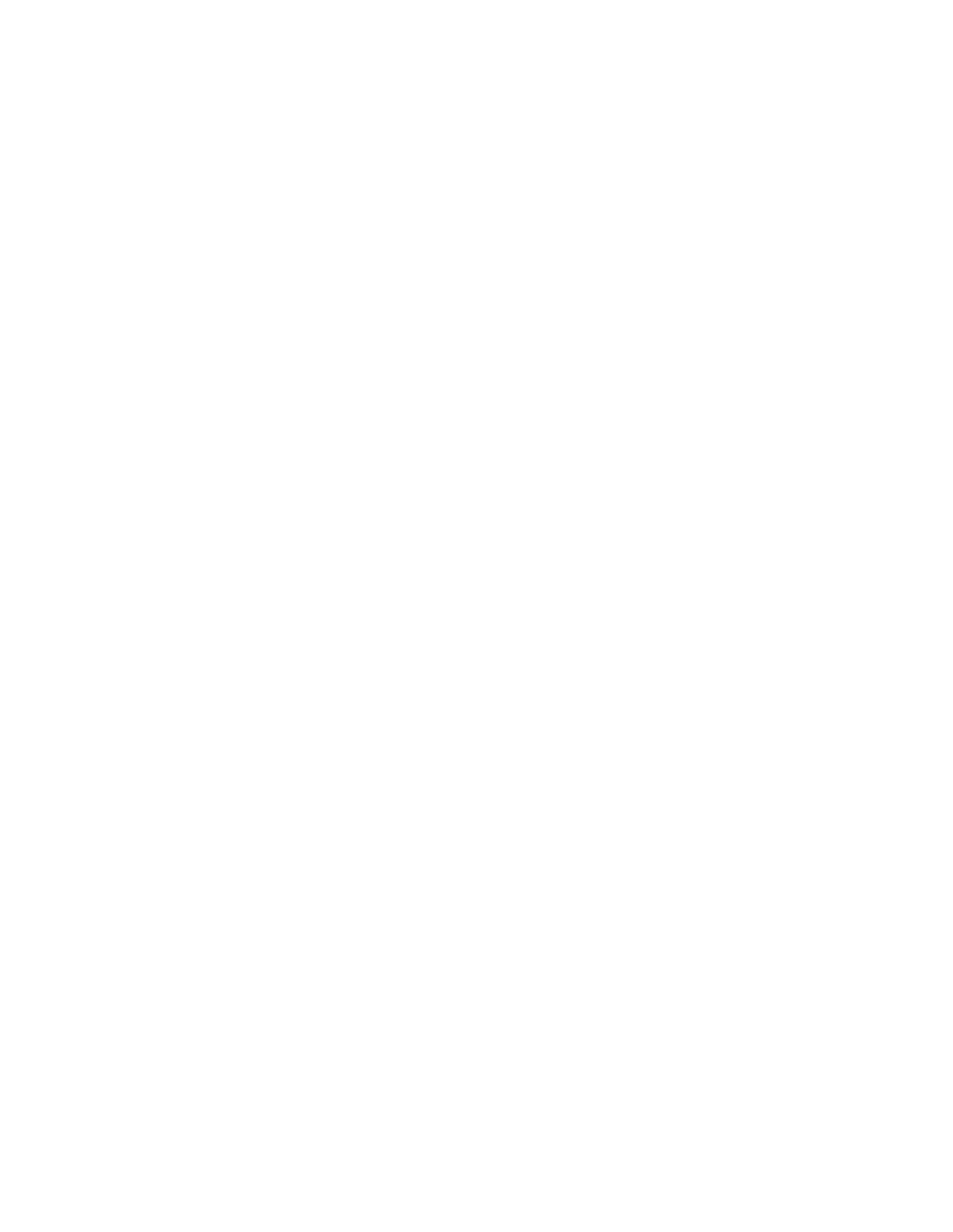# **Chapter 1**

# **Product Introduction**

## <span id="page-20-0"></span>**Overview**

### **Introduction**

This chapter describes the features of the DIGITAL VNswitch 900EX module.

For further technical information on the VNswitch 900EX, refer to the *VNswitch 900 Series Switch Management* and the *VNswitch 900 Series Technical Overview.*

### **In This Chapter**

This chapter consists of the following topics:

| <b>Topic</b>                        | Page    |
|-------------------------------------|---------|
| What Is the DIGITAL VNswitch 900EX? | $1 - 2$ |
| <b>Features</b>                     | $1 - 3$ |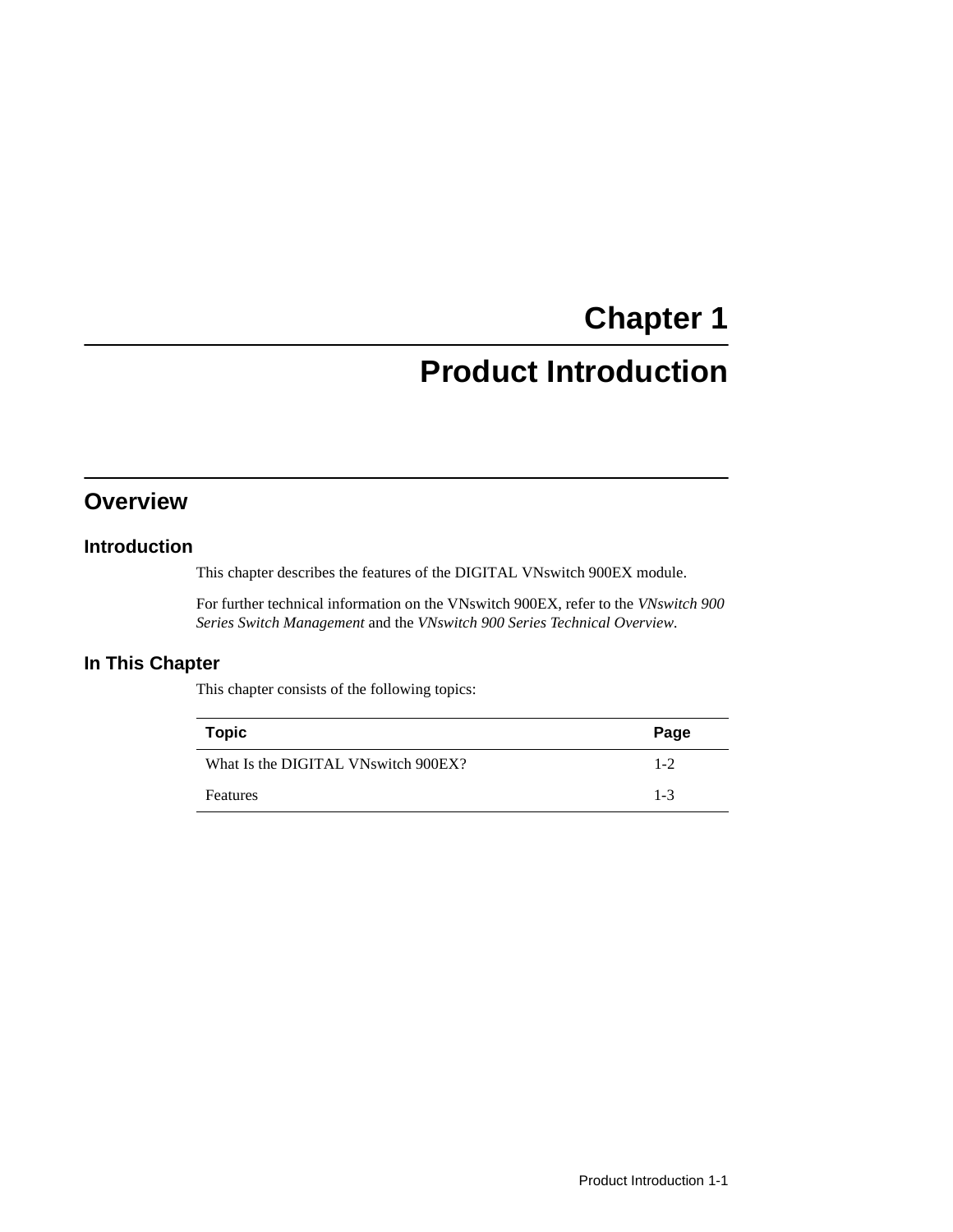<span id="page-21-0"></span>What Is the DIGITAL VNswitch 900EX?

## **What Is the DIGITAL VNswitch 900EX?**

The VNswitch 900EX (also referred to in this manual as the module) is a 12-port (10BaseT port) to 2-port Fast Ethernet switch that provides automatic dual-speed switching between standard 10 Mb/s Ethernet and 100 Mb/s Ethernet.

The module is auto-configured to connect to the 400 Mb/s VNbus, which provides interoperability across the backplane with other VNswitch modules while maintaining front panel connectivity. Alternatively, each of the module's 12 front-panel 10BaseT 802.3/Ethernet ports can be individually redirected to a DIGITAL MultiSwitch 900 backplane LAN segment to create a backplane LAN.

The VNswitch 900EX network module is a true backbone network switch that supports complete filtering capabilities (including source address, destination address, protocol type, and VLAN) for greater network control, increased security and bandwidth utilization, and reduced propagation of network problems.

The module includes a large address table (approximately 8,000 entries) and is fully IEEE 802.1d standards-compliant, ensuring high performance and packet integrity required in large switched networks.

The VNswitch 900EX module also offers nonvolatile flash memory for easy, nondisruptive upgrades of the device firmware using Trivial File Transfer Protocol (TFTP) load protocol. This eliminates the need to replace or upgrade hardware in the future, and avoids the associated costs and disruption to network users.

You can install and configure the module in a DIGITAL MultiSwitch 900 (also referred to in this manual as a MultiSwitch 900) or as a standalone unit in a DEChub ONE or DEChub ONE-MX docking station (see the *DEChub ONE Installation* manual or the *DEChub ONE-MX Installation* manual). The module is fully interoperable with other modules when installed in the MultiSwitch 900 (including both MultiSwitch 900 and DEChub 90 modules).

Throughout this manual, the term DEChub ONE refers to the DEChub ONE or the DEChub ONE-MX docking station unless otherwise specified.

The VNswitch 900EX does not support the FDDI features of the DEChub ONE-MX.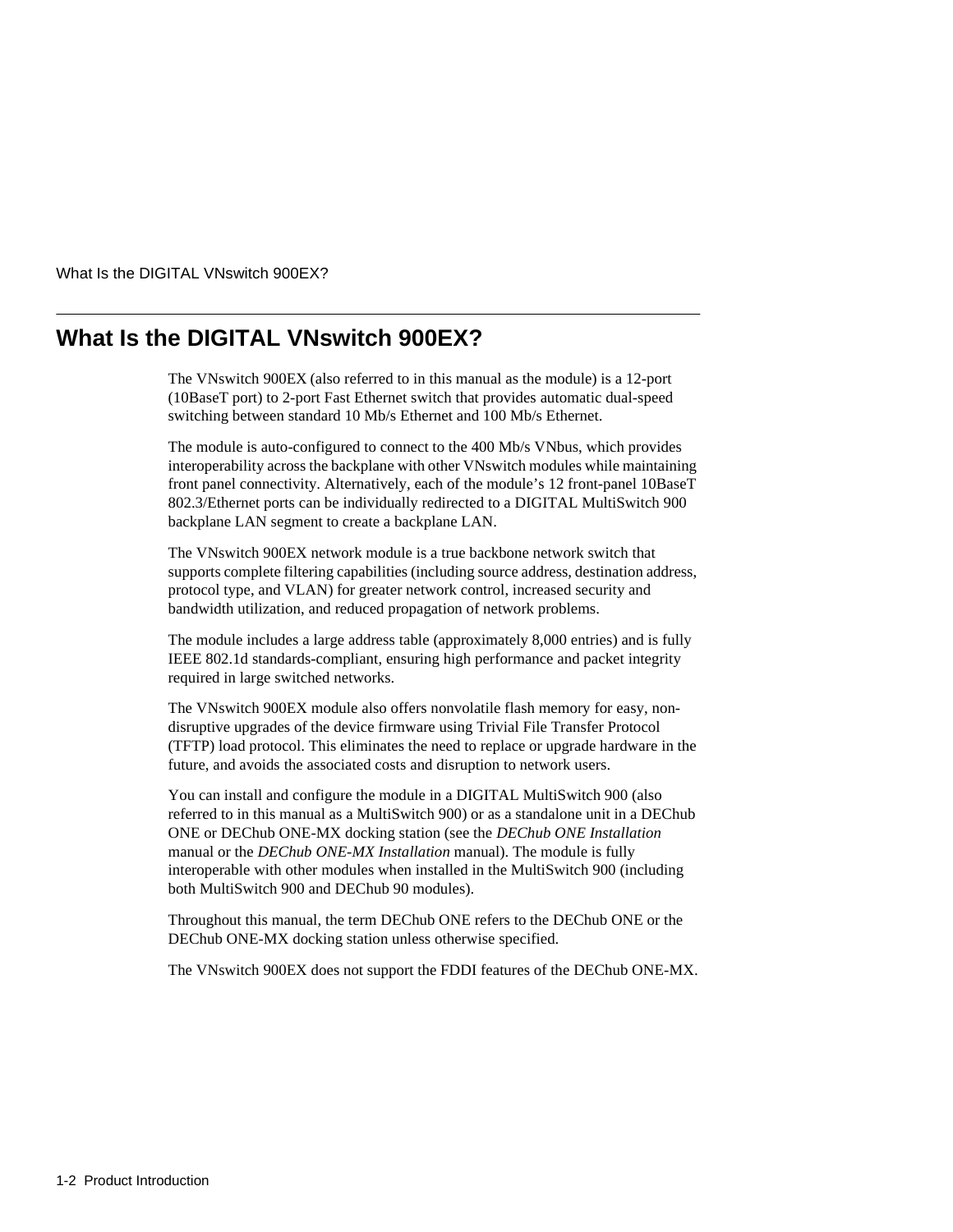#### Features

### <span id="page-22-0"></span>**Features**

The following are the features of the VNswitch 900EX. For further information, refer to the *VNswitch 900 Series Technical Overview*.

#### **Hot Swap**

With hot swapping capabilities, you can perform the following functions without turning off the power:

- Install or remove the module from a DIGITAL MultiSwitch 900.
- Install or remove the modular media interface cards from the module.

#### **Configuration and Management**

The following configuration and management options are available:

- Auto-configuring at power-up.
- Support for up to 256 internal addresses for management and other purposes.
- Manageable via Simple Network Management Protocol (SNMP) and Command Line Interface (CLI) management via Telnet or an attached terminal device.
- Upgradeable device firmware (in nonvolatile Flash memory) using TFTP with clearVISN MultiChassis Manager or in a DEChub ONE through the OBM port with any TFTP server.
- Features a built-in SNMP management agent. It supports a comprehensive graphical user interface (GUI), using the DIGITAL clearVISN MultiChassis Manager, that is identical for both in-band and out-of-band management.
- Support for up to approximately 8,000 network addresses.
- Support of a Load/Dump/Management (LDM) port that allows upline dumps and downline loads of operational images.
- Provides user-configured rate limiting for broadcast and multicast packets by address and specified protocol.
- Supports backplane LANs by allowing all 10BaseT ports to be directed (through management software) to the MultiSwitch 900 backplane.
- May be used with other VNswitch 900 modules to create various configurations involving Ethernet, Fast Ethernet, FDDI and ATM by connecting over the VNbus.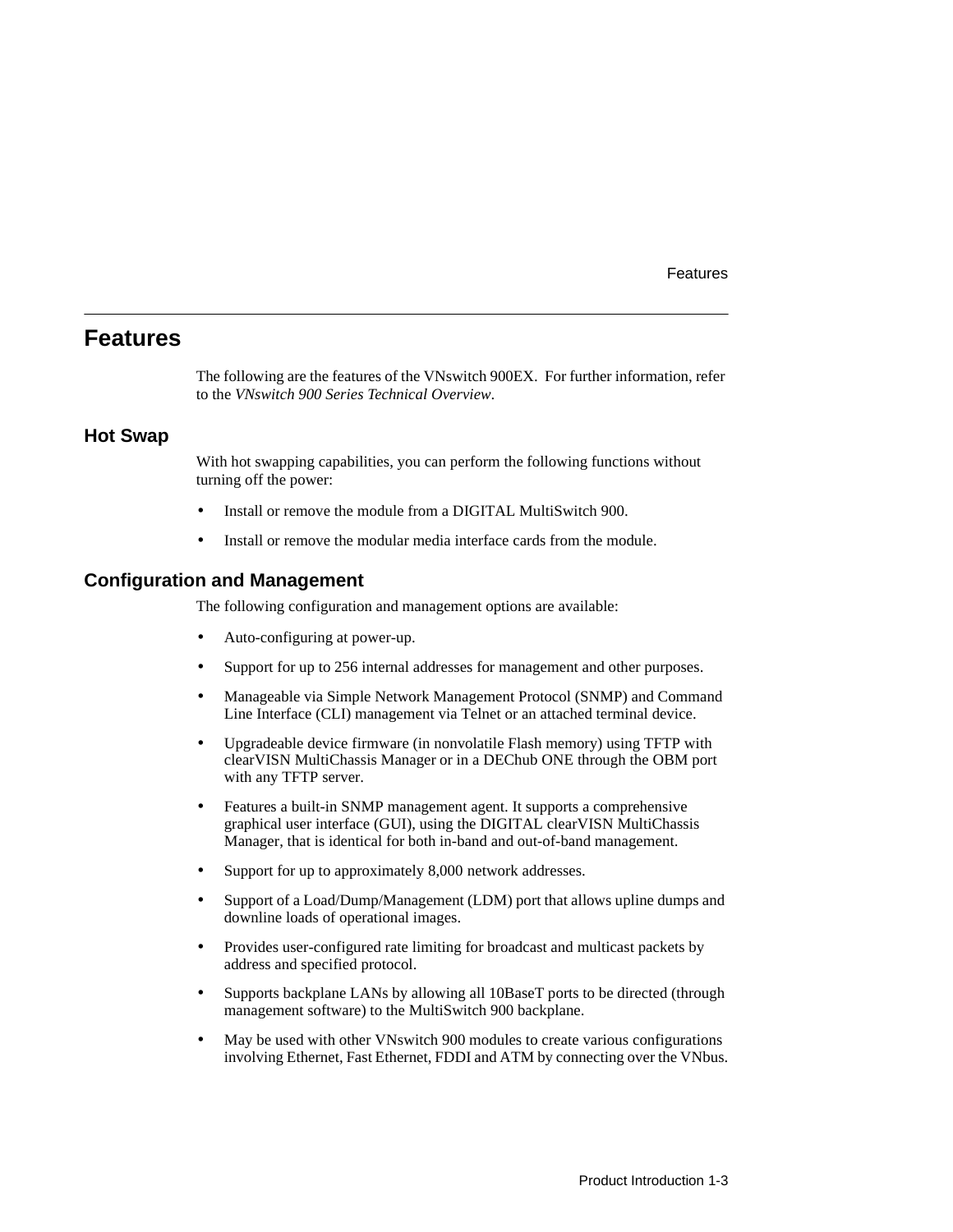#### <span id="page-23-0"></span>Features

### **Bridging**

The following bridging features and options are available:

- High-speed local traffic filtering and forwarding.
- Full line-rate bridge forwarding up to 750,000 packets-per-second per module.
- Spanning tree loop detection protocol, IEEE 802.1d compliant.
- Support for multiple spanning trees with the ability to turn off the spanning tree algorithm on individual switch ports on a per-port basis.

#### **Ethernet**

The following Ethernet features are available:

- Supports the following front insertable, Modular Media Interfaces, which support both the 100BaseTX and 100BaseFX Fast Ethernet media standards:
	- TX (UTP-5 with 8-pin MJ connectors)
	- FX (multimode fiber-optics with SC connectors)
- Half- and full-duplex operation over all ports, including the Fast Ethernet ports.
- Improves Ethernet LAN configuration flexibility and performance by dynamically switching between 10 Mb/s Ethernet and 100 Mb/s Ethernet.
- Supports full-performance filtering between all of its 12 10BaseT ports at full Ethernet speeds (14,880 packets/second/Ethernet).
- Provides dual-speed switching between 2 high-speed 100 Mb/s Fast Ethernet ports and 12 10BaseT Ethernet ports.
- When connected to a DEChub ONE docking station (DEF1H or DEHUA), a user can assign the module's (front panel) port 11 to the docking station's AUI port.

#### **SNMP**

The VNswitch 900EX has a built-in SNMP agent and manageability using any generic SNMP management application that supports the MIBs listed below:

- MIB-II (RFC 1213)
- Interfaces Group of MIB-II (RFC 1573)
- Bridge MIB (RFC 1493)
- Draft of IETF 803.3 MAU MIB
- DEC VLAN V1 MIB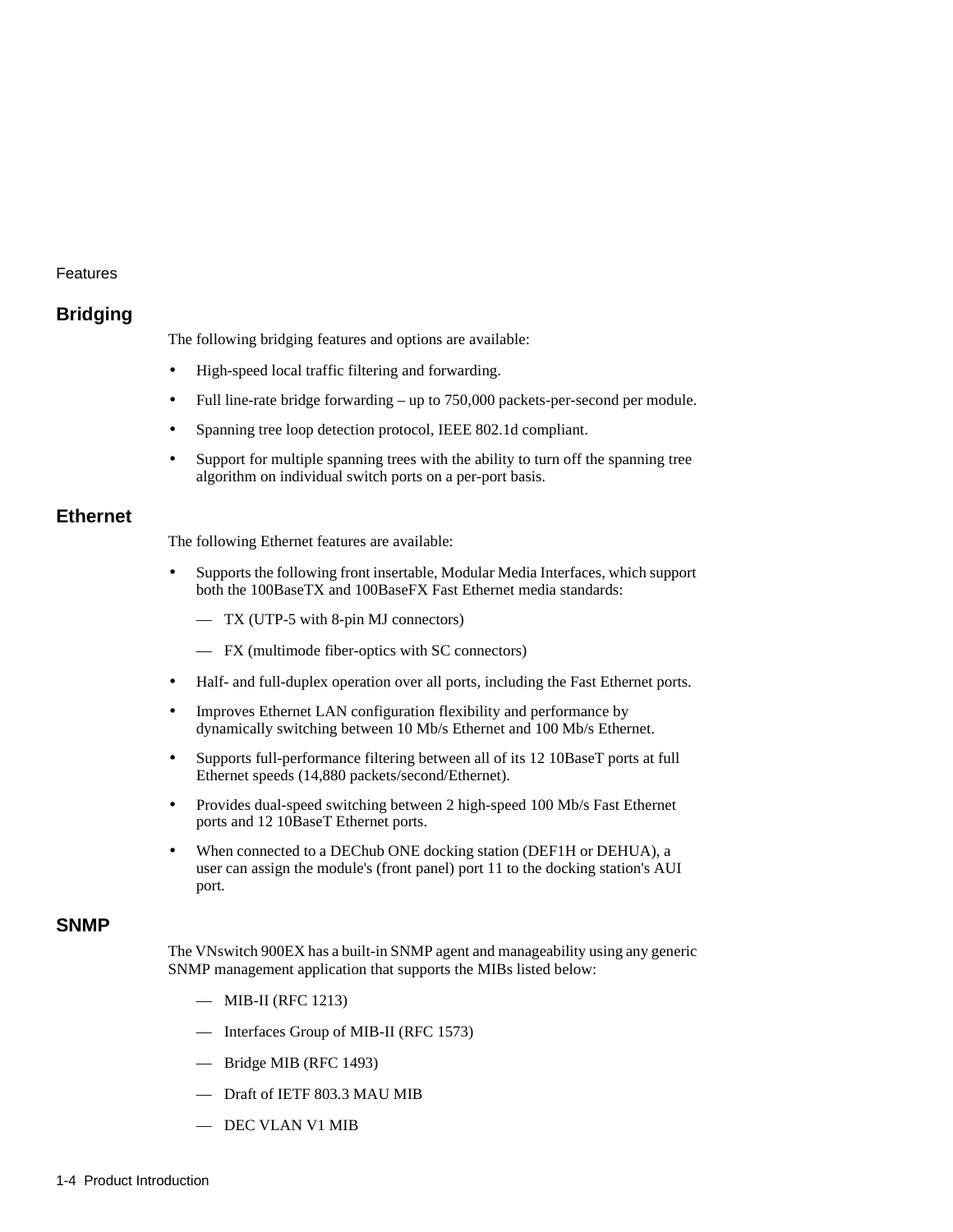#### Features

- <span id="page-24-0"></span>— the DIGITAL/Proteon Comet MIB
- DIGITAL MultiSwitch 900 Public Common MIB
- DEChub Internal Common MIB
- the DIGITAL Extended LAN MIB
- Ethernet MIB (1643)
- SNMP support for GETs and for the following standard traps, along with many proprietary traps:
	- coldStart
	- warmStart
	- linkUp
	- linkDown
- Manageability using any generic SNMP management application that supports the MIBs listed above.

#### **VLAN Secure Domain**

The VLAN Secure Domain (VSD) support has the following features:

- Ability to group ports into VSDs.
- Ability to join VSDs in different modules in the VNswitch family across the VNbus.
- Support of port groups within a MultiSwitch 900 to create larger distributed multicast domains.
- Support for as many as 63 port-based VSDs across each VNbus.
- Support for multiple spanning trees per module, one per VSD.

For further information, refer to the *clearVISN Configuration and Use* manual, the *clearVISN Product Overview* manual, or the *VNswitch 900 Series Technical Overview*  manual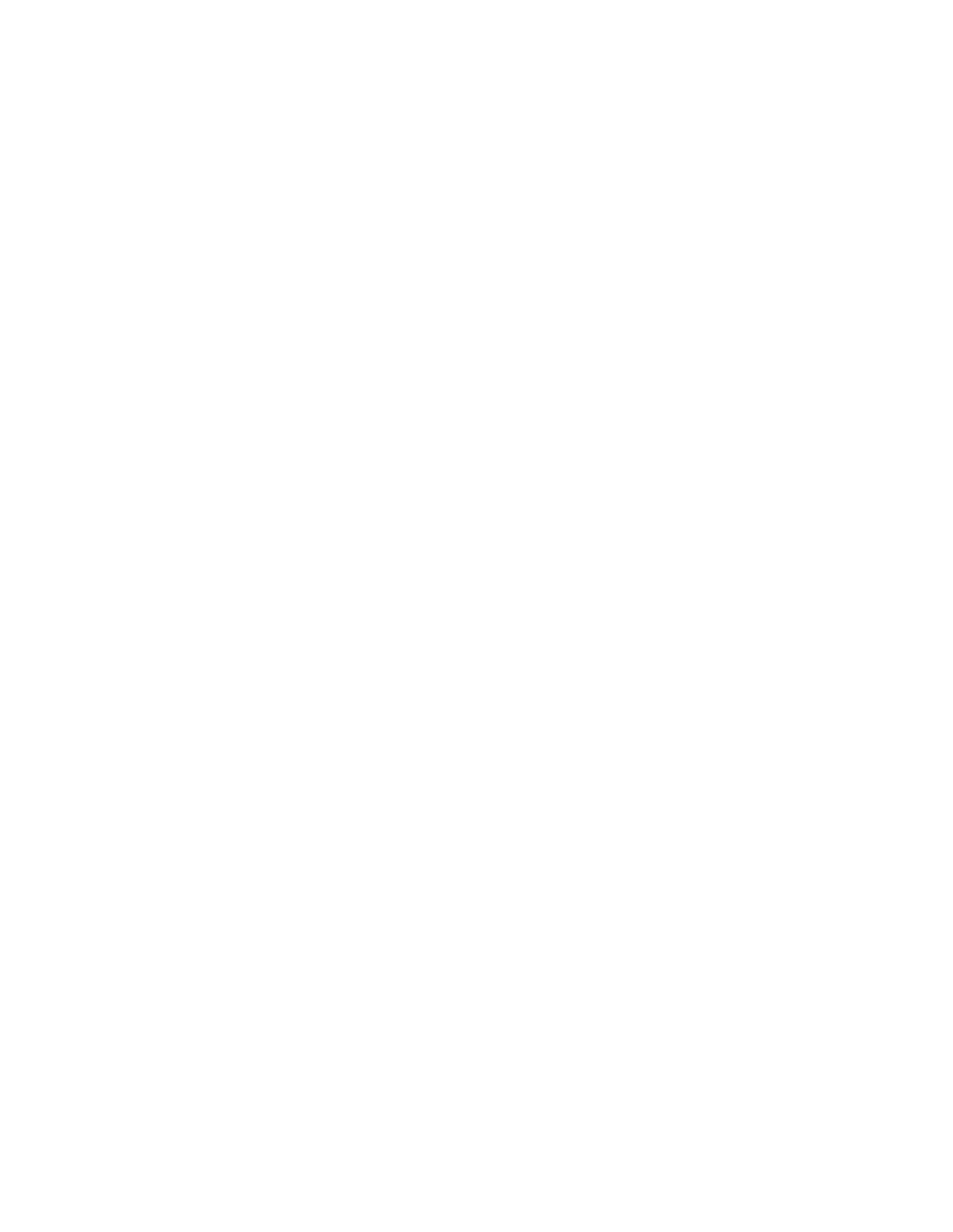# **Chapter 2**

# <span id="page-26-0"></span>**Installing Modular Media Interface Cards**

## **Overview**

### **Introduction**

This chapter explains how to install 100 Mb/s Fast Ethernet Modular Media Interface cards into the module. The installation and removal instructions in this chapter are applicable to all the cards.

#### **NOTE**

Though the cards support hot swapping, it is recommended that the card be installed into a module that has been powered down.

For detailed information on the available cards, refer to the *100 Mb/s Fast Ethernet Modular Media Interface Cards Installation* manual.

### **In This Chapter**

| <b>Topic</b>                    | Page    |
|---------------------------------|---------|
| <b>Installation Preparation</b> | $2 - 2$ |
| Removing the Slot Cover         | $2 - 3$ |
| Installing the Card             | $2 - 4$ |
| Removing the Card               | $2-6$   |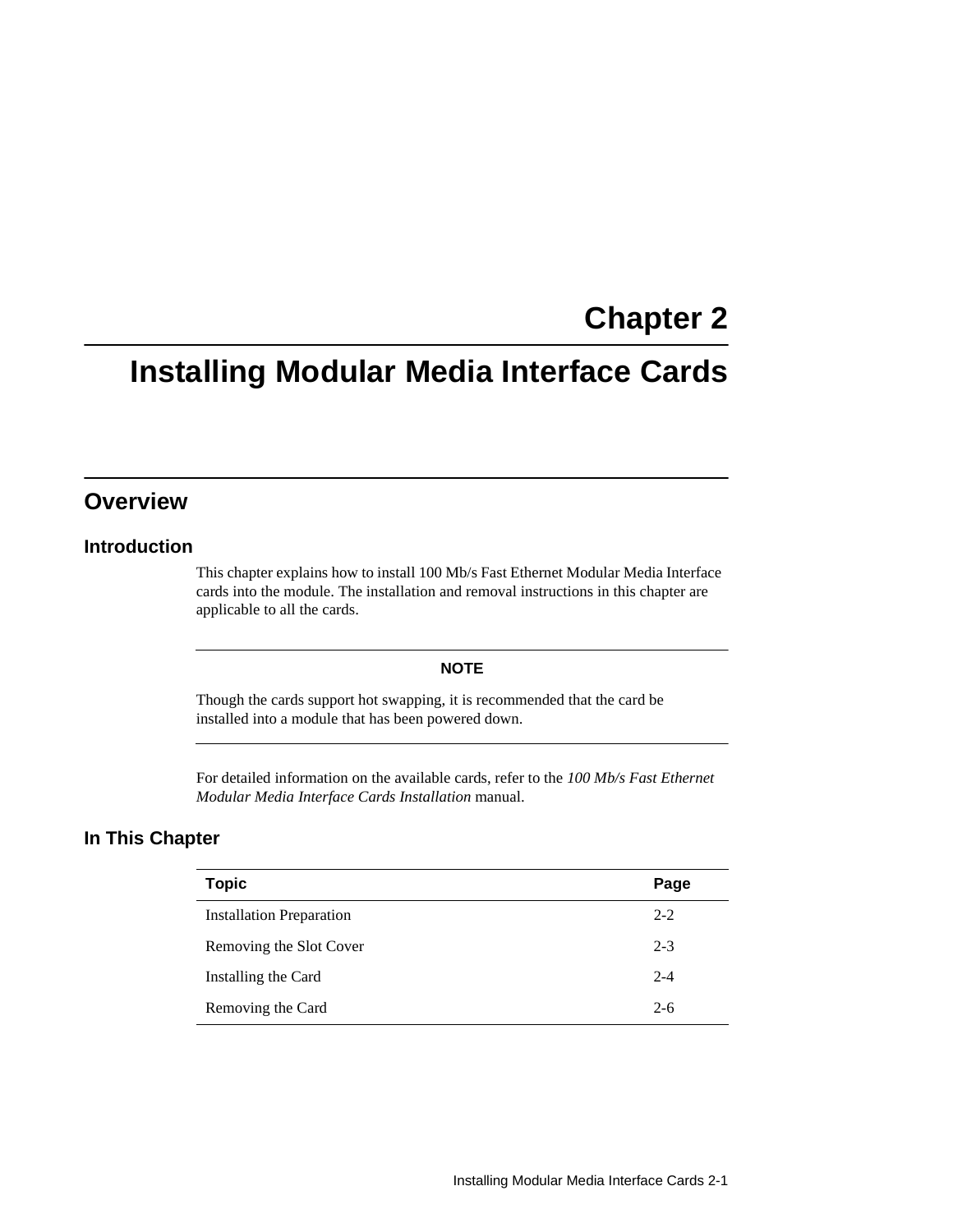<span id="page-27-0"></span>Installation Preparation

## **Installation Preparation**

To prepare to install the card into the module, you should complete the following items first:

| <b>Step</b> | <b>Action</b>                                                                                                                                                                                                                           |
|-------------|-----------------------------------------------------------------------------------------------------------------------------------------------------------------------------------------------------------------------------------------|
| 1           | Remove the contents from the box and be sure to keep all original<br>packing materials. The card comes packed in protective antistatic<br>material. You should not remove the card from the material until you<br>are ready to install. |
|             | Check the shipment for damage and missing parts. In case of damaged<br>or missing parts, contact your delivery agent and your DIGITAL sales<br>representative.                                                                          |
| 3           | Make sure you have the proper Modular Media Interface (MMI) card for<br>your module. ATM modPHY, Fast Ethernet MM-100, and Mod-FDDI<br>cards are not interchangeable.                                                                   |
|             | Check the VNs witch 900 Series release notes shipped with the module<br>for important information not included in this manual.                                                                                                          |

### **Required Tools**

DIGITAL recommends the use of, but does not supply, the following tools to install the cards:

- Phillips-head screwdriver
- Antistatic grounding strap

#### **CAUTION**

Static electricity can damage modules and electronic components. DIGITAL recommends using a grounded antistatic wrist strap and a grounded work surface when handling any modules.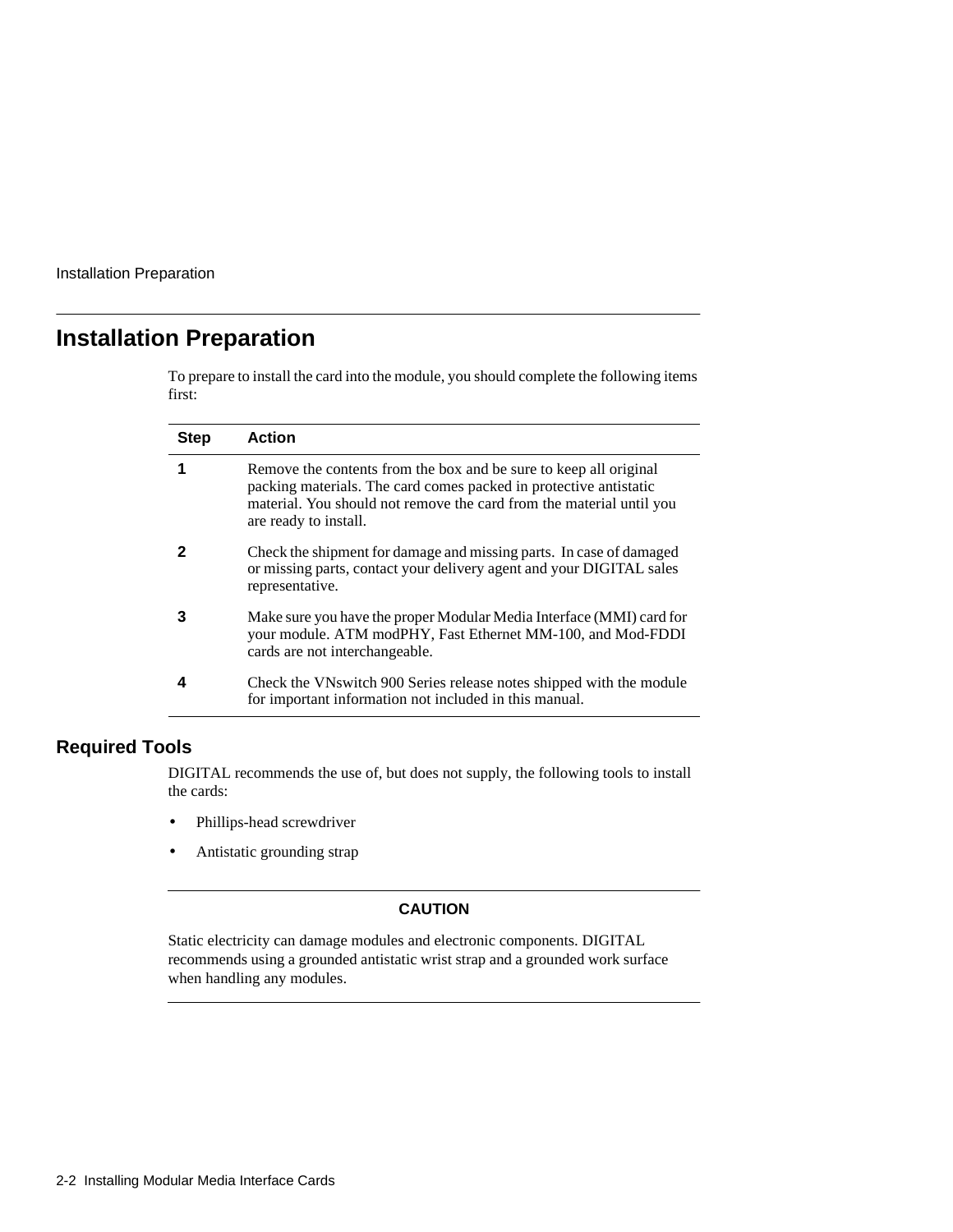Removing the Slot Cover

# <span id="page-28-0"></span>**Removing the Slot Cover**

To remove the slot cover from the module (Figure 2-1), complete the following steps:

| <b>Step</b> | Action                                                                                         |
|-------------|------------------------------------------------------------------------------------------------|
|             | Use a Phillips-head screwdriver to loosen the two screws that hold the<br>slot cover in place. |
| 2           | Save the screws and slot cover for future use.                                                 |

#### **Figure 2-1: Removing the Slot Cover**



LKG-09986-96F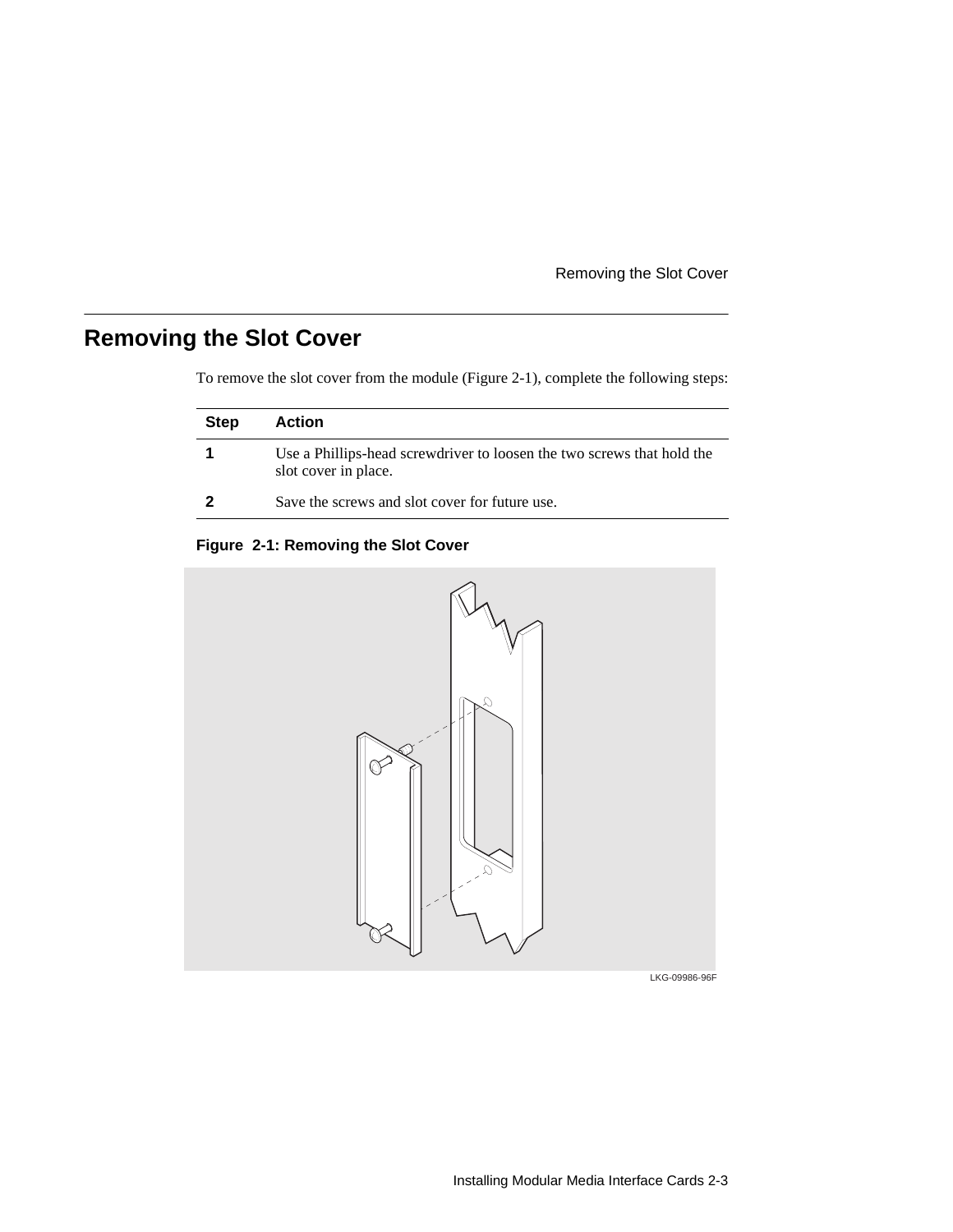# <span id="page-29-0"></span>**Installing the Card**

| Step | <b>Action</b>                                                                                                                                                                                            |
|------|----------------------------------------------------------------------------------------------------------------------------------------------------------------------------------------------------------|
| 1    | Attach one end of an antistatic wrist strap to your wrist and the other end<br>to the chassis ground.                                                                                                    |
|      | <b>CAUTION:</b> Static electricity can damage modules and electronic<br>components. DIGITAL recommends using a grounded antistatic wrist<br>strap and a grounded work surface when handling any modules. |
| 2    | Remove the dust caps from the card, if necessary.                                                                                                                                                        |
| 3    | Hold the card by the edges on the bezel and position it so that it is<br>parallel with the slot opening.                                                                                                 |
| 4    | Insert the card into the slot opening and slide the card along the card<br>guides until the bezel is flush with the module.                                                                              |
|      | Note: To prevent the screws from interferring with the card insertion,<br>make sure that the captive screws on the bezel are partially threaded<br>into the bezel threads.                               |
| 5    | Firmly fasten the card to the module with the two captive screws.                                                                                                                                        |

To install a card into the module ([Figure 2-2\)](#page-30-0), complete the following steps: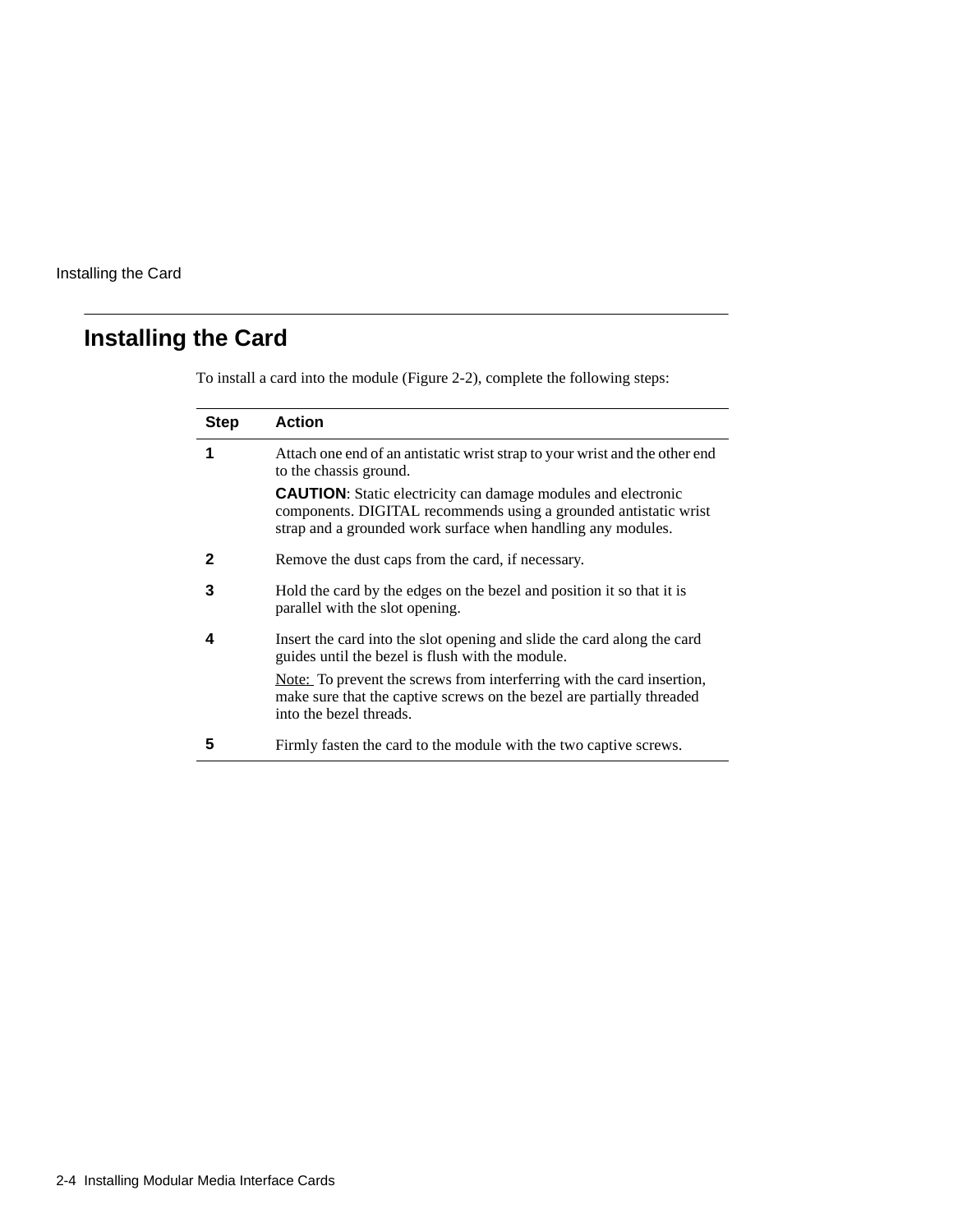#### Installing the Card

<span id="page-30-0"></span>



Depending on the type of connectors used on the card, there will be differences in the way cables are attached and removed.

For cable connection information for the modular media interfaces, refer to the *100 Mb/s Fast Ethernet Modular Media Interface Cards Installation* manual.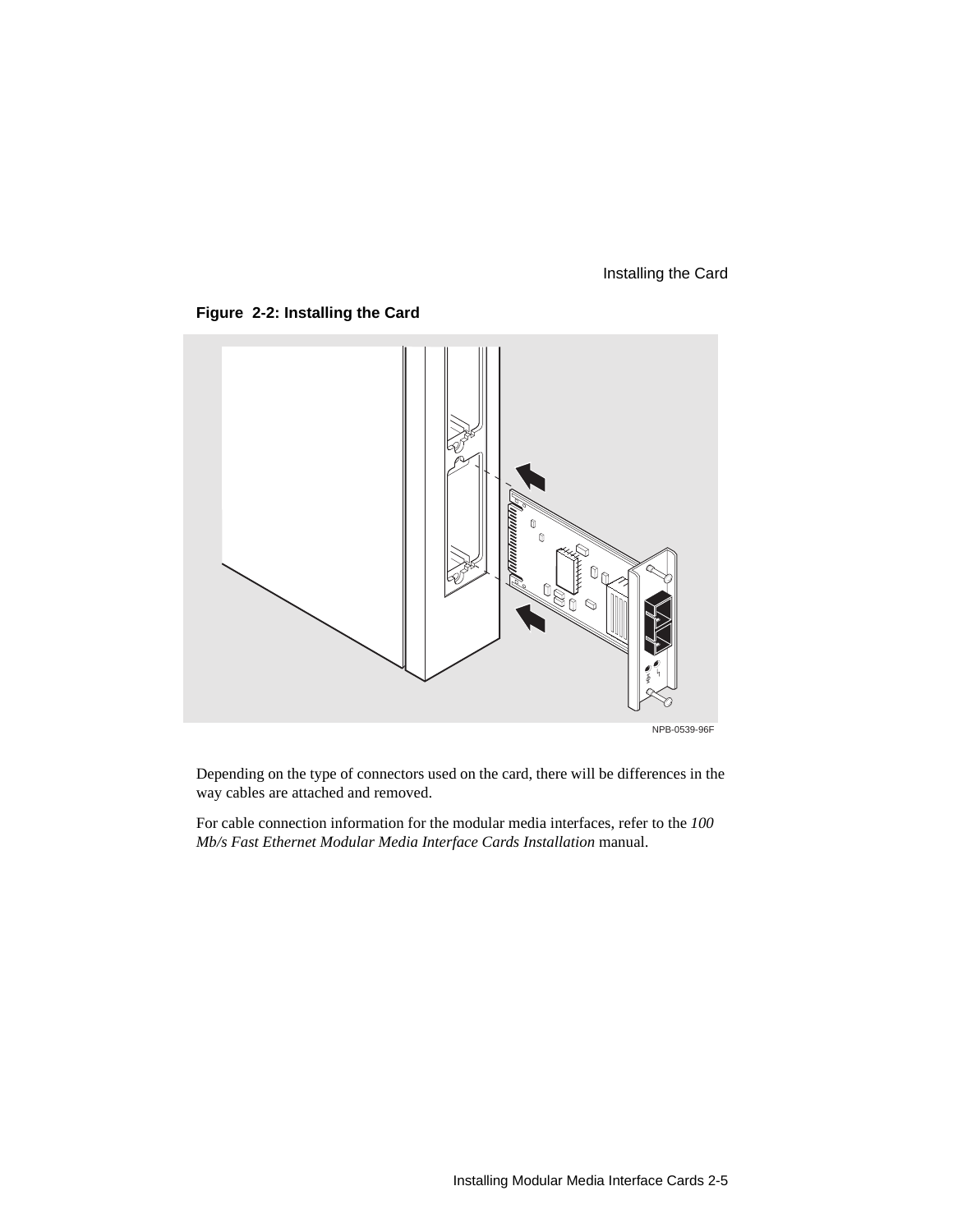<span id="page-31-0"></span>Removing the Card

# **Removing the Card**

To remove a card from the module [\(Figure 2-3](#page-32-0)), complete the following steps:

| <b>Step</b> | <b>Action</b>                                                                                                                                                                                            |
|-------------|----------------------------------------------------------------------------------------------------------------------------------------------------------------------------------------------------------|
| 1           | Attach one end of an antistatic wrist strap to your wrist and the other end<br>to the chassis ground.                                                                                                    |
|             | <b>CAUTION:</b> Static electricity can damage modules and electronic<br>components. DIGITAL recommends using a grounded antistatic wrist<br>strap and a grounded work surface when handling any modules. |
| 2           | Disconnect all cables from the card. Refer to card's documentation for<br>cable removal information.                                                                                                     |
| 3           | Use a Phillips-head screwdriver to loosen the two captive screws that<br>hold the card in place.                                                                                                         |
| 4           | Grasp the captive screws and disconnect the card from the host module<br>by pulling on the screws.                                                                                                       |
| 5           | Gently slide the card out of the slot.                                                                                                                                                                   |
| 6           | Replace the dust caps on the card, if necessary.                                                                                                                                                         |
| 7           | Place the card into a static-proof bag.                                                                                                                                                                  |
| 8           | If the slot is to be unused, reinstall the slot cover.                                                                                                                                                   |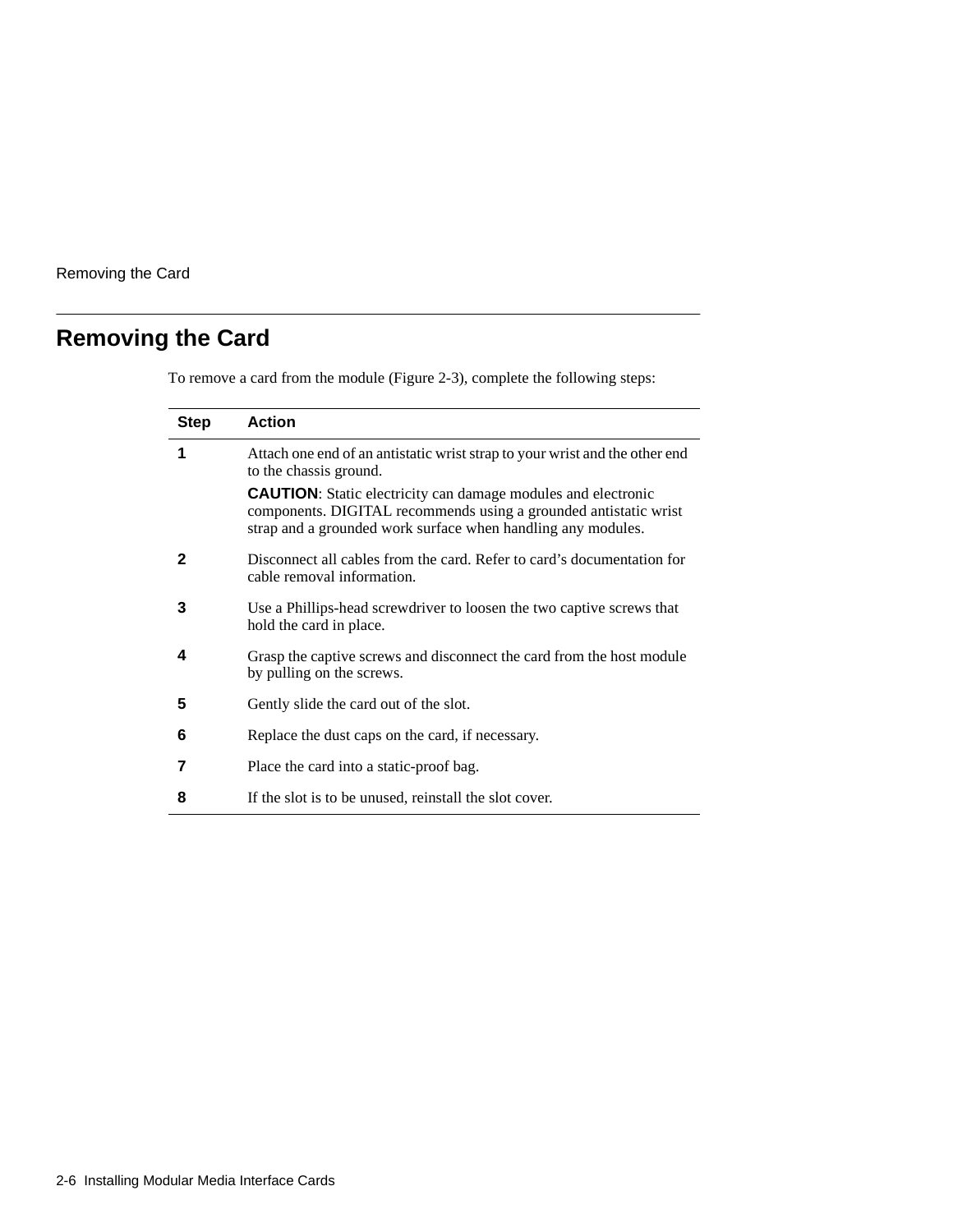### Removing the Card

<span id="page-32-0"></span>



NPB-0541-96F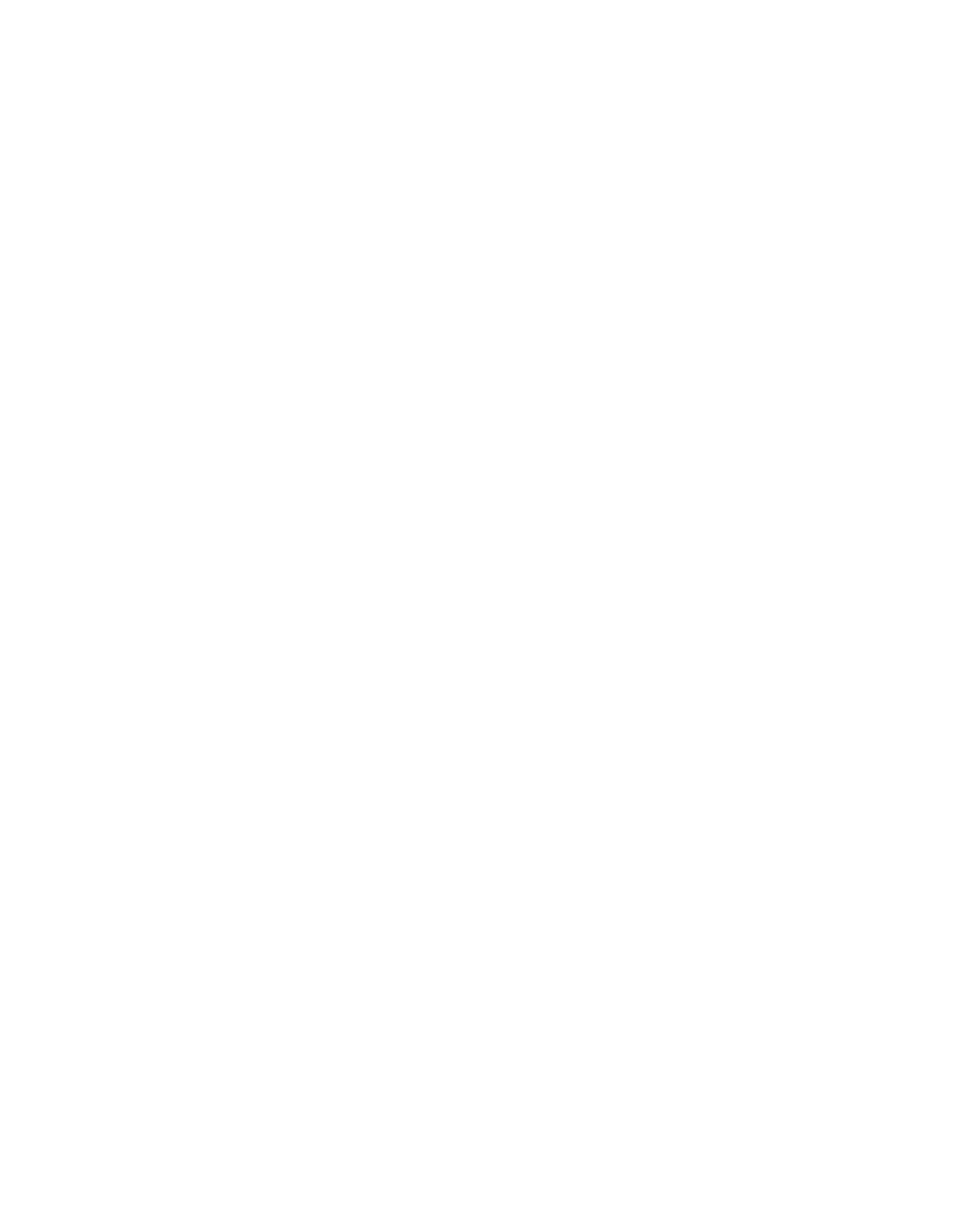# **Chapter 3**

# <span id="page-34-0"></span>**Installing the DIGITAL VNswitch 900EX**

## **Overview**

### **Introduction**

This chapter describes the front and back panel components of the DIGITAL VNswitch 900EX module and provides tasks for installing the module into a DIGITAL MultiSwitch 900.

To install a module in a DEChub ONE or DEChub ONE-MX docking station, refer to the *DEChub ONE* or the *DEChub ONE-MX Installation* manuals.

### **In This Chapter**

| <b>Topic</b>              | Page    |
|---------------------------|---------|
| <b>Module Components</b>  | $3-2$   |
| How to Install the Module | $3 - 8$ |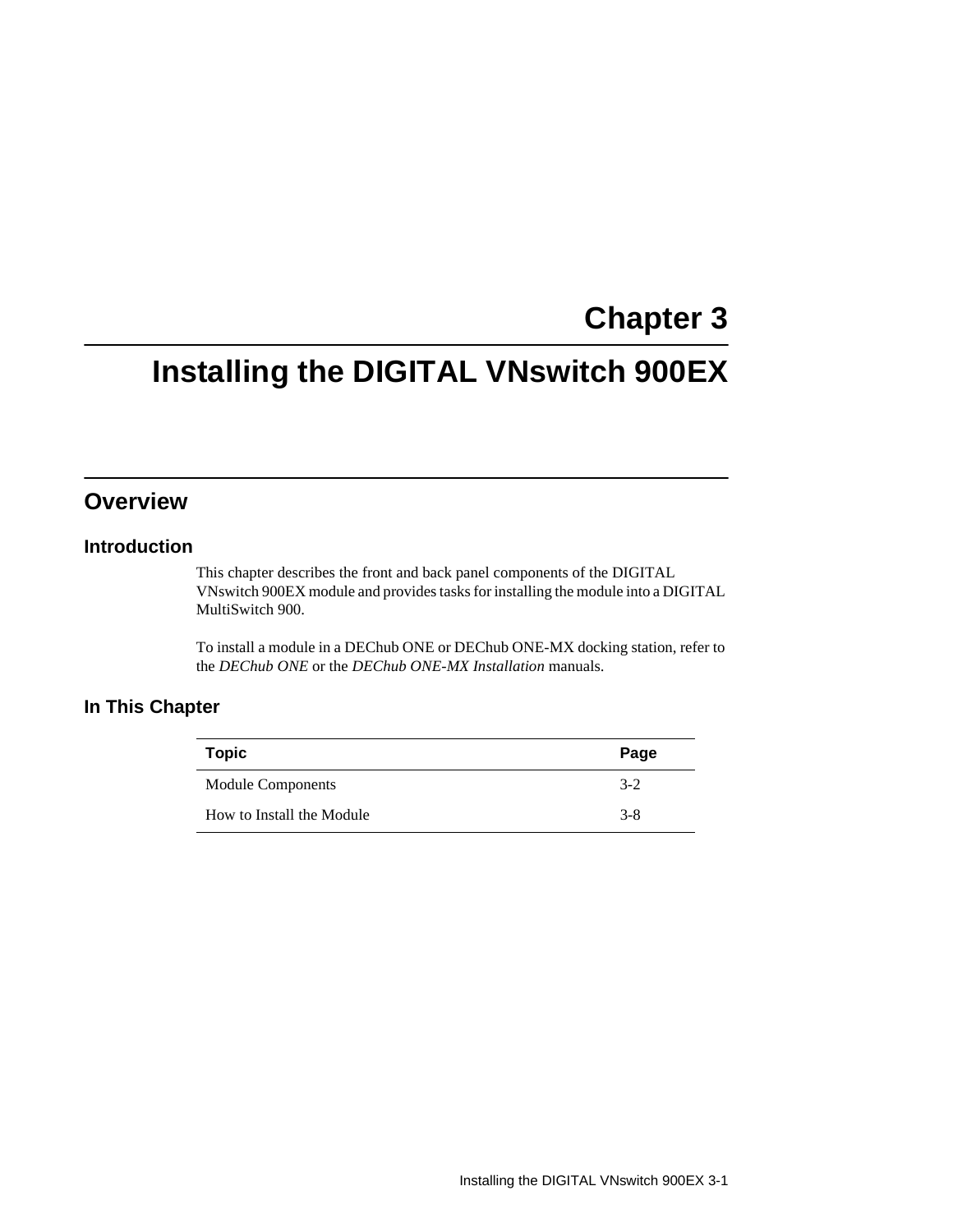<span id="page-35-0"></span>Module Components

## **Module Components**

The following sections describe the front and back panel components of the VNswitch 900EX module.

[Table 3-1](#page-36-0) describes the front panel components, including the icons, that are on the module, as illustrated in [Figure 3-1](#page-38-0).

[Table 3-2](#page-39-0) describes the back panel components, as illustrated in [Figure 3-2](#page-40-0).

For more information about the module's LEDs, refer to Appendix A.

For detailed information on the LEDs associated with the cards, refer to the *100 Mb/s Fast Ethernet Modular Media Cards Installation* manual.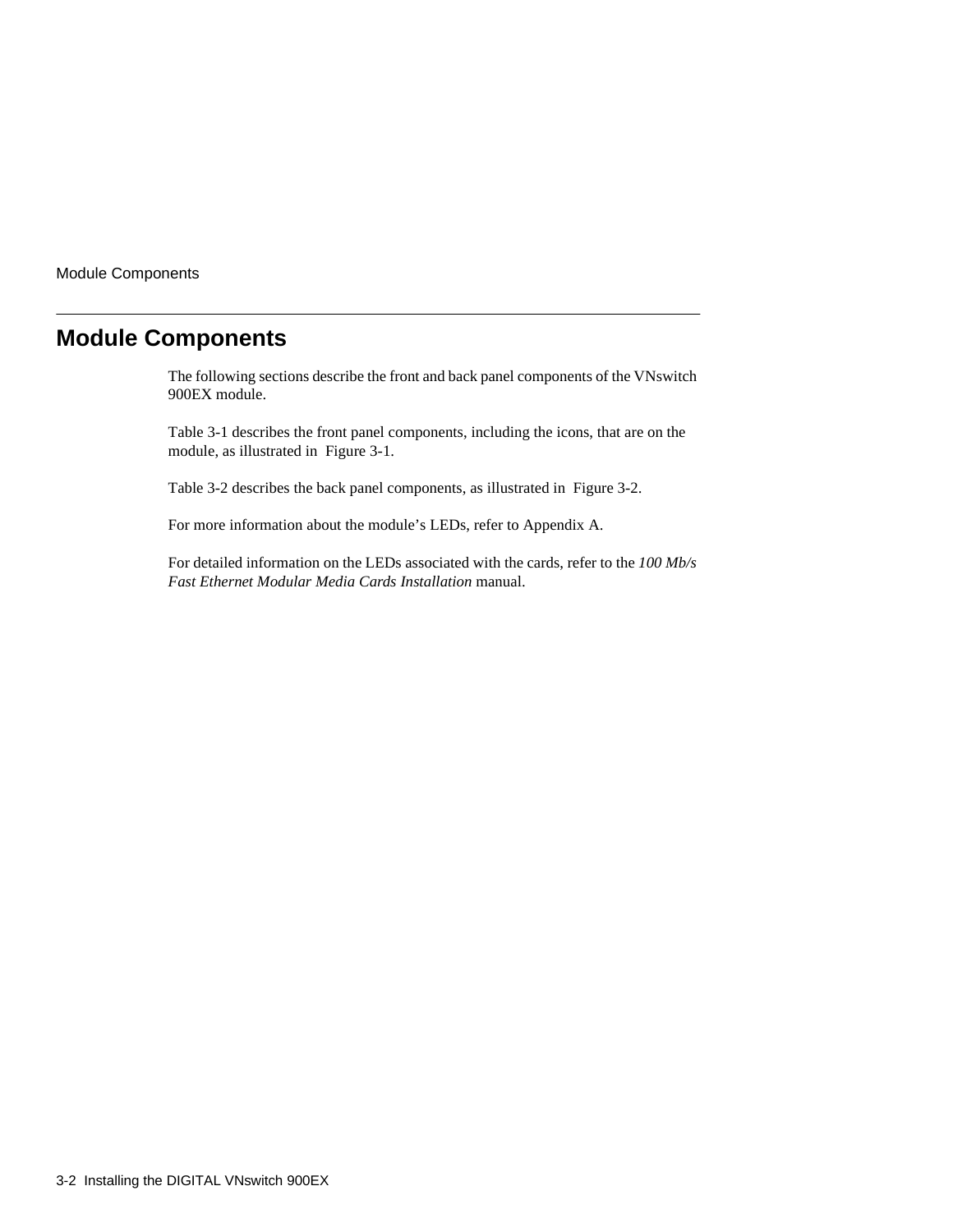### **Front Panel Components**

Table 3-1 describes the front panel components that are illustrated in [Figure 3-1](#page-38-0).

**Table 3-1: Front Panel LEDs and Connectors**

| <b>Item</b>    | Icon | <b>Name</b>                                                 | <b>Description</b>                                                                                                                                     |
|----------------|------|-------------------------------------------------------------|--------------------------------------------------------------------------------------------------------------------------------------------------------|
| 1              |      | Power LED                                                   | Lights when the module has power.                                                                                                                      |
| $\overline{2}$ |      | Module OK<br><b>LED</b>                                     | Lights when the module passes self-<br>test.                                                                                                           |
| 3              |      | <b>VNbus</b><br>Status LED                                  | Shows if the module is properly<br>attached to a VNbus backplane. <sup>1</sup>                                                                         |
| 4              |      | <b>VNbus</b><br><b>Activity LED</b>                         | Indicates network traffic. <sup>1</sup>                                                                                                                |
| 5              |      | Load/Dump/<br>Management<br>(LDM) Port<br><b>Status LED</b> | Indicates the link status of the Load/<br>Dump/Management port.                                                                                        |
| 6              |      | <b>LDM</b> Activity<br><b>LED</b>                           | Indicates when the LDM port is<br>transmitting or receiving packets.                                                                                   |
| 7              |      | <b>LDM</b> Port                                             | Dedicated 10BaseT Ethernet port.<br>Supports loads and upline dumps of an<br>operational image. This port is wired<br>as a straight-through connector. |

(continued on next page)

<sup>1</sup> The VNbus Status and Traffic LEDs have different indications during a load state. Refer to the release notes for current descriptions.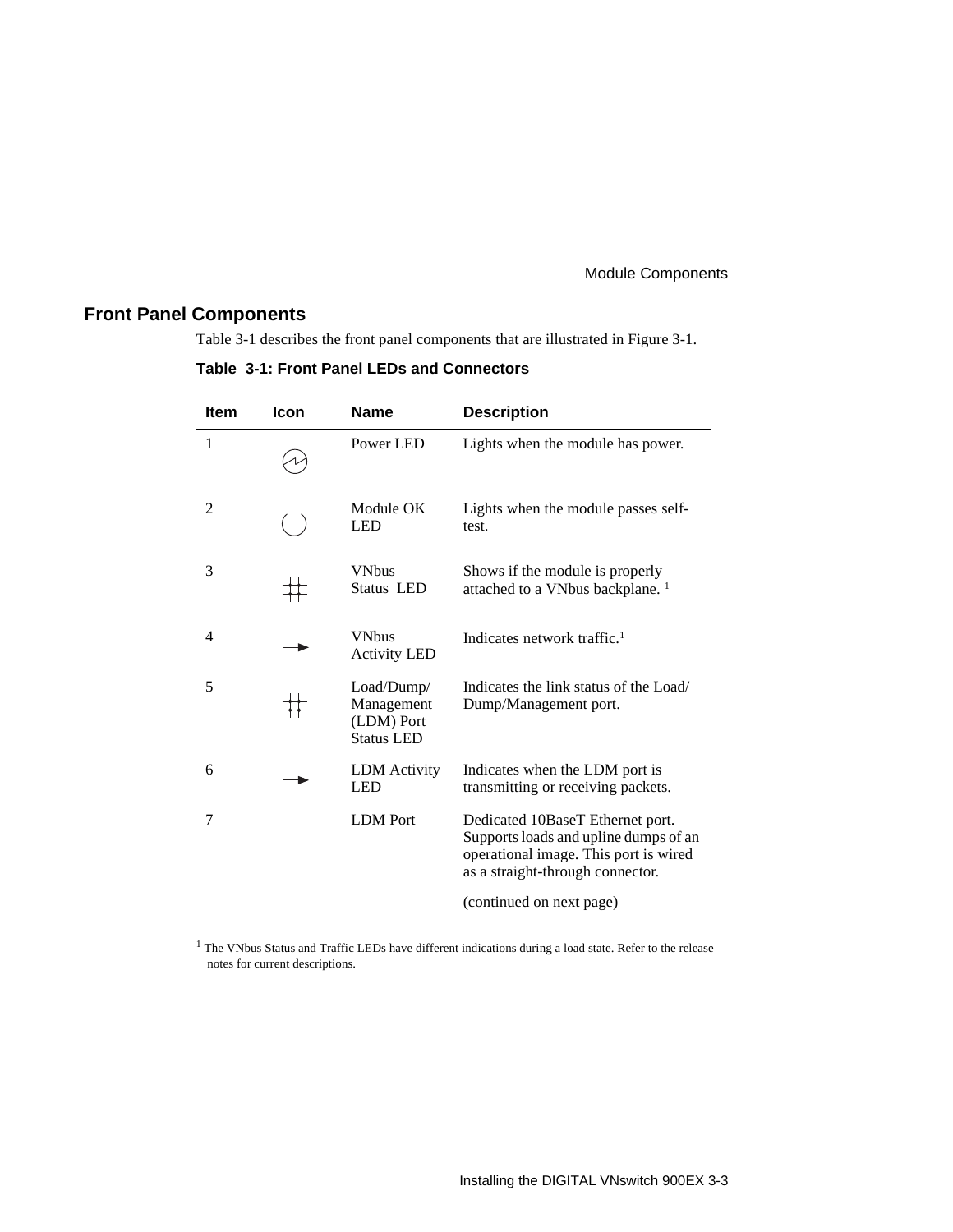| <b>Item</b> | Icon | <b>Name</b>                                | <b>Description</b>                                                                                                                                                                                                              |
|-------------|------|--------------------------------------------|---------------------------------------------------------------------------------------------------------------------------------------------------------------------------------------------------------------------------------|
| 8           |      | Reset/Dump<br><b>Button</b>                | Used to either reset the module or perform<br>an upline dump of the operational image,<br>followed by a reset. If this button is<br>depressed as operational code initializes,<br>the module will reset to current settings.    |
|             |      |                                            | To reset while turning on the power, press<br>and hold the button until the Module OK<br>LED flashes. If the module is in operation<br>mode, hold the button for 5 seconds. Use a<br>non-conductive device to press the button. |
| 9           |      | Address<br>Label                           | Contains the lowest of 256 consecutive<br>Media Access Control (MAC) addresses<br>that corresponds to port 1.                                                                                                                   |
| 10          |      | <b>Port Status</b><br><b>LEDs</b>          | Show the status of the ports.                                                                                                                                                                                                   |
|             |      | Port Activity<br><b>LEDs</b>               | Indicates network traffic level.                                                                                                                                                                                                |
| 11          |      | 10BaseT port<br>connectors                 | 8-pin MJ port connectors that support both<br>UTP and ScTP cabling. These ports are<br>wired as crossover connectors.                                                                                                           |
| 12          |      | <b>Port Status</b><br><b>LED</b>           | Shows the status of the card. Indicates if<br>the port is enabled or disabled and<br>receiving a valid link.                                                                                                                    |
|             |      | Port Activity<br>LED                       | Indicates network traffic level.                                                                                                                                                                                                |
| 13          |      | Modular<br>Media<br>Interface card<br>slot | Supports physical interfaces that can<br>provide an MII interface to the MAC. Has<br>a dual pair of color LEDs labeled FRU and<br>PHY LEDs that indicate state.                                                                 |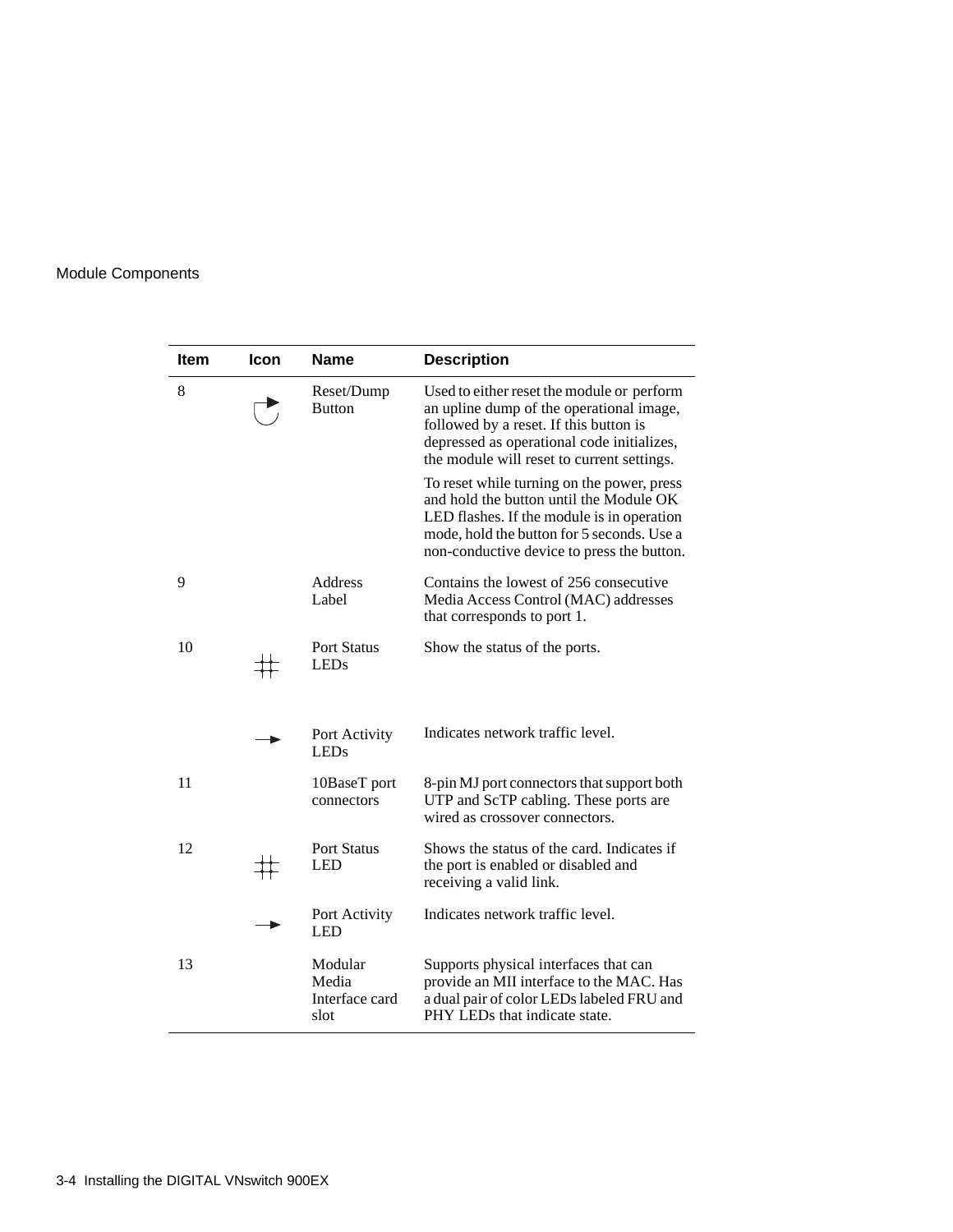

<span id="page-38-0"></span>**Figure 3-1: Front Panel LEDs and Connectors**

NPB-0461-96F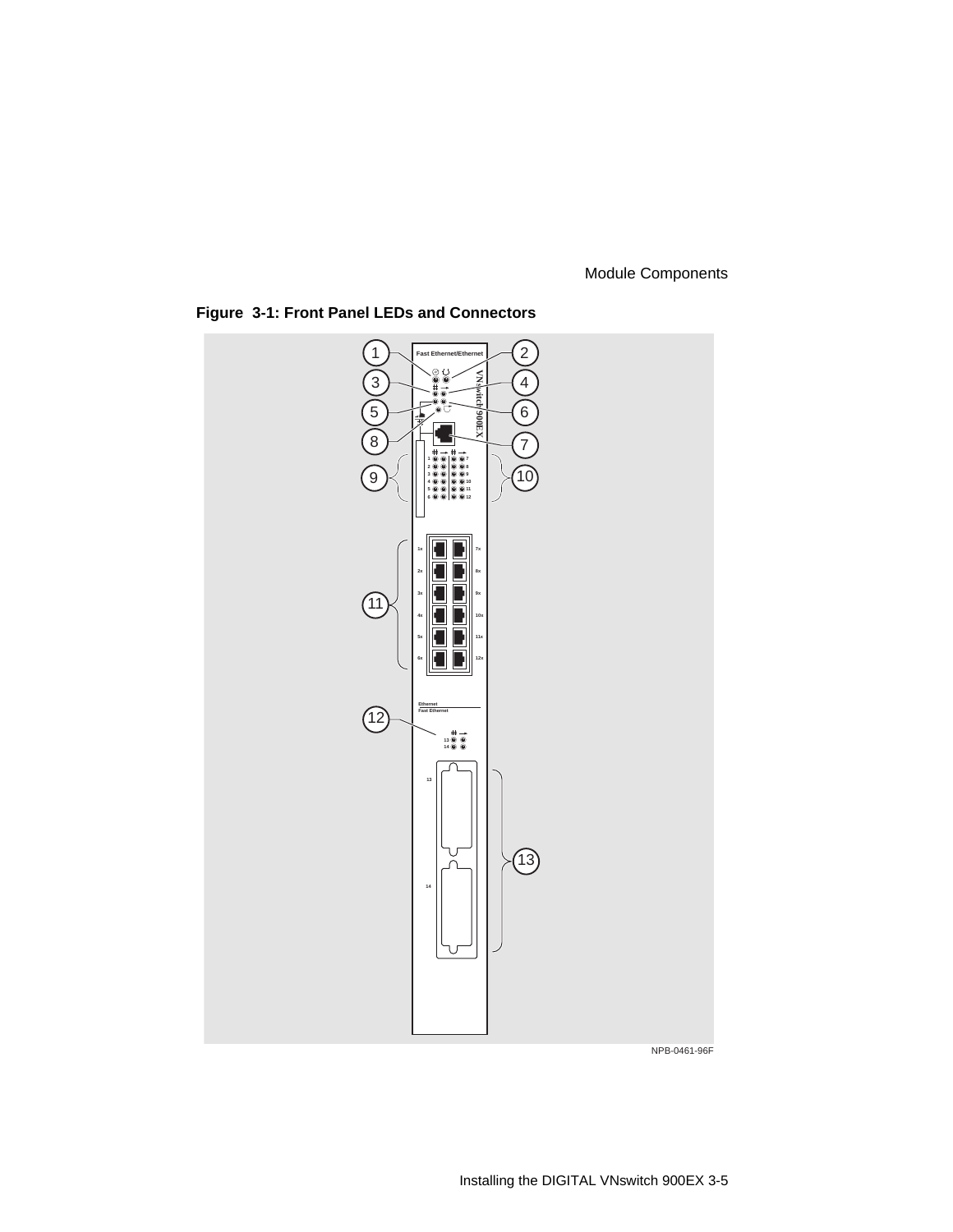### **Back Panel Components**

Table 3-2 describes the back panel components that are illustrated in [Figure 3-2.](#page-40-0)

|  |  |  |  | Table 3-2: Back Panel Components |
|--|--|--|--|----------------------------------|
|--|--|--|--|----------------------------------|

| <b>Item</b>                 | <b>Name</b>         | <b>Description</b>                                                                                                                                 |
|-----------------------------|---------------------|----------------------------------------------------------------------------------------------------------------------------------------------------|
| $\mathbf{1}$                | Locking tab         | Locks the module into a MultiSwitch 900<br>backplane or into a DEChub ONE docking<br>station. Contains the hot-swap switch lever.                  |
| $\mathcal{D}_{\mathcal{L}}$ | 48-pin connector    | Provides network and power connections to<br>the module when the module is installed in a<br>MultiSwitch 900 or DEChub ONE docking<br>station.     |
| 3                           | Grounding bolt      | Provides a chassis grounding connection<br>between the module and the MultiSwitch 900<br>or the DEChub ONE docking station.                        |
| 4                           | Manufacturing label | Lists the module's part number, serial<br>number, revision level, and power<br>requirements.                                                       |
| 5                           | 160-pin connector   | Provides network and power connections to<br>the module when the module is installed into<br>a MultiSwitch 900 or a DEChub ONE<br>docking station. |
| 6                           | Mounting tab        | Secures the module when it is installed into a<br>MultiSwitch 900 or a DEChub ONE docking<br>station.                                              |
| 7                           | Grounding fingers   | Provide additional chassis grounding<br>between the module and a MultiSwitch 900 or<br>a DEChub ONE docking station.                               |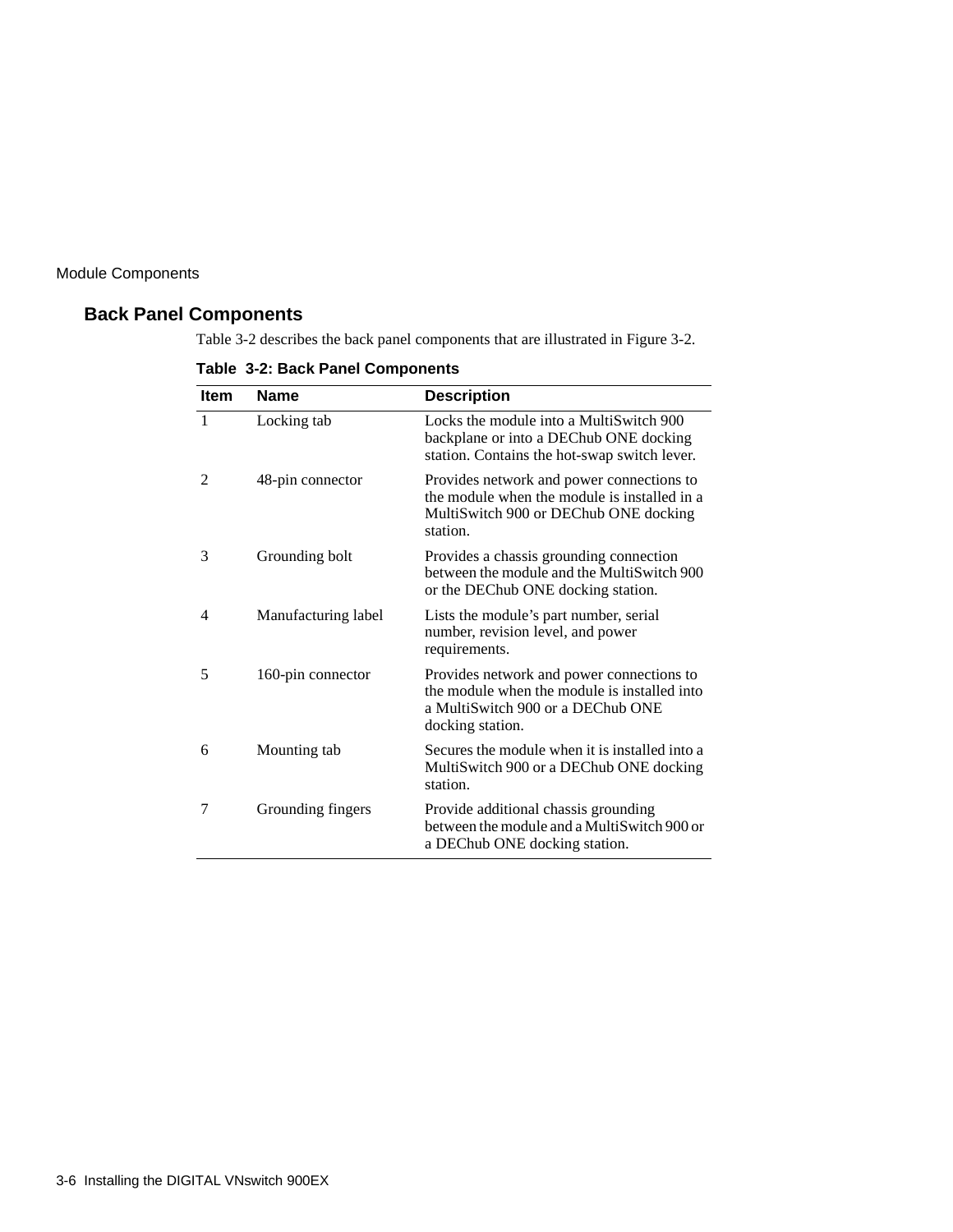<span id="page-40-0"></span>**Figure 3-2: Back Panel Layout**



NPG-9723-95F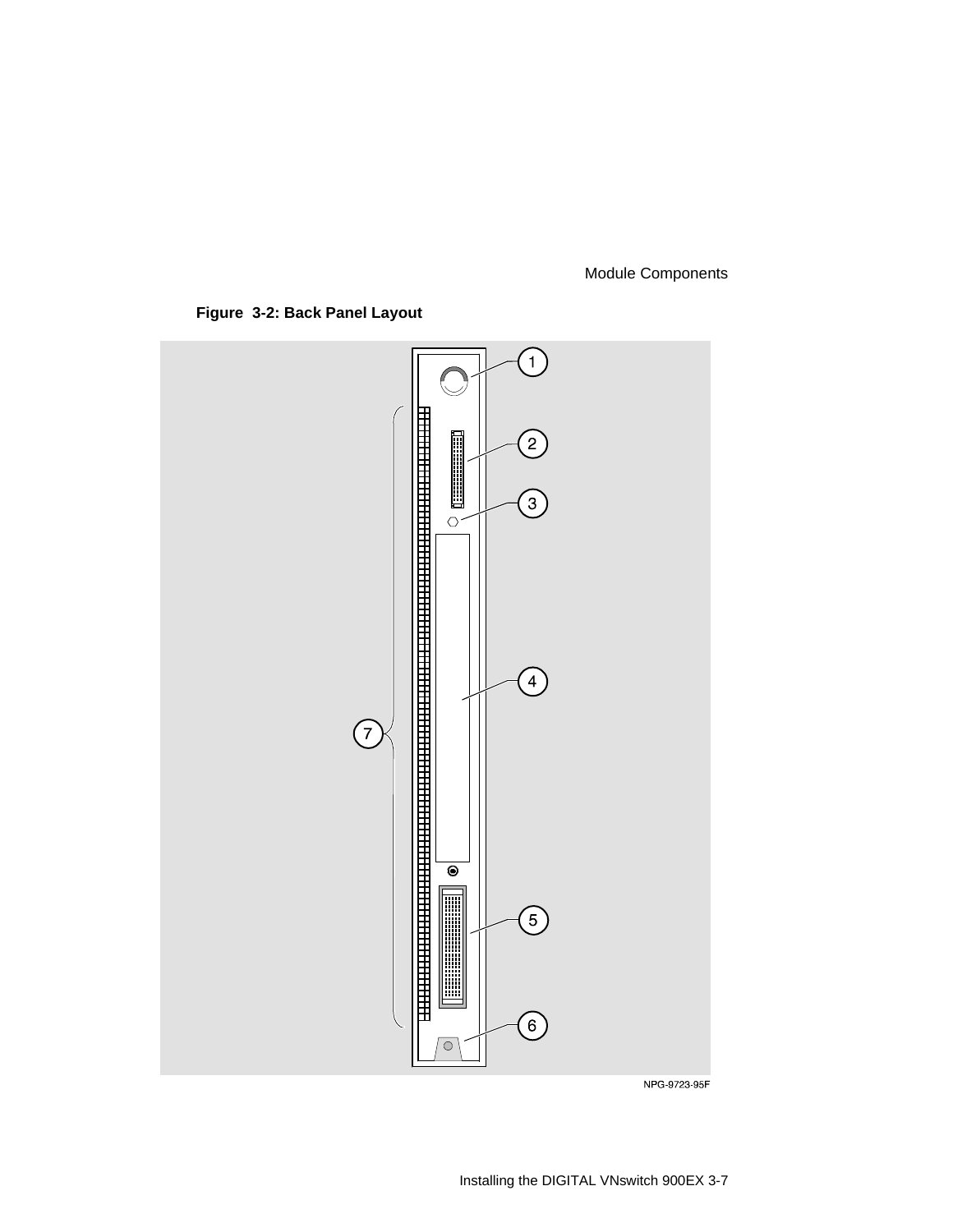# **How to Install the Module**

The hot-swap feature allows you to install the module into the DIGITAL MultiSwitch 900 without turning off power. Seating the module initiates the power-up.

To install the module, complete the following tasks.

### **Task 1: Compare the Power Ratings**

Compare your module's power requirements **(1)** with the values shown in the Chassis Manager **(2)** status display (Figure 3-3).

If any of the module's power requirements exceed the values shown in the status display, add another power supply (see the *DIGITAL MultiSwitch 900 Owner's Manual*).



#### **Figure 3-3: Power Ratings**

NPB-0720-96F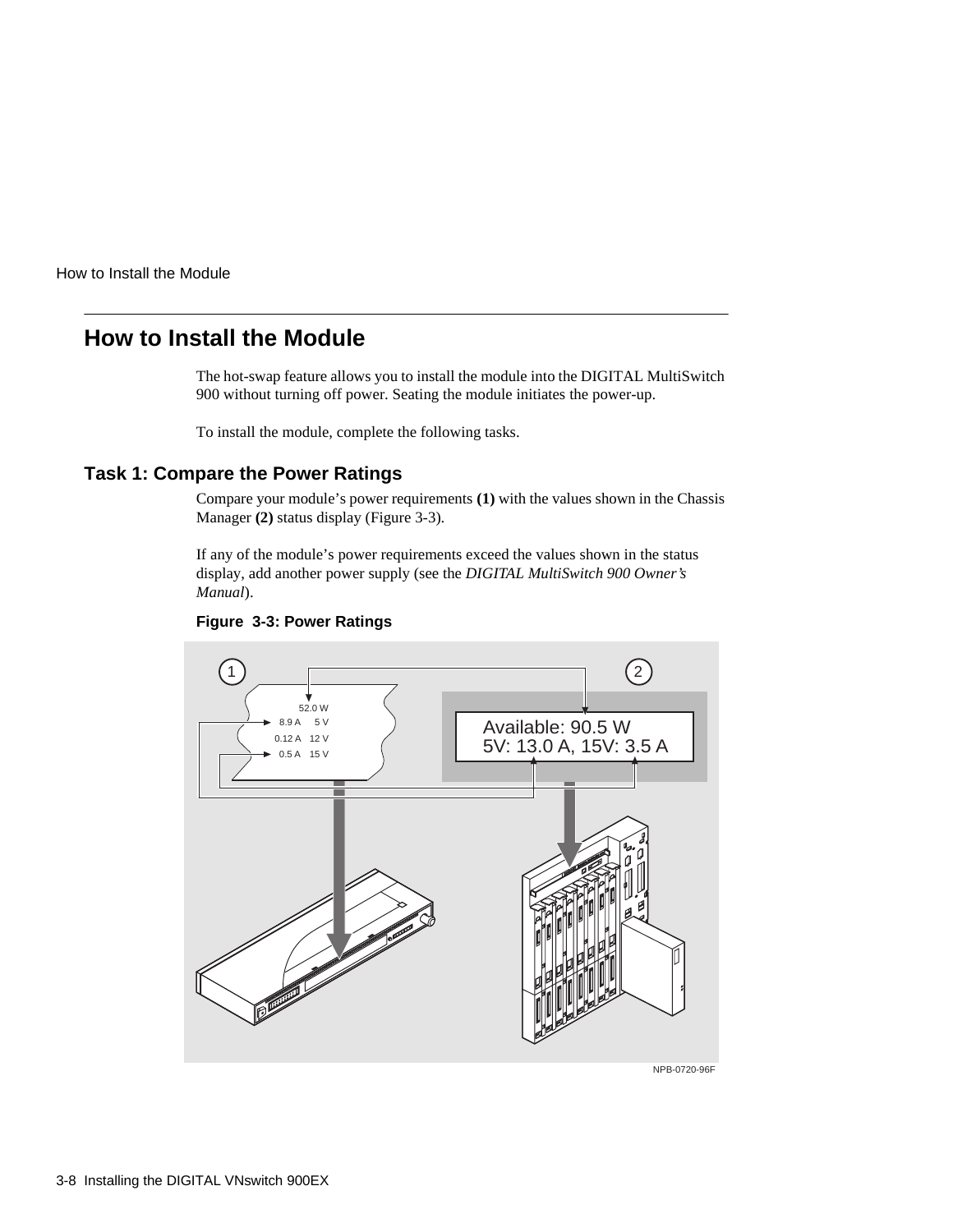### **Task 2: Seat the Module**

To seat the module into a DIGITAL MultiSwitch 900 (Figure 3-4), complete the following steps:

| <b>Step</b> | <b>Action</b>                                                                                                           |
|-------------|-------------------------------------------------------------------------------------------------------------------------|
|             | Place the module's mounting tab $(1)$ into a mounting slot on the<br>DIGITAL MultiSwitch 900.                           |
|             | Pull up the release lever $(2)$ to its unlocked position.                                                               |
|             | Pivot the module on the mounting tab, align the connectors and firmly<br>push the module onto the backplane connectors. |
|             | Press down the release lever $(3)$ to ensure that it is locked.                                                         |

**Figure 3-4: Seating the Module**



NPG-0004-95F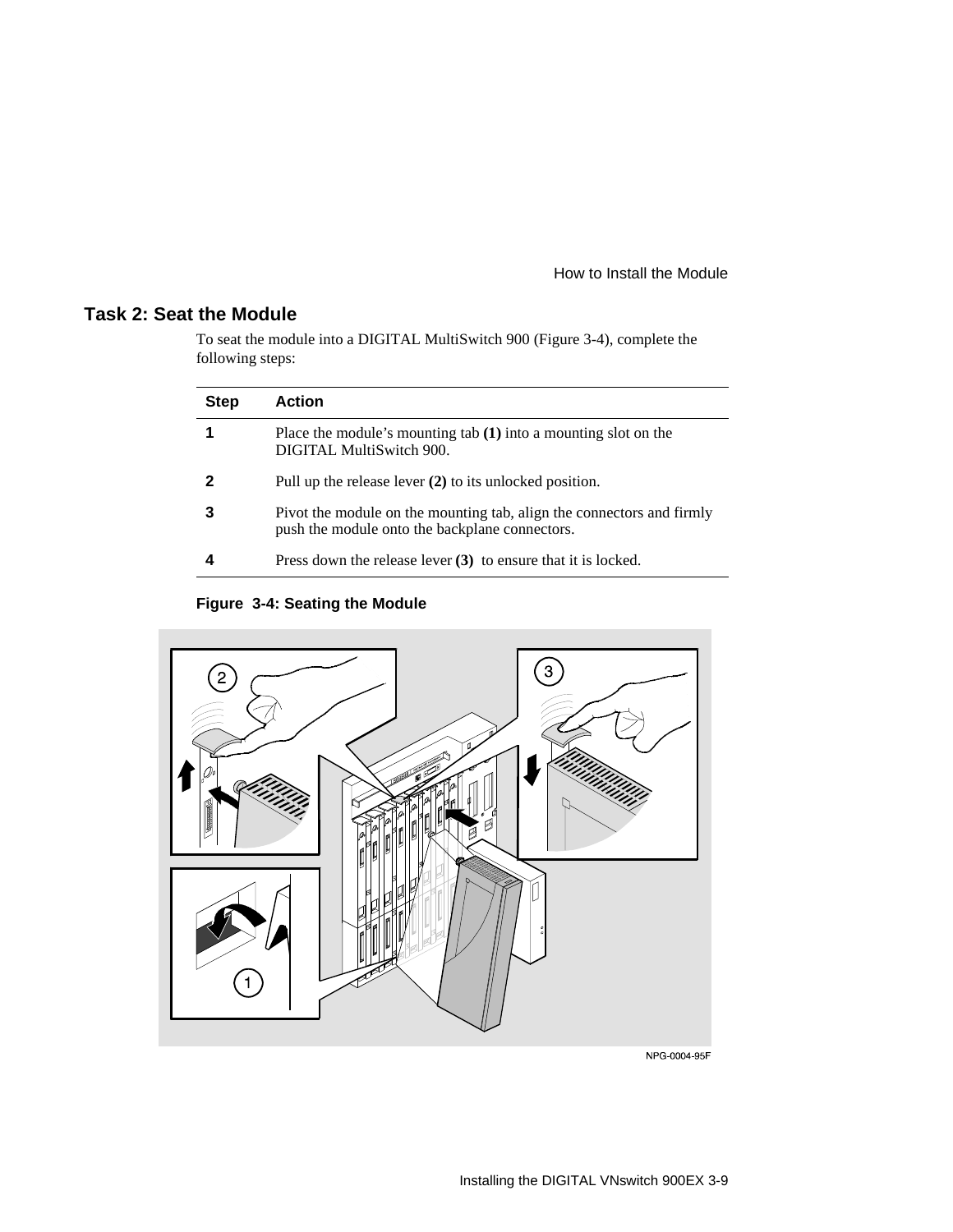| lf                                                               | Then                                                                                                                                             |  |
|------------------------------------------------------------------|--------------------------------------------------------------------------------------------------------------------------------------------------|--|
| This is a new installation                                       | Turn on the power to the DIGITAL<br>MultiSwitch 900.                                                                                             |  |
| If module was installed while the<br>DIGITAL MultiSwitch 900 was | Seating the module will initiate the<br>module's power-up sequence.                                                                              |  |
| powered up                                                       | If the LEDs do not operate as described,<br>refer to Appendix A, Problem Solving.<br>For locations of the module's LEDs, refer<br>to Figure 3-1. |  |

### **Task 3: Verify Initial LED Operation**

To verify initial LED operation, check the following stages:

| <b>Stage</b> | <b>Description</b>                                                                      |
|--------------|-----------------------------------------------------------------------------------------|
|              | When the module receives power, the Power LED lights and remains<br>lit.                |
|              | The module runs a self-test.<br>Note: The self-test takes 30 to 60 seconds to complete. |
| З            | After the module completes self-test, the Module OK LED lights.                         |
|              | The Chassis Manager status display identifies the module as the<br>VNswitch 900EX.      |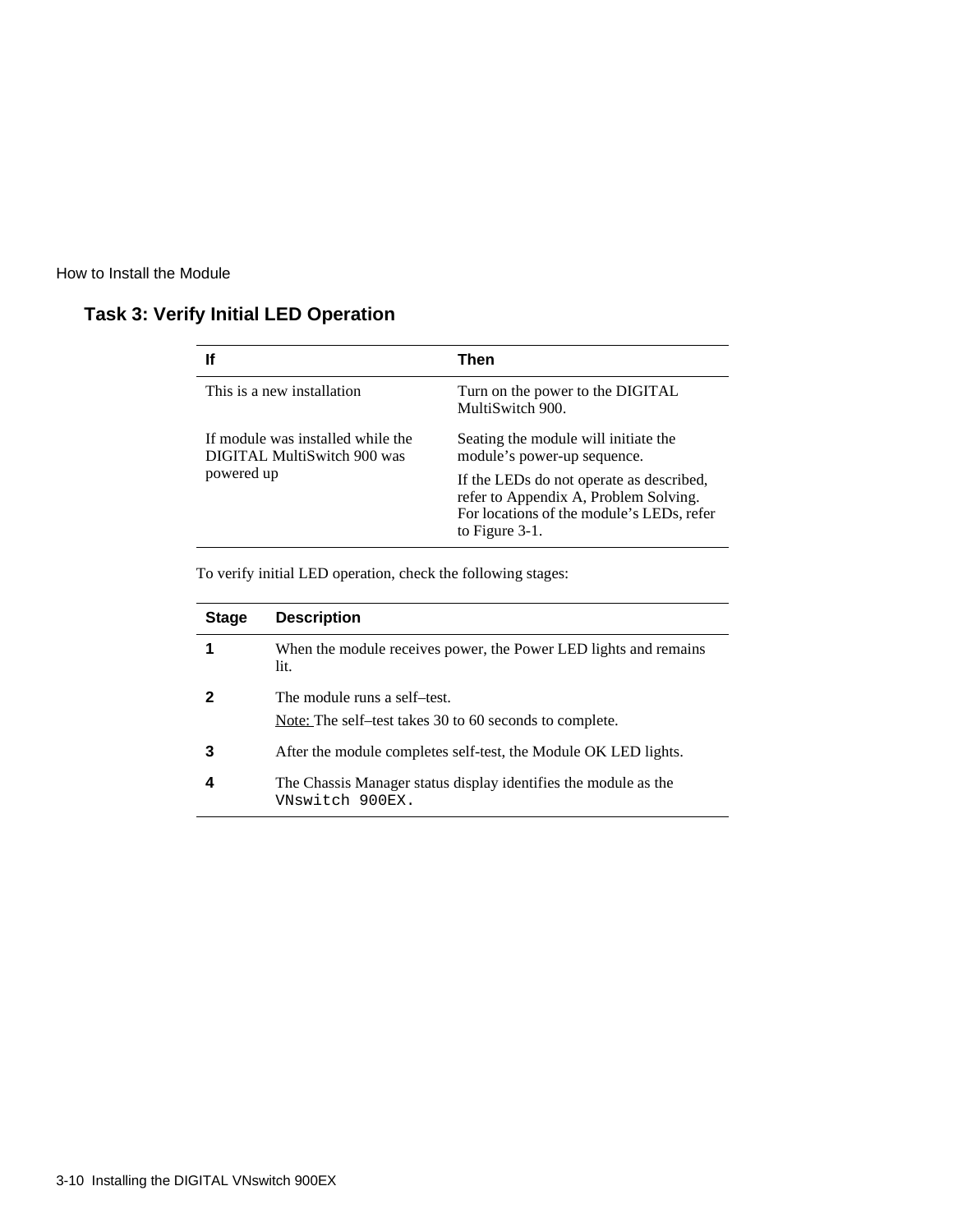#### **Task 4: Connect the UTP/ScTP Cable**

The VNswitch 900EX uses crossover, 10BaseT, 8-pin, MJ port connectors for Ethernet. Before connecting the cables to the module, note the following rules:

| If the device you are connecting to the<br>module uses | Then use                |
|--------------------------------------------------------|-------------------------|
| Crossover connectors <sup>1</sup>                      | Crossover cables        |
| Straight-through connectors                            | Straight-through cables |

<sup>1</sup> The sum of crossovers must always equal an odd number.

<sup>2</sup> Digital's straight-through cables are marked (=); crossover connectors and cables are marked (x).

To connect the UTP/ScTP cable (Figure 3-5), complete the following steps:

| <b>Step</b> | <b>Action</b>                                                                                               |
|-------------|-------------------------------------------------------------------------------------------------------------|
|             | Align the release tab on the cable plug $(1)$ , with the keyway on the<br>module's 10BaseT port connector.  |
|             | Insert the plug into the connector $(2)$ , ensuring that the release tab snaps<br>into the locked position. |

#### **Figure 3-5: UTP/ScTP Cable Connection**



NPB-0463-96F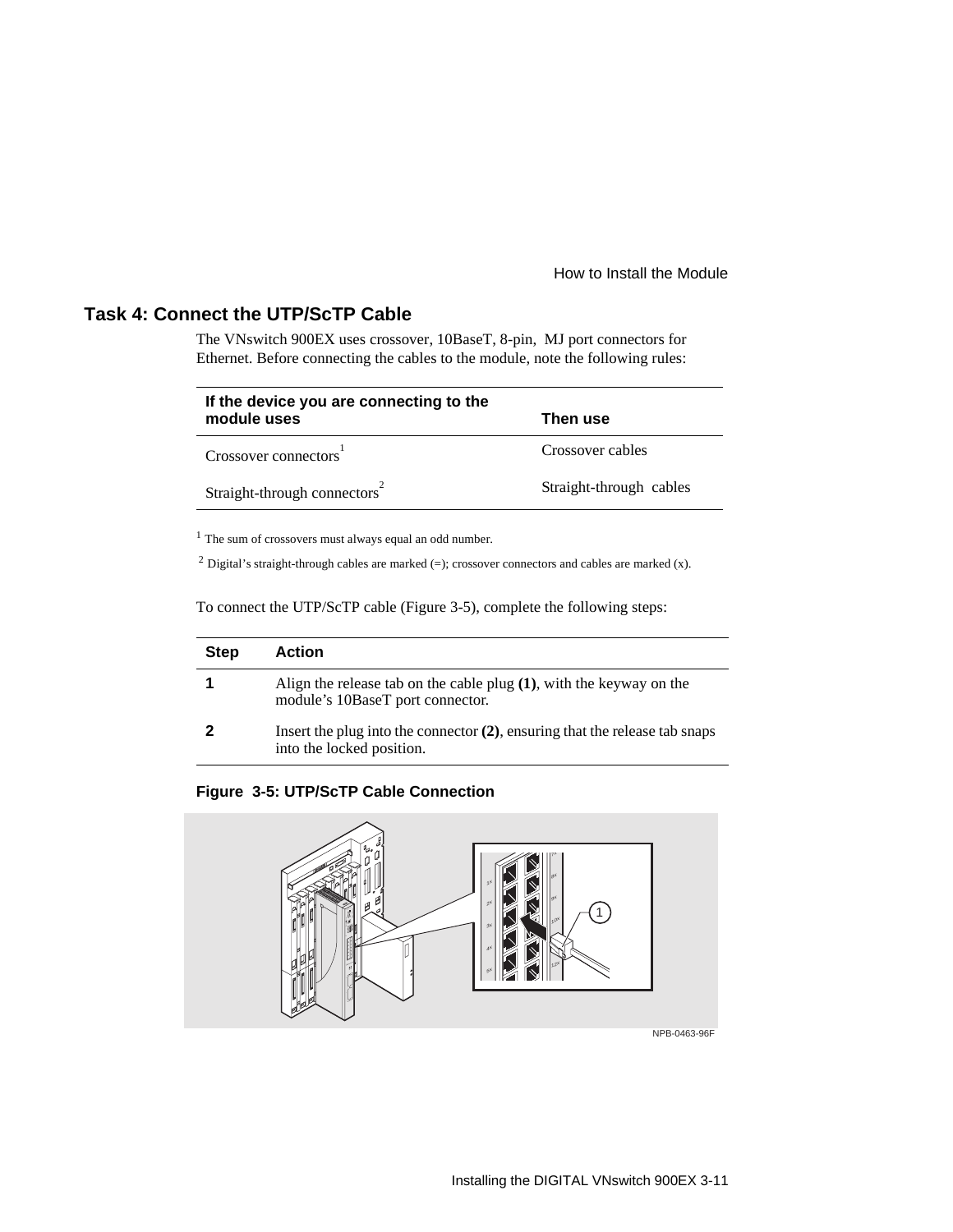### **Task 5: Connect the LDM Port Cable**

To perform a remote load/dump, the LDM cable must be connected to the LDM port.

The LDM port uses straight-through, 10BaseT, 8-pin MJ connectors.

To connect the LDM port cable to the LDM port (Figure 3-6), complete the following steps:

| <b>Step</b> | Action                                                                                                      |
|-------------|-------------------------------------------------------------------------------------------------------------|
|             | Align the release tab on the cable plug $(1)$ , with the keyway on the<br>module's 10BaseT port connector.  |
|             | Insert the plug into the connector $(2)$ , ensuring that the release tab snaps<br>into the locked position. |

**Figure 3-6: LDM Port Cable Connection**



3-12 Installing the DIGITAL VNswitch 900EX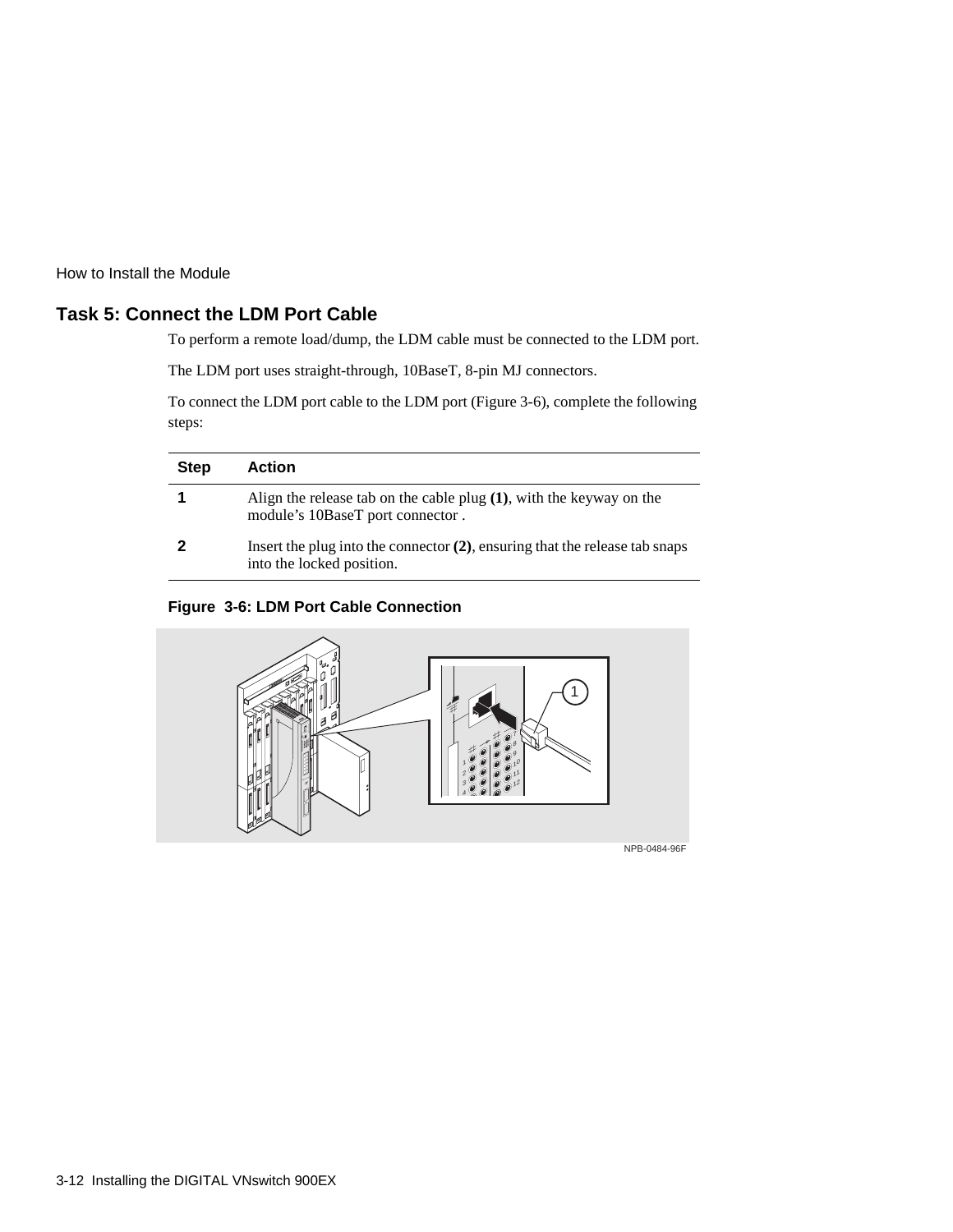# **Chapter 4**

# **Installing the Setup Port Cable**

# **Overview**

#### **Introduction**

The setup port on the DIGITAL MultiSwitch 900 or the DEChub ONE docking station allows you to access and set DIGITAL VNswitch 900EX parameters. This chapter describes how to access the module from either port and how to set those parameters.

### **In This Chapter**

| <b>Topic</b>                          | Page    |
|---------------------------------------|---------|
| <b>Setup Port Signaling Standards</b> | $4 - 2$ |
| <b>Setup Port Device Cabling</b>      | $4 - 3$ |
| Connecting to the Setup Port          | 4-4     |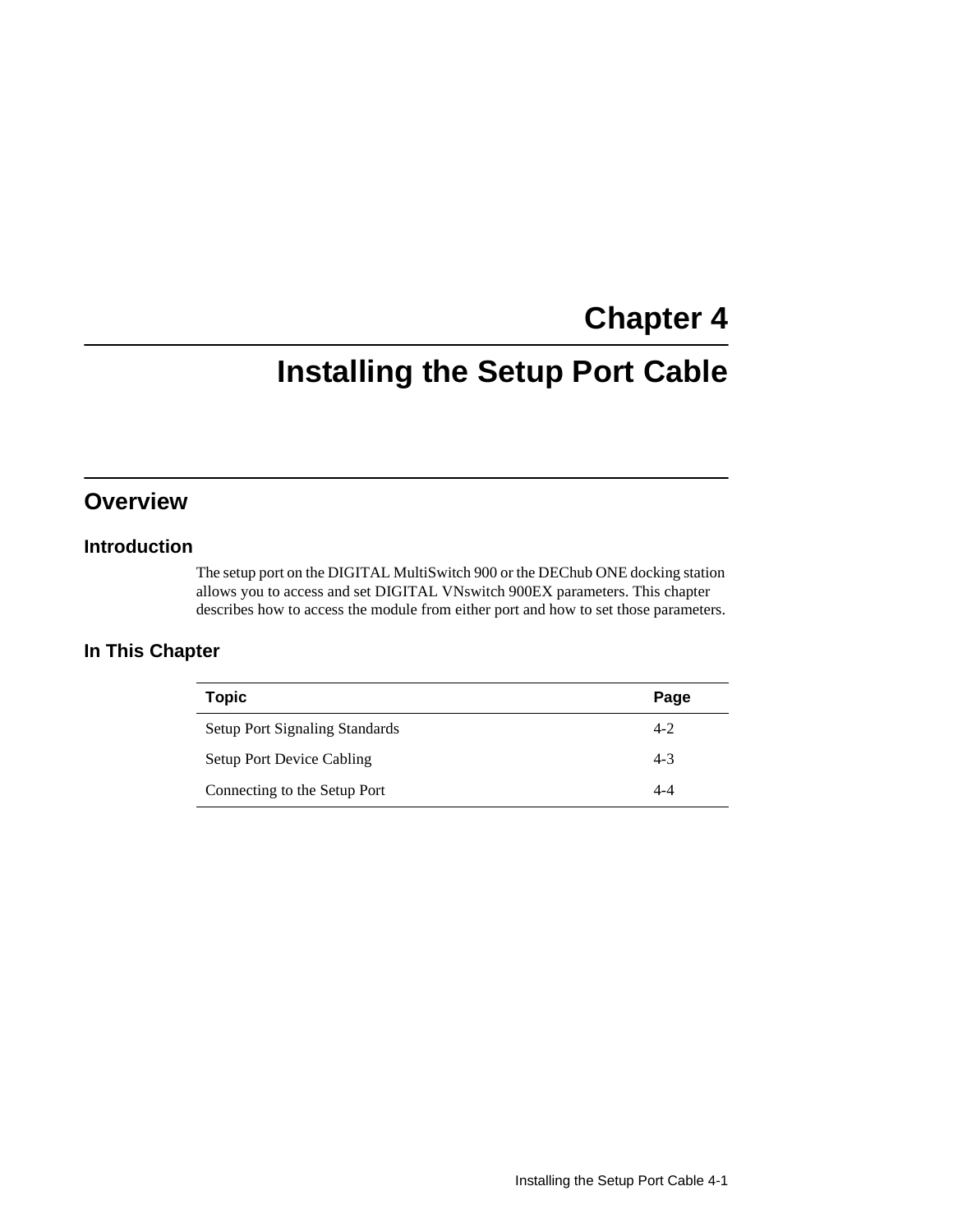<span id="page-47-0"></span>Setup Port Signaling Standards

# **Setup Port Signaling Standards**

Signals from the MultiSwitch 900 Chassis Manager setup port and from the DEChub ONE docking station setup port conform to the EIA-232D signaling standard at 9600 baud. To the user, the port appears as a data terminal equipment (DTE) device.

The MultiSwitch 900 Chassis Manager setup port is compatible with devices that use the EIA-423 signaling standard.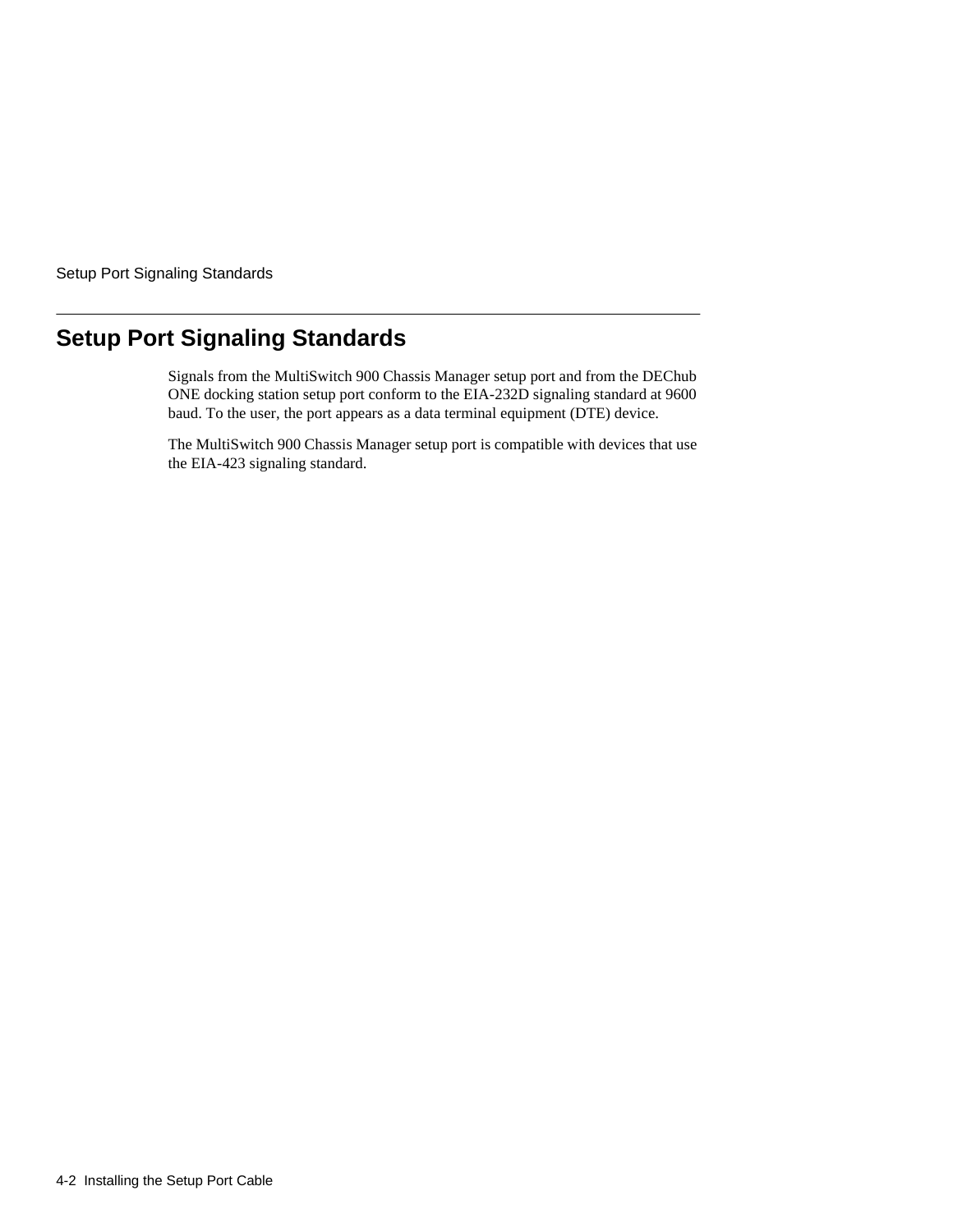Setup Port Device Cabling

# <span id="page-48-0"></span>**Setup Port Device Cabling**

The setup port ([Figure 4-1\)](#page-50-0) on the DIGITAL MultiSwitch 900 or the DEChub ONE docking station can be connected to a setup port device (a terminal or personal computer) by using the following cables and adapters:

| If the setup port device is                  | Use this cable          | With this adapter |
|----------------------------------------------|-------------------------|-------------------|
| PC with a 9-pin D-Sub<br>communications port | $BN24H-xx$ <sup>1</sup> | H8571-J           |
| Terminal with a 25-pin D-Sub<br>connector    | $BN24H-xx$ <sup>1</sup> | H8575-A           |
| Terminal with a 6-pin MMJ<br>connector       | $BN24H-xx$ <sup>1</sup> | Not required      |

<sup>1</sup> xx indicates cable length in meters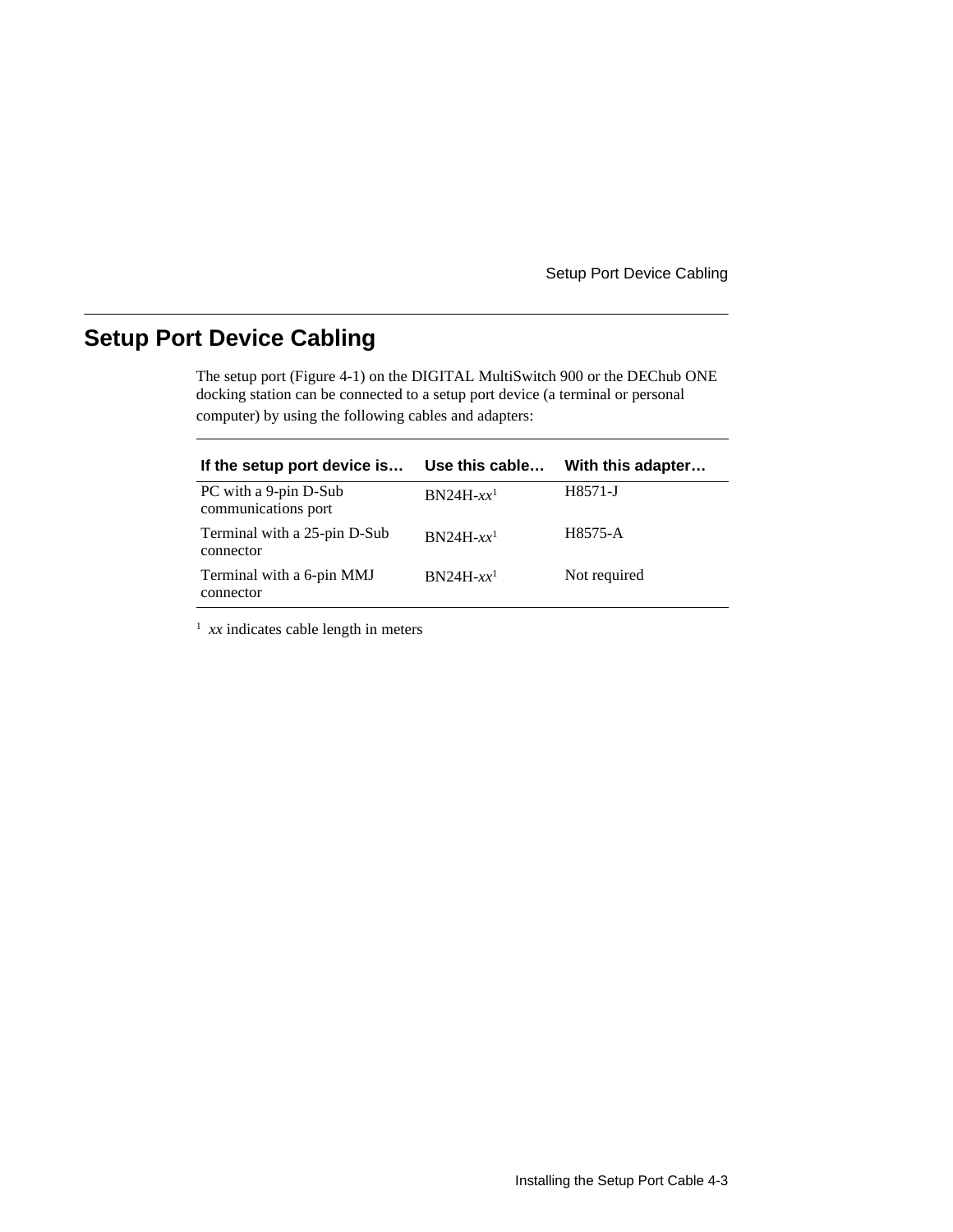<span id="page-49-0"></span>Connecting to the Setup Port

# **Connecting to the Setup Port**

To connect to the setup port ([Figure 4-1\)](#page-50-0), complete the following steps:

| <b>Step</b> | Action                                                                                                                        |
|-------------|-------------------------------------------------------------------------------------------------------------------------------|
|             | Ensure that the transmit and receive baud rates on the setup port device<br>are set to 9600 baud.                             |
|             | Connect the setup port device to the setup port connector on either the<br>MultiSwitch 900 or the DEChub ONE docking station. |
|             |                                                                                                                               |

The following legend identifies the setup port cabling in [Figure 4-1](#page-50-0).

| <b>Item</b> | <b>Description</b>                |
|-------------|-----------------------------------|
|             | Out-of-Band Management (OBM) Port |
|             | Setup Port                        |
|             | Setup Port Device                 |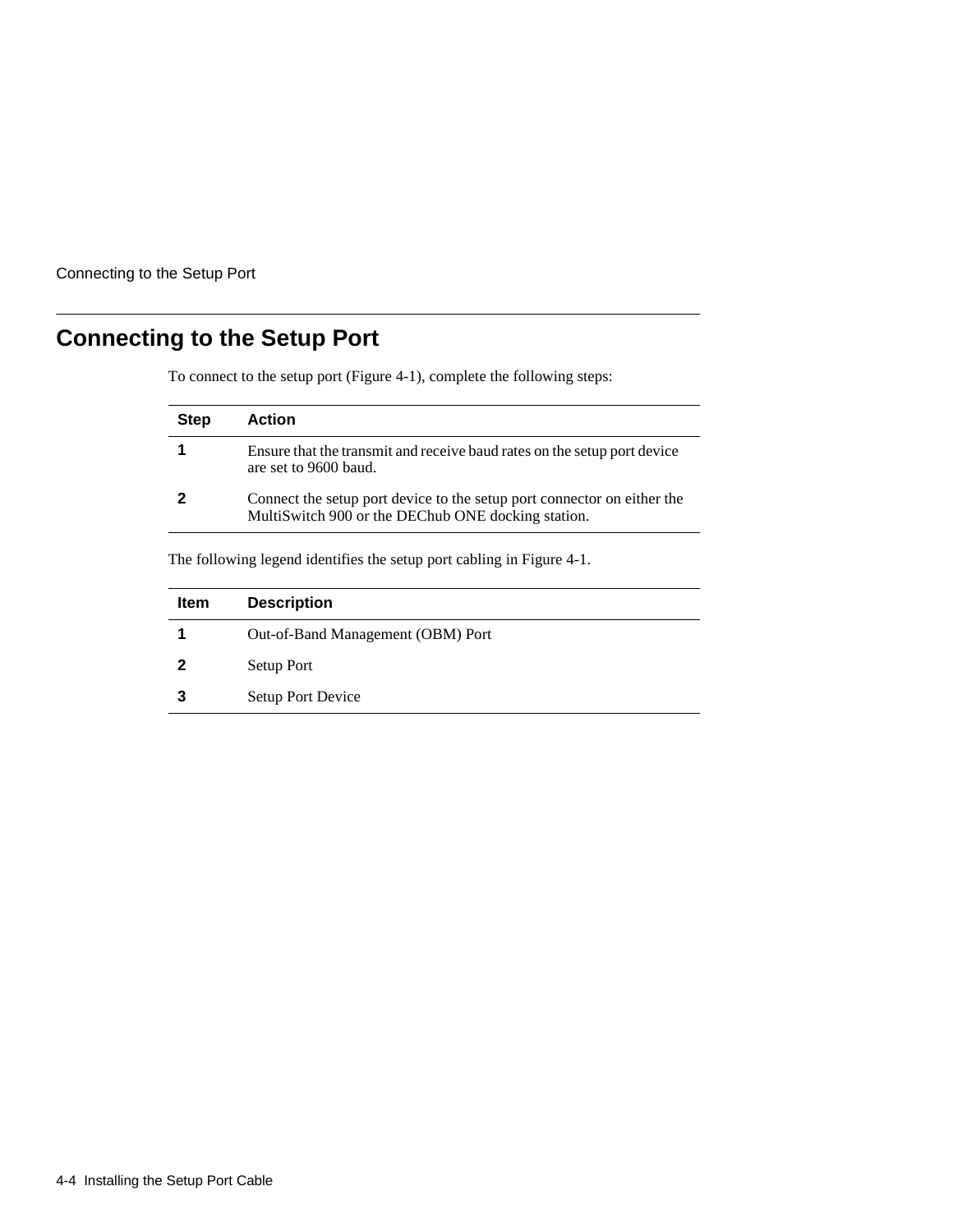Connecting to the Setup Port

<span id="page-50-0"></span>



After all cables are connected, go to one of the following chapters:

| Τo                                                   | Go to     |
|------------------------------------------------------|-----------|
| Configure the module in a DEChub ONE                 | Chapter 5 |
| Configure the module in a DIGITAL<br>MultiSwitch 900 | Chapter 6 |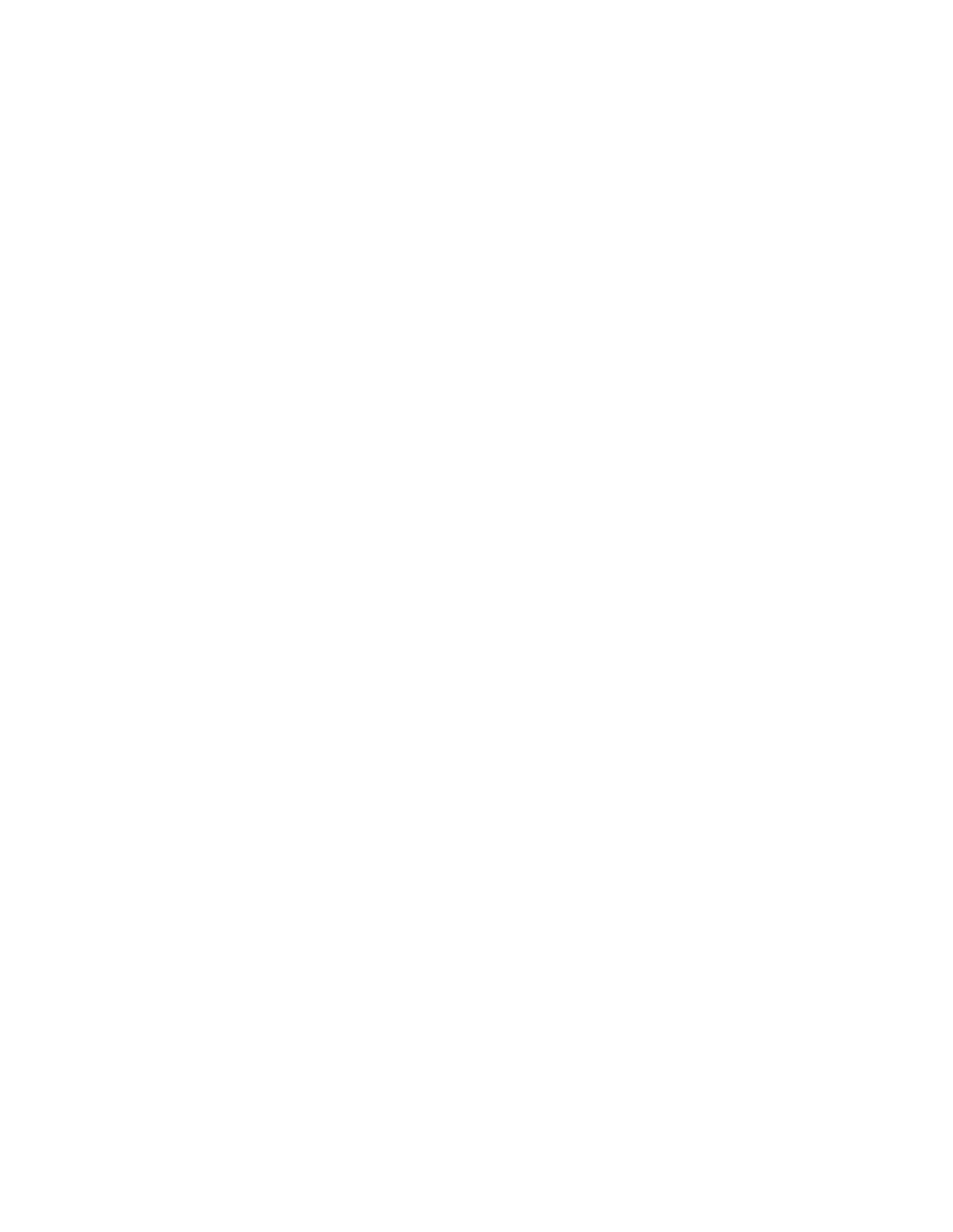# **Chapter 5**

# **Configuring the Module in a DEChub ONE or DEChub ONE-MX**

## **Overview**

#### **Introduction**

This chapter describes how to configure your DIGITAL VNswitch 900EX when it is installed in a DEChub ONE docking station.

Throughout this chapter, the term DEChub ONE refers to the DEChub ONE or the DEChub ONE-MX docking station unless otherwise specified.

For further configuration information, refer to the *VNswitch 900 Series Switch Management.*

#### **In This Chapter**

| <b>Topic</b>                        | Page     |
|-------------------------------------|----------|
| Assigning an IP Address             | $5-2$    |
| Using Menus to Configure the Module | $5-3$    |
| [1] Reset with Factory Defaults     | $5 - 4$  |
| [2] Reset with Current Settings     | $5 - 5$  |
| [3] Show Current Settings           | 5-6      |
| [4] Configure IP                    | $5 - 7$  |
| [5] Go to Local Console             | $5 - 12$ |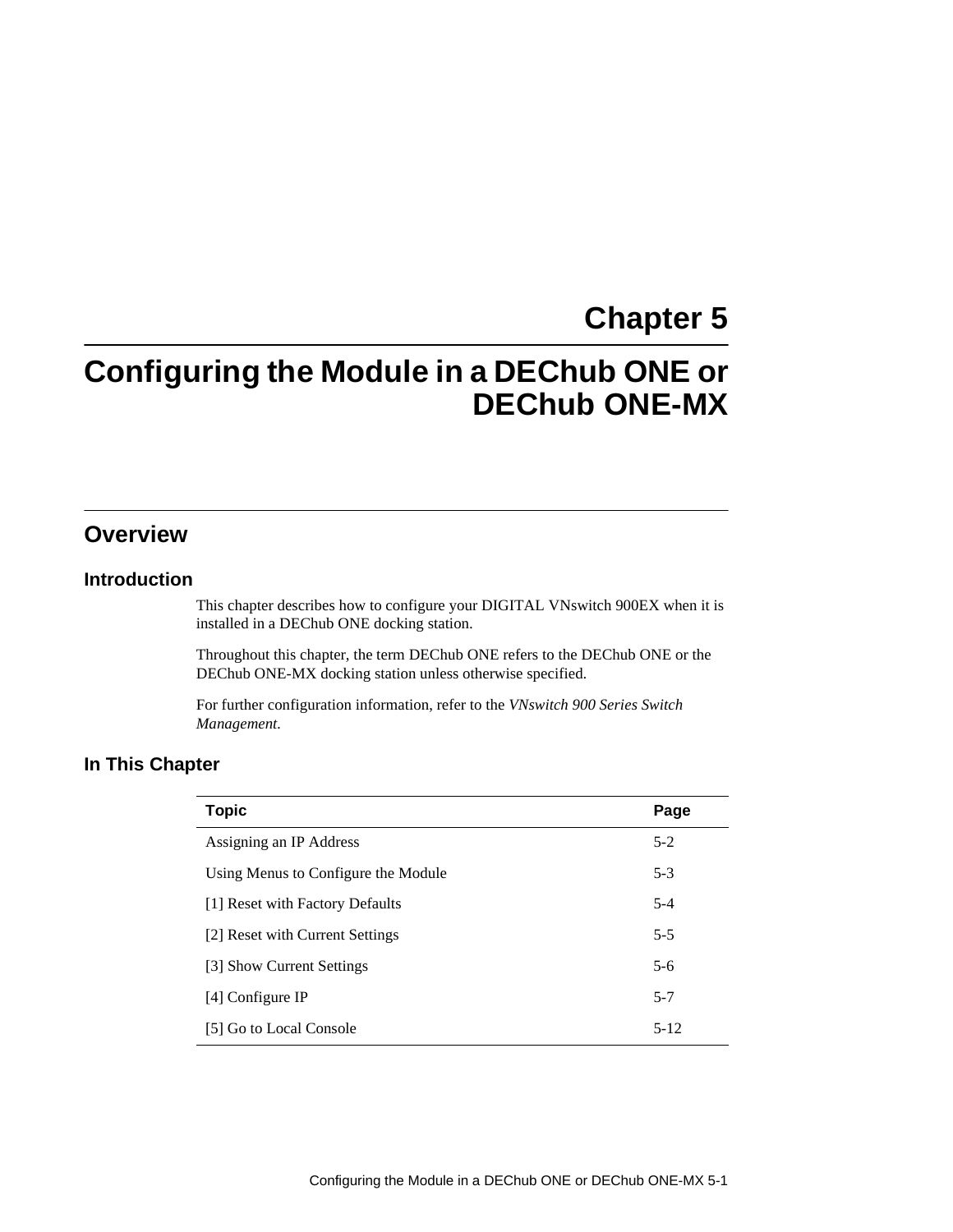<span id="page-53-0"></span>Assigning an IP Address

# **Assigning an IP Address**

After installing the module in a DEChub ONE docking station, connecting the cables, and assigning an IP address, you need to configure the module. Do this using one of the following methods:

- A Telnet session to access the command line interface
- Through the command line interface, which is accessed through a terminal connected to the setup port on the DEChub ONE docking station
- Through clearVISN MultiChassis Manager

The setup port provides menus that allow you to access the VNswitch 900EX. These menus allow you to set up the module for basic connectivity. After setup, you can configure the module's software using commands. You can access these commands remotely via TCP/IP Telnet, or locally through the setup port on a DEChub ONE.

To perform a Telnet session, you must assign an IP address. To do this, complete the following steps:

| <b>Step</b> | <b>Action</b>                                                                                                                   |
|-------------|---------------------------------------------------------------------------------------------------------------------------------|
| 1           | Install the module into a DEChub ONE docking station.                                                                           |
| 2           | Select the IP Configuration option from the menu.                                                                               |
| 3           | Set the in-band IP address.                                                                                                     |
| 4           | Set the default gateway, if necessary.                                                                                          |
| 5           | Return to the VNswitch 900EX INSTALLATION MENU and select<br>[2] Restart with Current Settings.                                 |
| 6           | Open a Telnet session into the module from the management station for<br>futher configuration.                                  |
|             | To access the configuration menus, press Return on the setup port<br>device until the VNswitch 900EX INSTALLATION MENU appears. |
|             | For further configuration information, refer to the <i>VNswitch</i> 900 Series<br>Switch Management.                            |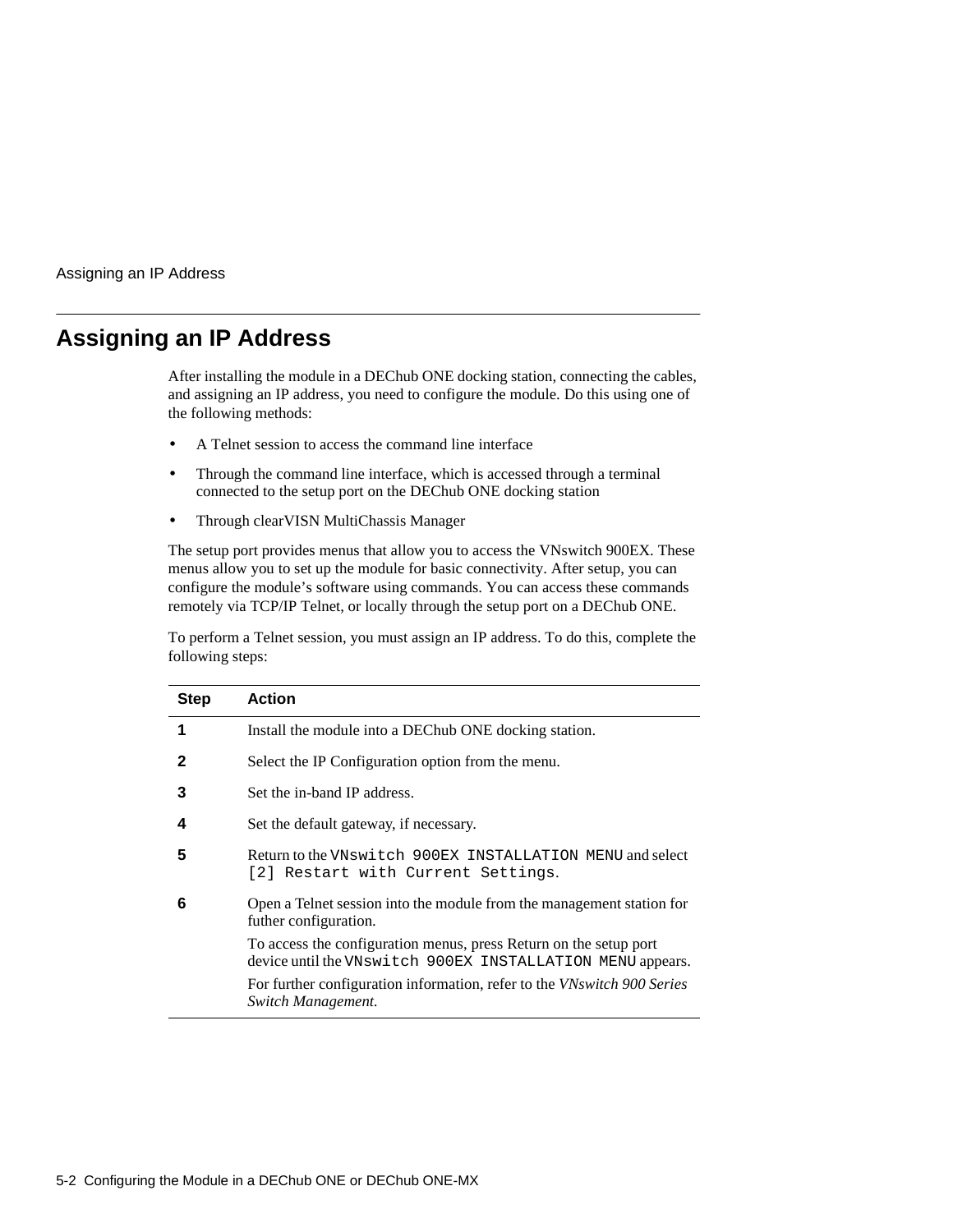Using Menus to Configure the Module

# <span id="page-54-0"></span>**Using Menus to Configure the Module**

This section describes the options that are available from the VNswitch 900EX INSTALLATION MENU when the module is installed in the DEChub ONE docking station. Depending on the configuration state of the module, some options may vary.

To modify the configuration, select [5] Go To Local Console.

| VNswitch 900EX |                                      |  |
|----------------|--------------------------------------|--|
|                | VNswitch 900EX INSTALLATION MENU     |  |
|                | [1] Reset with Factory Defaults      |  |
|                | [2] Reset with Current Settings      |  |
|                | [3] Show Current Settings            |  |
|                | [4] Configure IP                     |  |
|                | [5] Go to Local Console              |  |
|                |                                      |  |
|                |                                      |  |
|                | Enter selection: 5 <return></return> |  |
|                |                                      |  |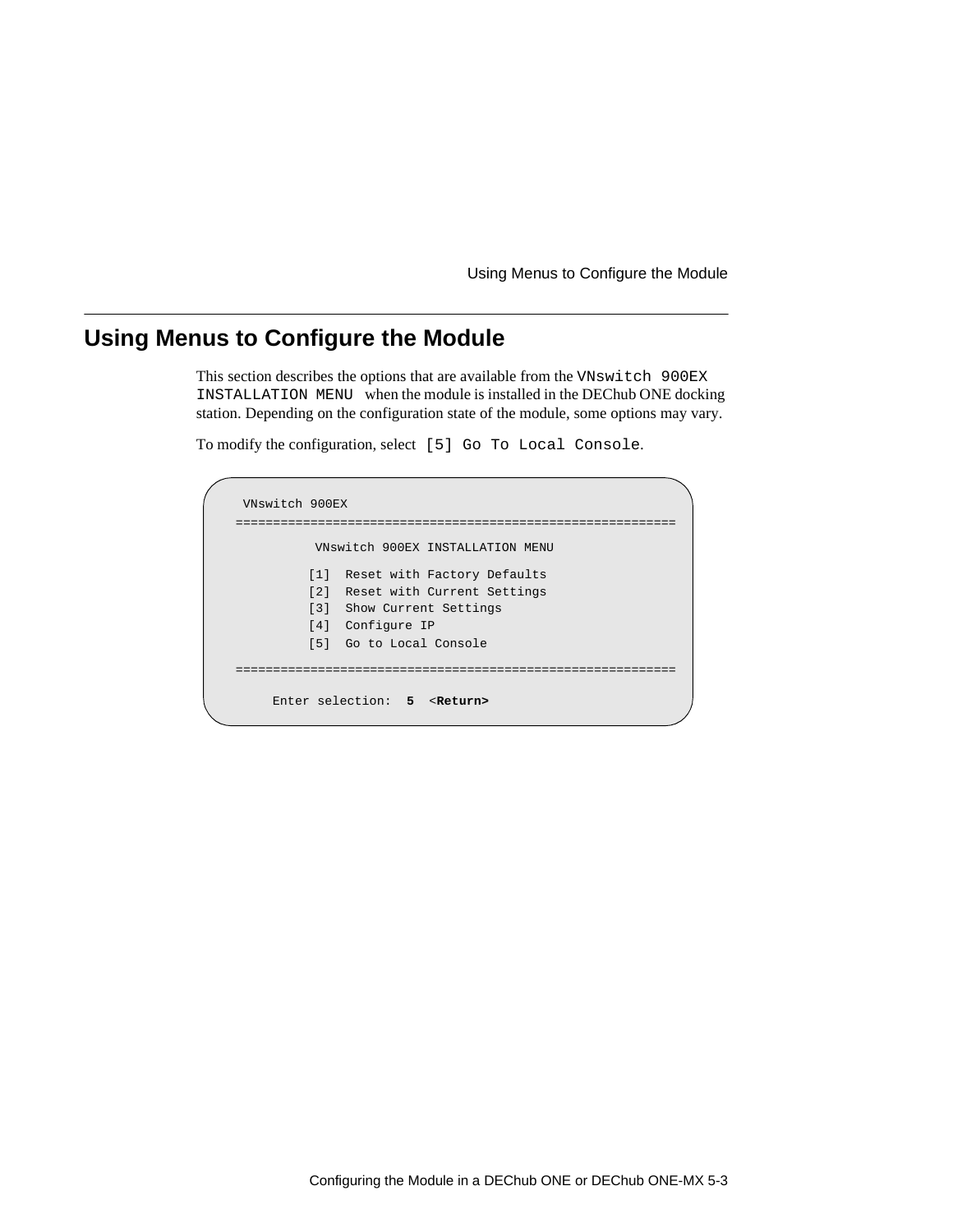<span id="page-55-0"></span>[1] Reset with Factory Defaults

# **[1] Reset with Factory Defaults**

This option initializes the module's configuration to factory default values by resetting the module's nonvolatile configuration storage parameters and restarting the module. To reset the module without losing the settings, use option [2] Reset with Current Settings.

#### **CAUTION**

This action deletes all configured settings and replaces them with factory default values. All configuration settings will be lost.

```
VNswitch 900EX 
==========================================================
                RESET WITH FACTORY DEFAULTS 
 * * * * * * * * * * * * * * * * * * * * * * * * * *
* * 
           IMPORTANT! IMPORTANT! IMPORTANT! 
  This selection will delete the current configuration 
  settings and reset the system with the factory default 
  settings. All configuration settings will be lost. 
==========================================================
     Press Y to confirm [N]: <Return>
    Press Return for Main Menu...
    * * * * * * * * * * * * * * * * * * * * * * * * * * * * 
  * * * * * * * * * * * * * * * * * * * * * * * * * * * *
```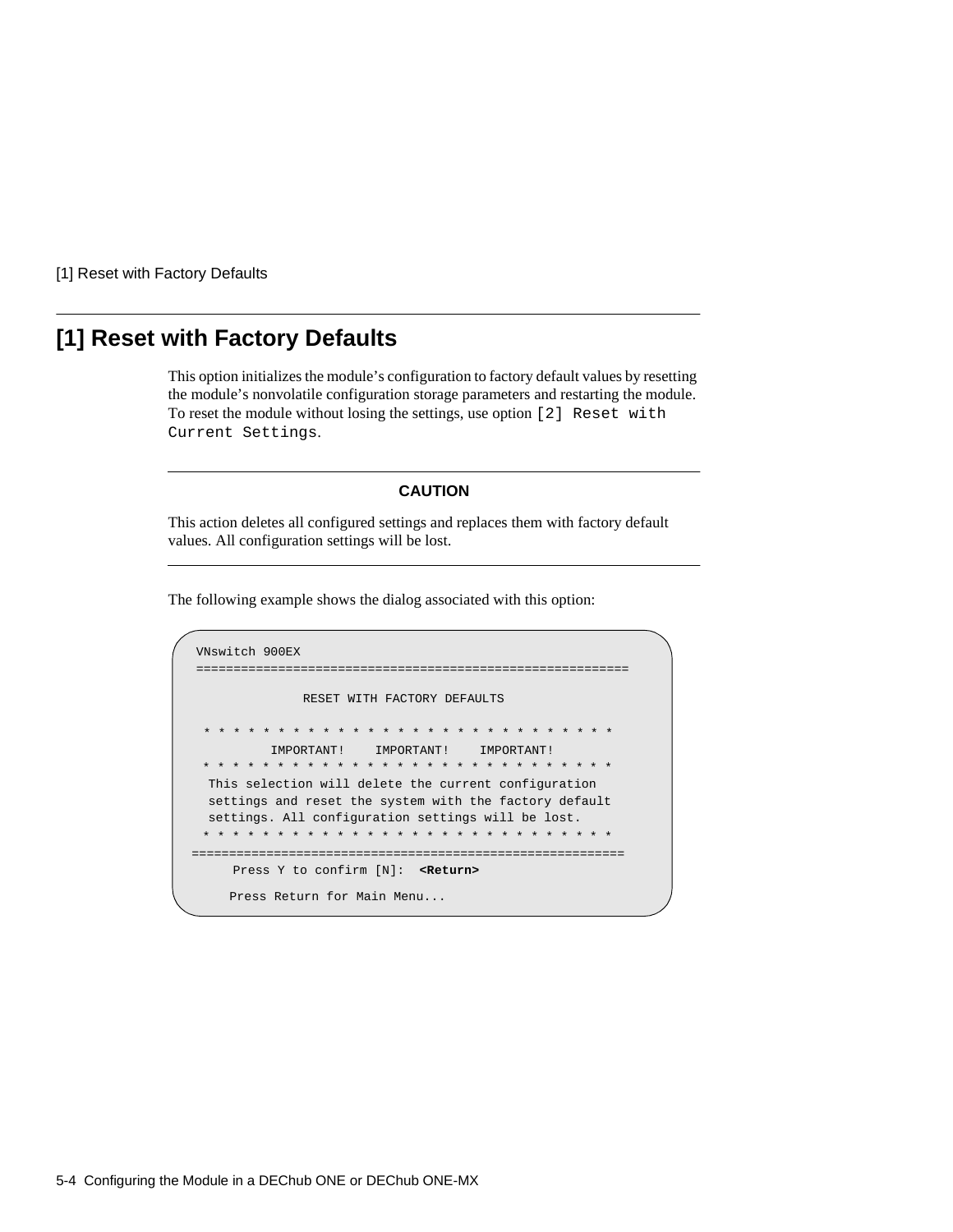[2] Reset with Current Settings

# <span id="page-56-0"></span>**[2] Reset with Current Settings**

This option resets the module but leaves the module's configured nonvolatile configuration storage parameters at their current values.

#### **NOTE**

Allow approximately 1 minute for the module to restart.

```
VNswitch 900EX 
=============================================================
                   RESET WITH CURRENT SETTINGS
  This selection will reset your system with the current 
  configuration settings. 
=============================================================
Press Y to confirm [N] : <Return>
Press Return for Main Menu...
```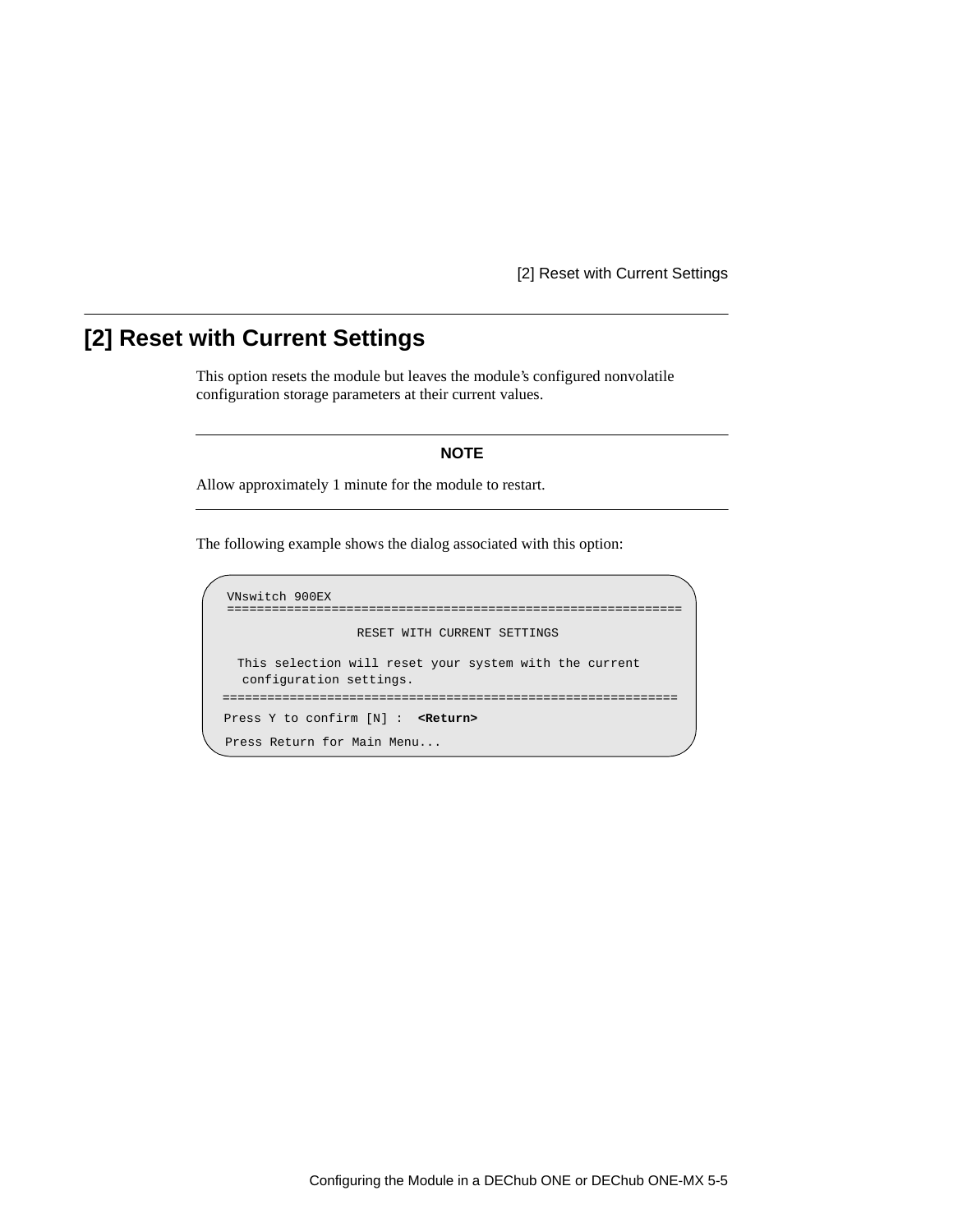<span id="page-57-0"></span>[3] Show Current Settings

# **[3] Show Current Settings**

This option shows the module's current settings. If you are configring the module for the first time, some fields will be blank.

```
VNswitch 900EX 
=======================================================================
 VNswitch 900EX, 12 Enet 10MPBS, 2 100MBPS, HW=v1.2,RO=v0.4,#525 SW=v1.0
SysUpTime : 6 days 00:03:18 2 resets
 SNMP Read/Write Community : public
Interface IP Address Subnet Mask Other Info
In-Band 16.20.216.91 255.255.255.0 08-00-2B-A6-0E-05
OBM Port 16.20.66.156 255.255.255.0 Speed 9600 bps 
       Press Return for Main Menu...
=======================================================================
Deafult Gateway: : not configured
```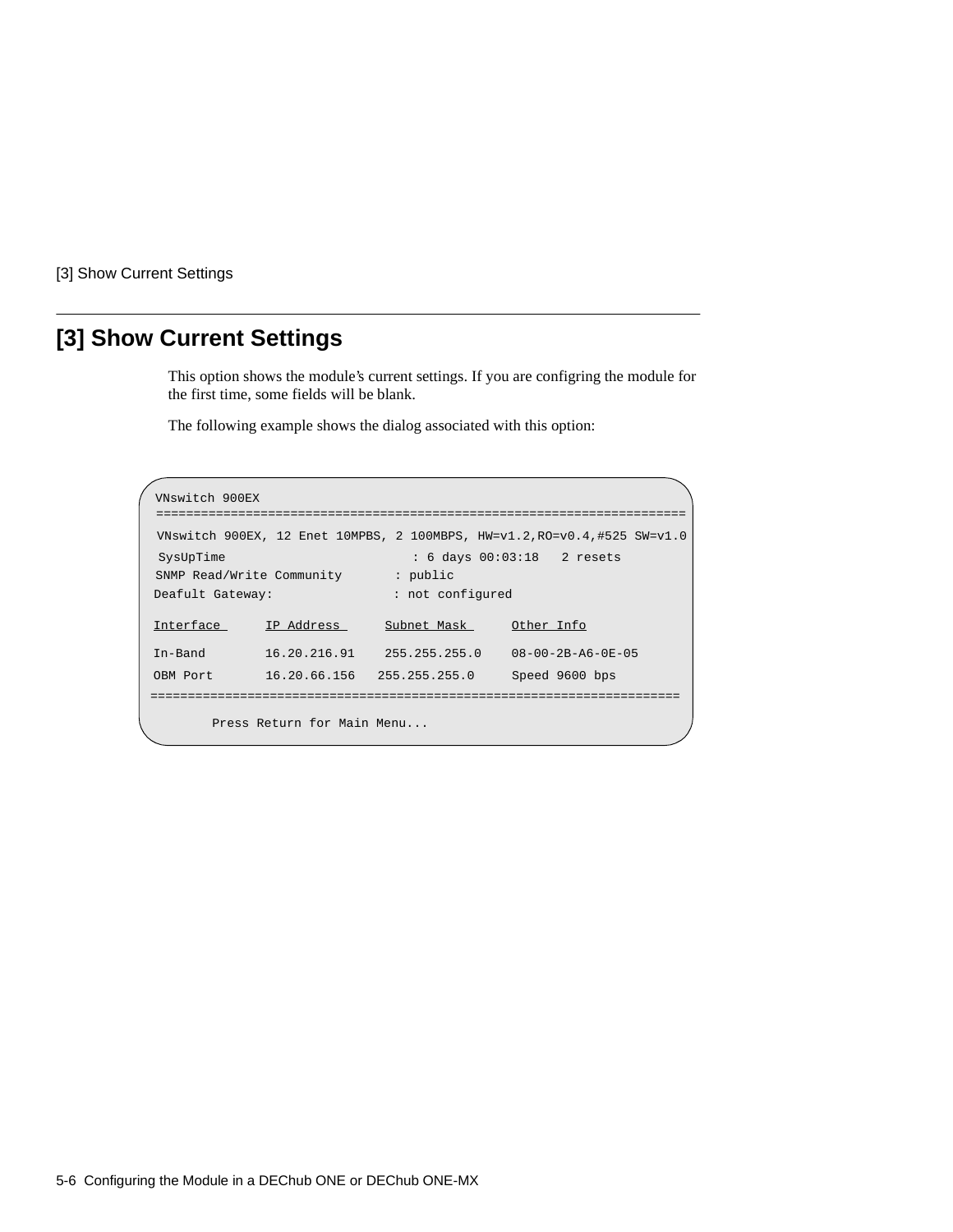### <span id="page-58-0"></span>**[4] Configure IP**

This option provides you with IP configuration selections.

#### **NOTE**

For any of the IP Configuration menu options to take effect, the module needs to be reset. Use [2] Restart with Current Settings from the VNswitch 900EX INSTALLATION MENU. Allow approximately one minute for the module to restart and complete self-test.

The following example shows the dialog associated with this option:

```
VNswitch 900EX 
=========================================================
                   IP CONFIGURATION
        [1] Set SNMP Read/Write Community
        [2] Set In-Band Interface IP Address
        [4] Set Default Gateway
        [5] Return to Main Menu
     Enter selection number : [n] <Return>
        [3] Set Out-of-Band Interface IP Address
   * * * * * * * * * * * * * * * * * * * * * * * * * * * 
  Configuration will not take effect until module is 
  restarted
   * * * * * * * * * * * * * * * * * * * * * * * * * * * 
=========================================================
```
The following pages describe the IP Configuration options:

| <b>Topic</b>                             | Page     |
|------------------------------------------|----------|
| [1] Set SNMP Read/Write Community        | $5-8$    |
| [2] Set In-Band Interface IP Address     | $5-9$    |
| [3] Set Out-of-Band Interface IP Address | $5-10$   |
| [4] Set Default Gateway                  | $5 - 11$ |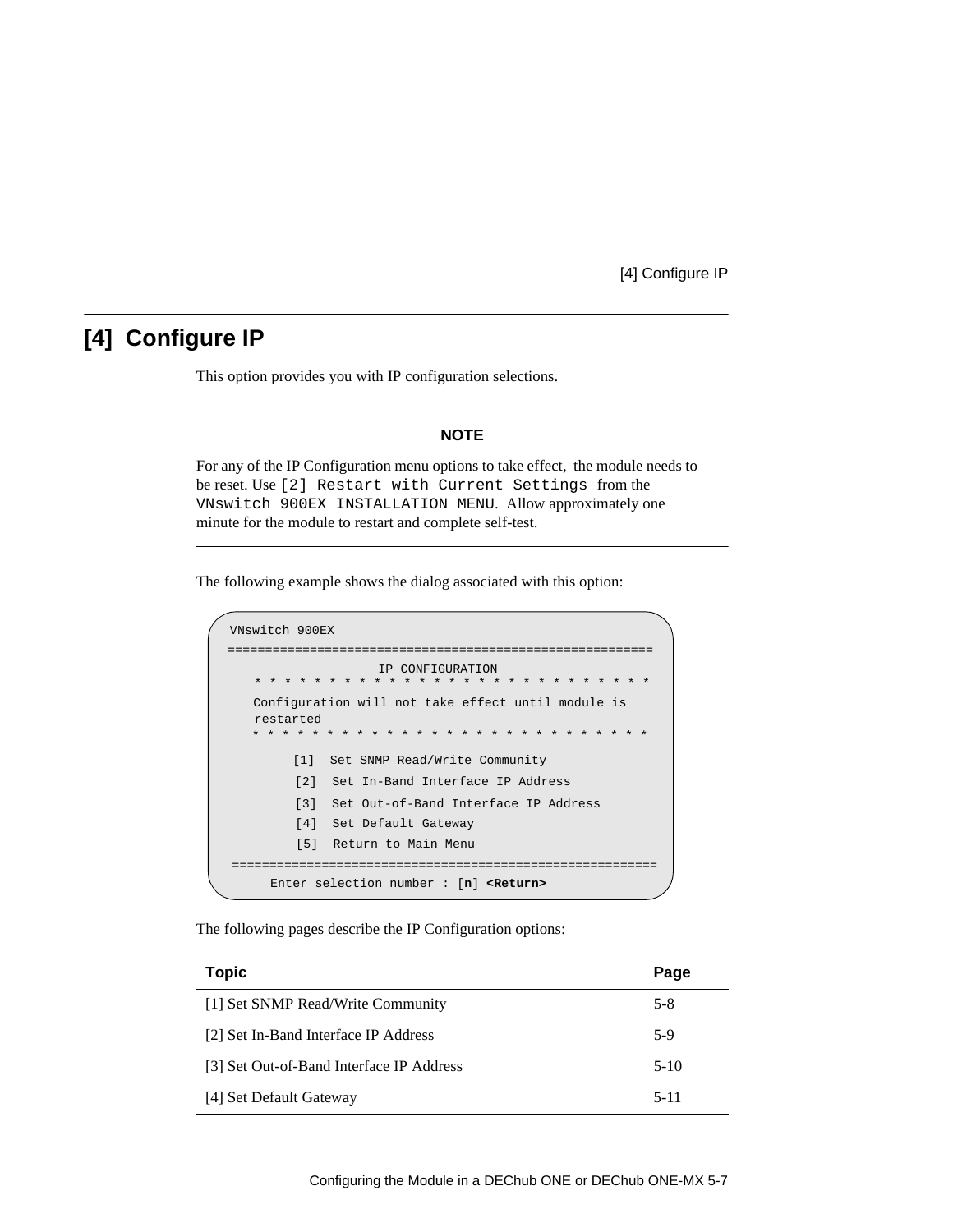### <span id="page-59-0"></span>**[1] Set SNMP Read/Write Community**

This option prompts you to enter the module's read/write community name. The community name can be used for read/write access control. The read/write community name is case sensitive. The default is public.

```
 VNswitch 900EX 
================================================================
                      SET SMNP READ/WRITE COMMUNITY
Format: The format for a community name is a string,
          consisting of 4 to 31 printable ASCII characters, that
          describes the relationship between an SNMP agent and
          one or more SNMP managers. The string defines the
          authentication mechanism that is employed to validate
         the use of the community by the sending SNMP entity.
================================================================
   Enter the community string [public] : <Return>
   SNMP Read/Write community string set.
     Press Return for IP Configuration Menu...
```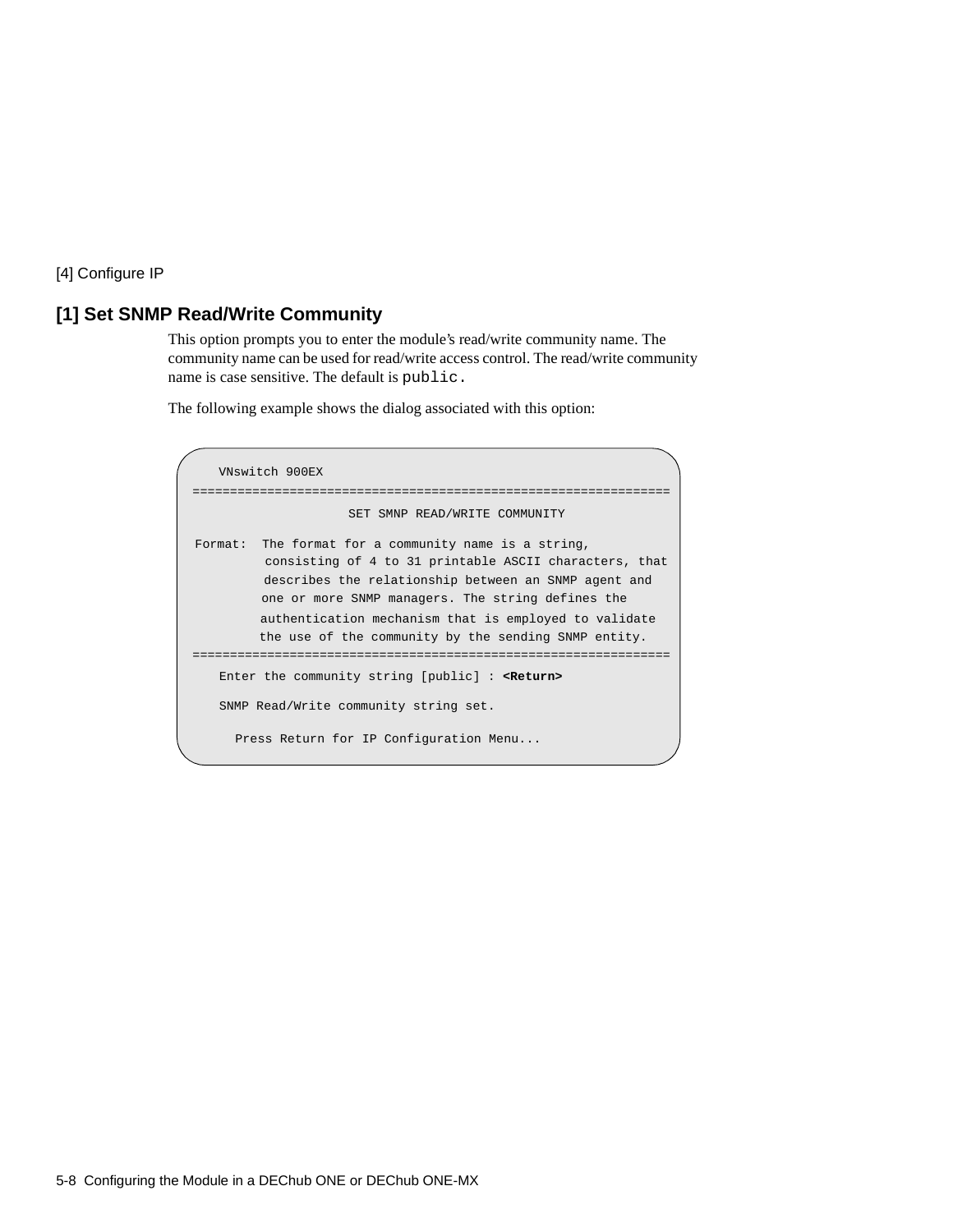#### <span id="page-60-0"></span>**[2] Set In-Band Interface IP Address**

This option prompts you to change or enter the module's in-band IP address, subnet mask, and default gateway for the in-band interface. If an IP address was previously configured, the screen displays an in-band IP address. The factory default setting is no in-band address.

You do not need to configure the module with a subnet mask for SNMP communications with management stations located on the same subnet as the module.

```
VNswitch 900EX 
 ================================================================
           IN-BAND INTERFACE IP ADDRESS CONFIGURATION
                      example: 16.20.40.156
To delete the IP address, enter 0 in the appropriate address 
Interface IP Address Subnet Mask Other Info
In-Band 16.20.216.91 255.255.255.0 08-00-2B-A3-CD-08
OBM Port 16.20.66.156 255.255.255.0 Speed 9600 bps 
Enter the IP address [16.20.126.24] : 16.20.54.156 <Return>
Enter the Subnet Mask [255.0.0.0] : 255.255.0 0 : <Return>
 .
          Press Return for IP Configuration Menu.....
Format: The standard 4 octet dotted decimal notation in which 
         each octet of the address is represented as a decimal
         value, separated by a '.' character.
================================================================
field.
```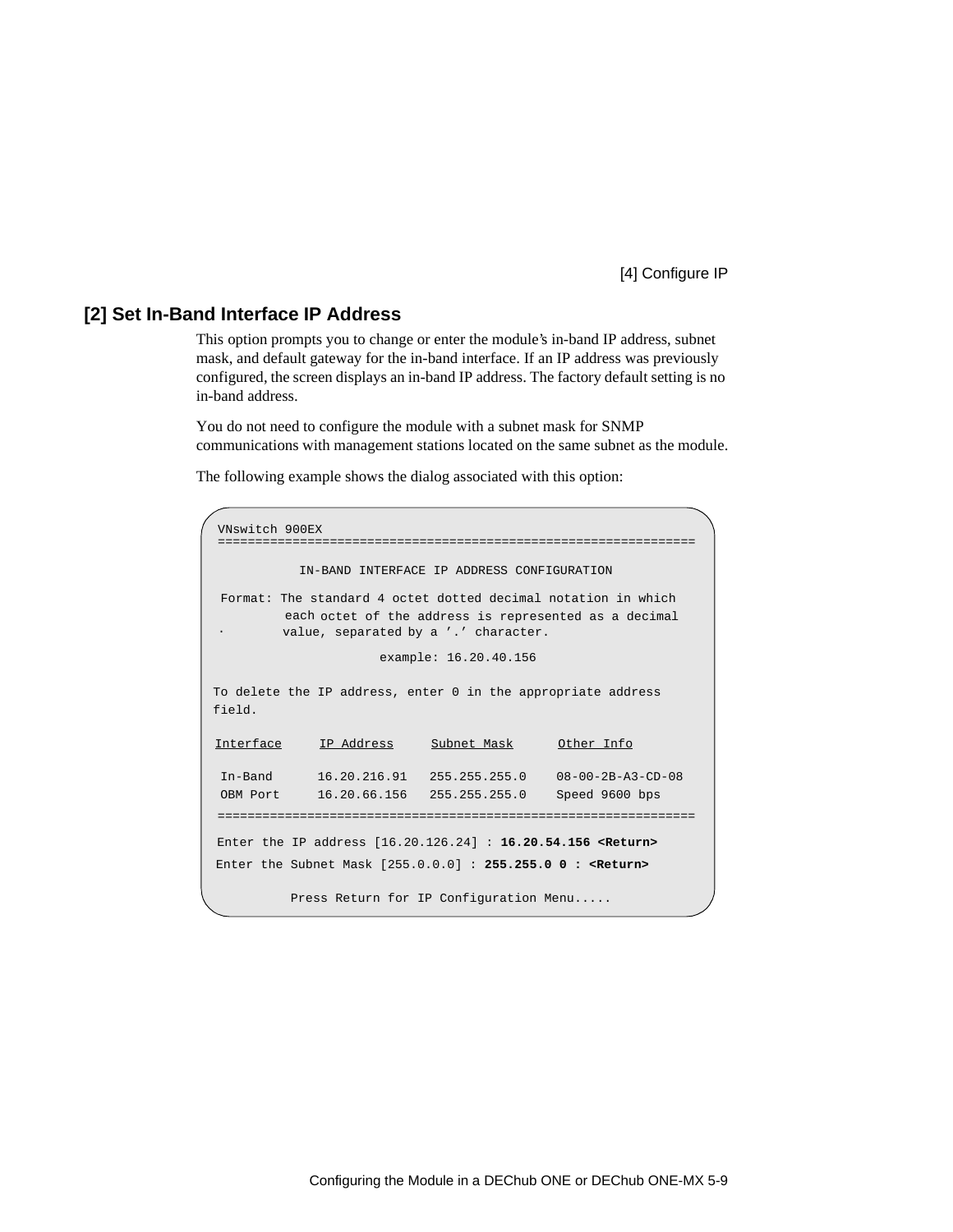#### <span id="page-61-0"></span>**[3] Set Out-of-Band Interface IP Address**

This option prompts you to change or enter the IP address and subnet mask for the outof-band interface. The module does not need to be configured with a subnet mask for SNMP communications when management stations are on the same subnet as the module.

The format for these values is the standard 4-octet dotted decimal notation, where each octet of the address is represented as a decimal value, separated by a decimal point (.).

If the module is in a DEChub ONE, the OBM feature allows you to manage your module through the OBM port located on the DEChub ONE. To enable out-of-band management, you need to assign an OBM IP address.

```
VNswitch 900EX
         OUT-OF-BAND INTERFACE IP ADDRESS CONFIGURATION
                   example: 16.20.40.156
 To delete the address, enter 0 in the appropriate address 
Interface IP Address Subnet Mask Other Info
In-band 16.20.216.91 255.255.255.0 08-00-2B-A3-CD-08
OBM Port 16.20.66.156 255.255.255.0 Speed 9600 bps 
Enter the IP address [16.20.66.156] : 16.20.54.155 <Return>
Enter the Subnet Mask [255.255.255.0] : 255.255.192.0 <Return>
   Press Return for IP Configuration Menu...
 .
================================================================
================================================================
 ================================================================
 field.
 Format: The standard 4 octet dotted decimal notation in which 
          each octet of the address is represented as a decimal
          value, separated by a '.' character.
```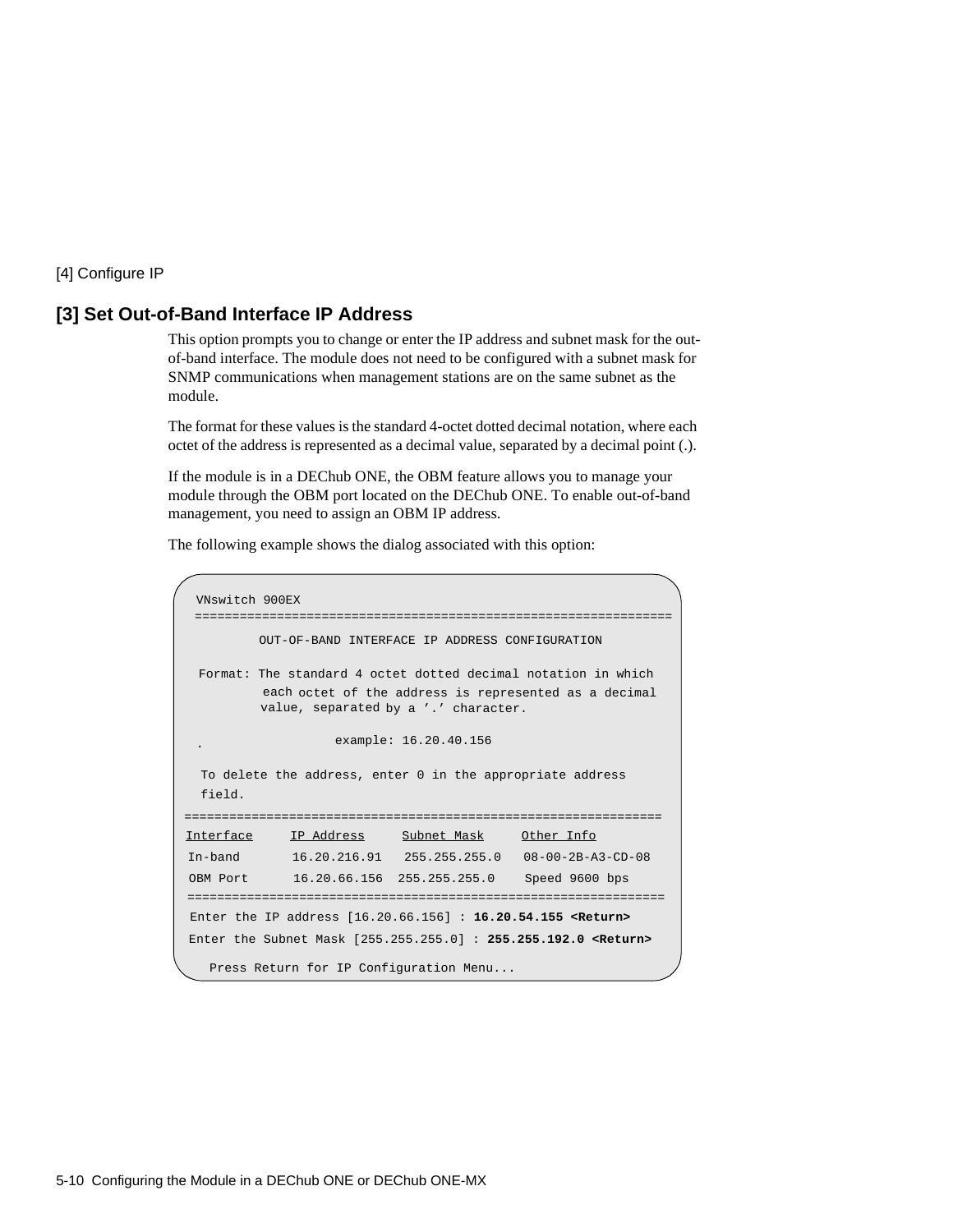#### <span id="page-62-0"></span>**[4] Set Default Gateway**

This option sets the default gateway, if necessary, for the in-band interface. This is the address of a router that the module uses when communicating with a remote host. The default gateway address must be an address in the same subnet as your in-band address.

```
VNswitch 900EX
===========================================================
        SET IN-BAND INTERFACE DEFAULT GATEWAY ADDRESS
                      example: 16.20.40.156
     To delete the address, enter 0 in the appropriate
     address field.
 ===========================================================
    Default Gateway [] : 16.126.16.254 <Return> 
     Default Gateway Address Set.
        Press Return for IP Configuration Menu . . .
Format: The standard 4 octet dotted decimal notation in which 
         each octet of the address is represented as a decimal
         value, separated by a '.' character.
```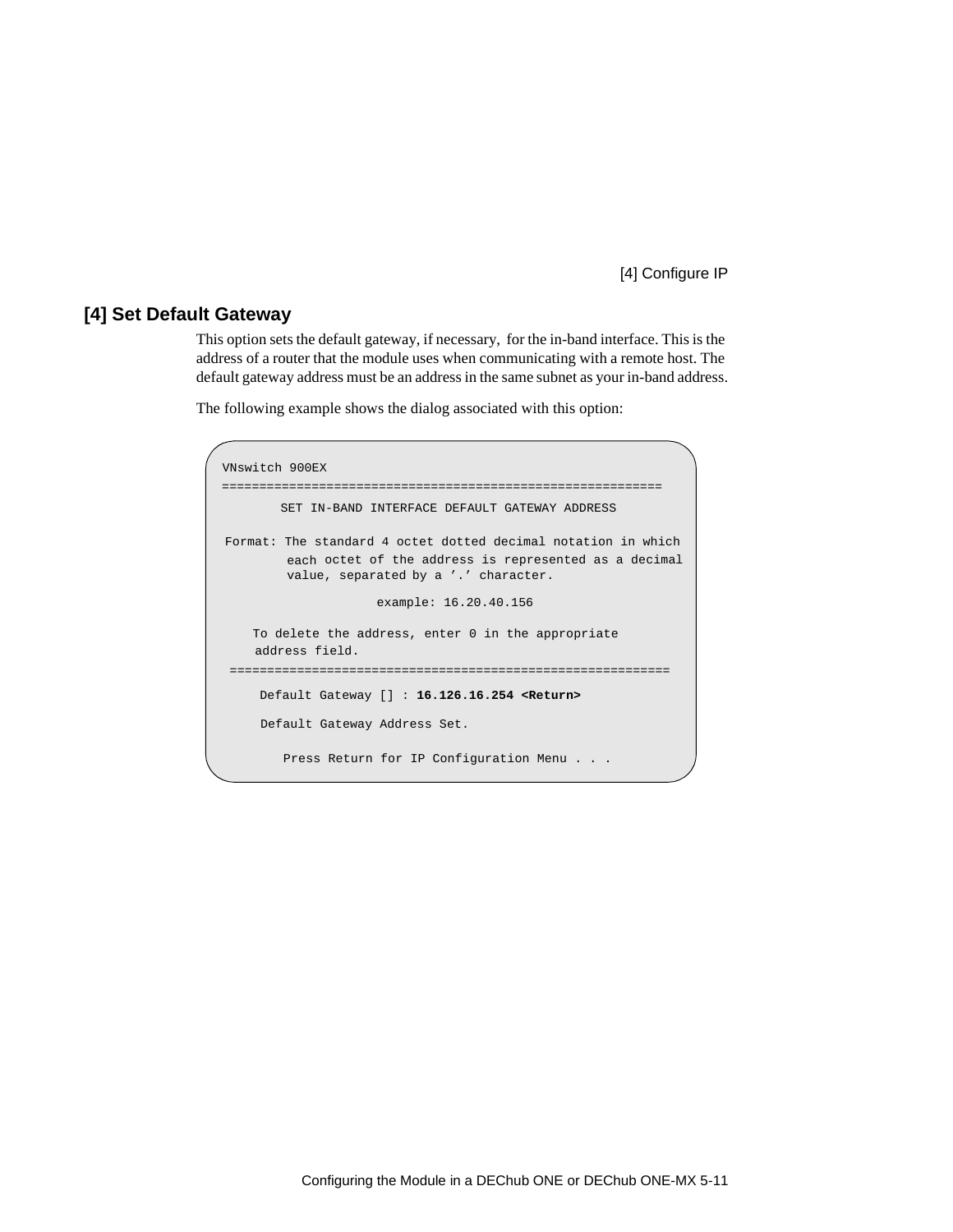<span id="page-63-0"></span>[5] Go to Local Console

# **[5] Go to Local Console**

To perform additional configurations on the module, select [5] Go To Local Console from the VNswitch 900EX INSTALLATION MENU.

The system will display the copyright statements and the following prompt:



From the \* prompt, you can perform additional configuration. Refer to the *VNswitch 900 Series Switch Management* for further configuration information.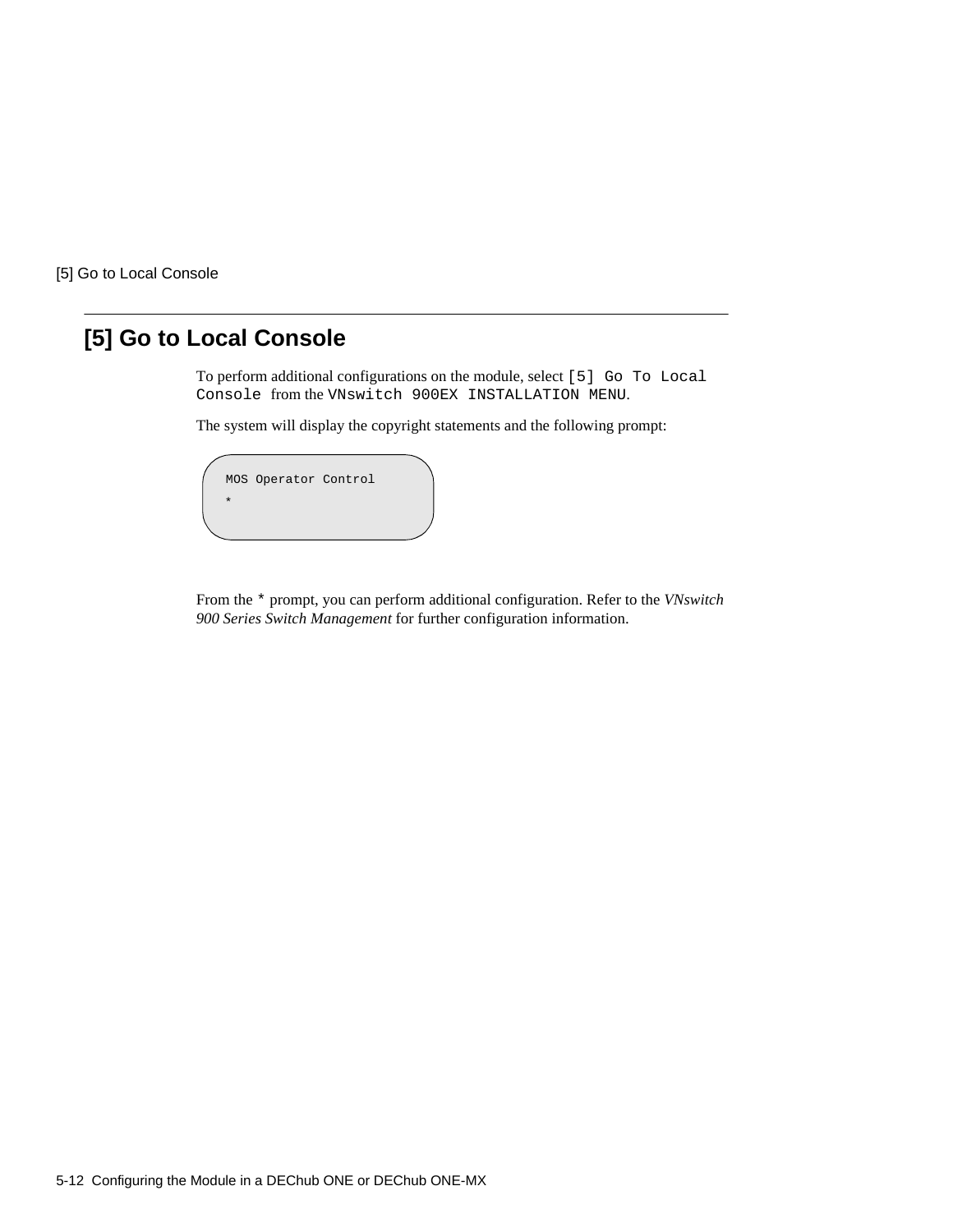# **Chapter 6**

# **Configuring the Module in a DIGITAL MultiSwitch 900**

# **Overview**

#### **Introduction**

This chapter describes how to configure your DIGITAL VNswitch 900EX when it resides in a DIGITAL MultiSwitch 900.

For further configuration information, refer to the *VNswitch 900 Series Switch Management.*

#### **In This Chapter**

| <b>Topic</b>                              | Page     |
|-------------------------------------------|----------|
| Assigning an IP Address                   | $6-2$    |
| DIGITAL MultiSwitch 900 INSTALLATION MENU | $6 - 3$  |
| [9] Start Redirect Mode                   | $6 - 4$  |
| Using Menus to Configure the Module       | $6 - 5$  |
| [1] Reset with Factory Defaults           | 6-6      |
| [2] Reset with Current Settings           | $6 - 7$  |
| [3] Show Current Settings                 | $6-8$    |
| [4] Configure IP                          | $6-9$    |
| [5] Go to Local Console                   | $6 - 14$ |
| [10] Product-Specific Options             | $6 - 15$ |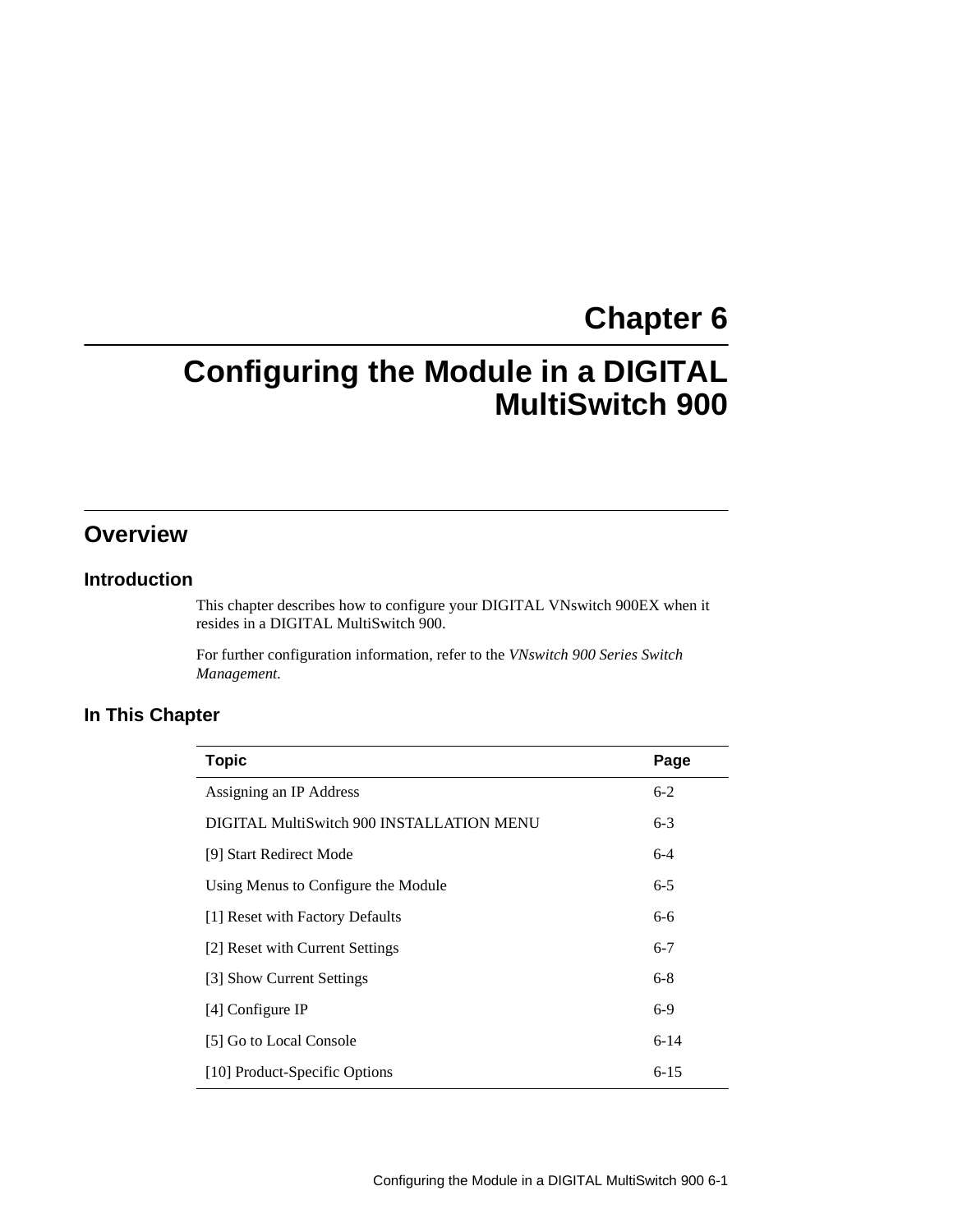<span id="page-65-0"></span>Assigning an IP Address

## **Assigning an IP Address**

After installing the module in a DIGITAL MultiSwitch 900, connecting the cables, and assigning an IP address, you need to configure the module. Do this using one of the following methods:

- A Telnet session to access the command line interface
- Through the command line interface, which is accessed through a terminal connected to the setup port on the DIGITAL MultiSwitch 900
- Through clearVISN MultiChassis Manager

To perform a Telnet session, you must assign an IP address. To do this, complete the following steps:

| <b>Step</b> | <b>Action</b>                                                                                                                                                        |
|-------------|----------------------------------------------------------------------------------------------------------------------------------------------------------------------|
| 1           | Install the module into a slot on the DIGITAL MultiSwitch 900.                                                                                                       |
| 2           | Redirect the DIGITAL MultiSwitch 900 Chassis Manager setup port to<br>the VNswitch 900EX slot.                                                                       |
| 3           | Select the IP Configuration option from the menu.                                                                                                                    |
| 4           | Set the in-band IP address.                                                                                                                                          |
| 5           | Set the default gateway, if necessary.                                                                                                                               |
| 6           | Return to the VNswitch 900EX INSTALLATION MENU and select<br>[2] Restart with Current Settings.                                                                      |
|             | Open a Telnet session into the module from the management station for<br>futher configuration. The system displays copyright statements and the<br>following prompt: |
|             | MOS Operator Control<br>$^\star$                                                                                                                                     |

After the system prompt (\*) appears, refer to the *VNswitch 900 Series Switch Management* for further configuration information.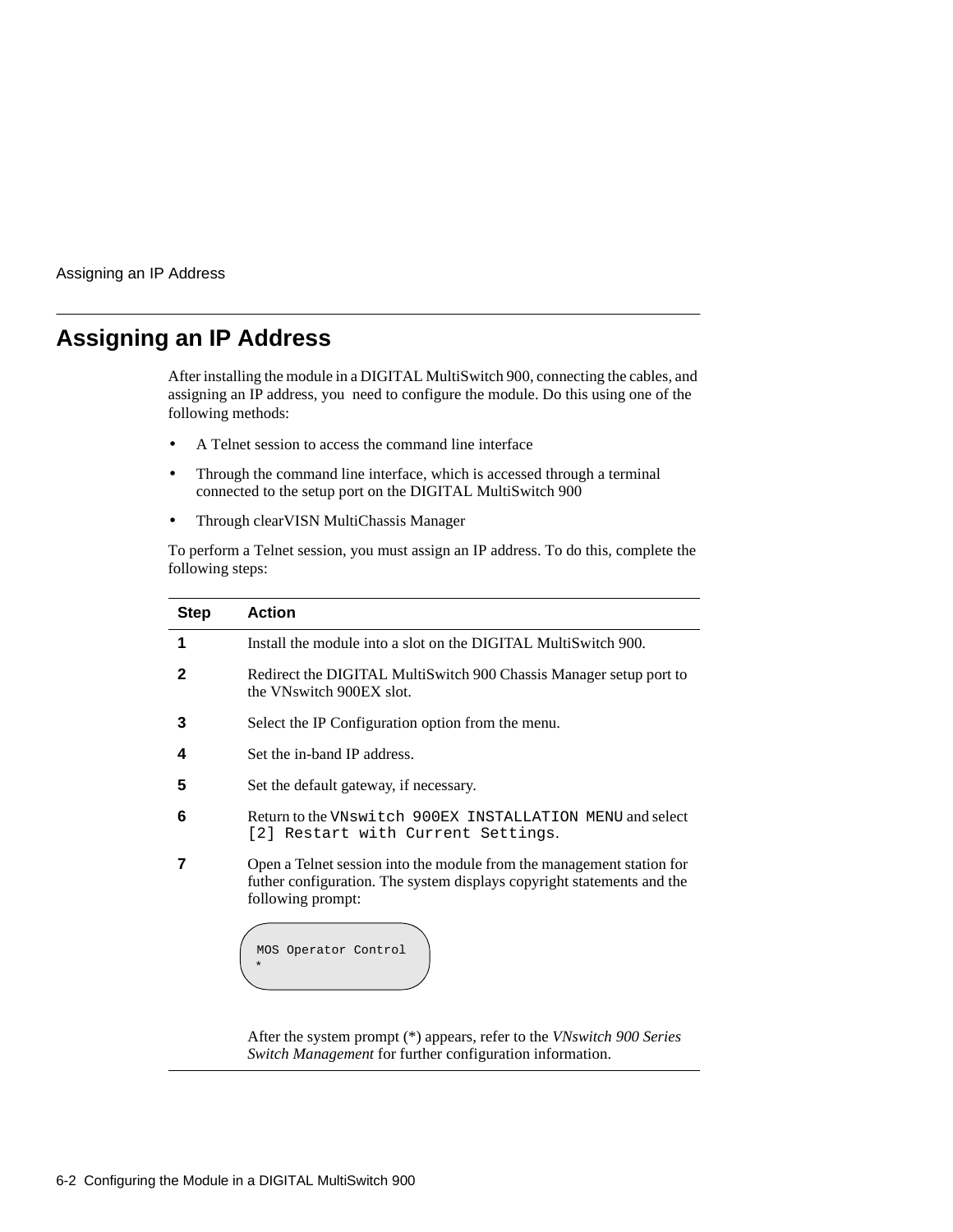DIGITAL MultiSwitch 900 INSTALLATION MENU

# <span id="page-66-0"></span>**DIGITAL MultiSwitch 900 INSTALLATION MENU**

The following example shows the DIGITAL MultiSwitch 900 INSTALLATION MENU.

To access the module's installation menu, you must choose option [9] Start Redirect Mode.

```
DIGITAL MultiSwitch 900
====================================================
       DIGITAL MultiSwitch 900 INSTALLATION MENU
         [1] Reset with Factory Defaults
         [2] Reset with Current Settings
         [3] Show Current Settings
         [4] Configure IP
 ...
         [5] Dump Error Log
         [6] Downline Upgrade
         [7] Configure Out-of-Band Port
 ...
         [8] Start Event Display Mode
         [9] Start Redirect Mode
      Enter selection number: 9 <Return>
===========================================================
          Press Return for Main Menu ...
         [10] Product-Specific Options
 ...
```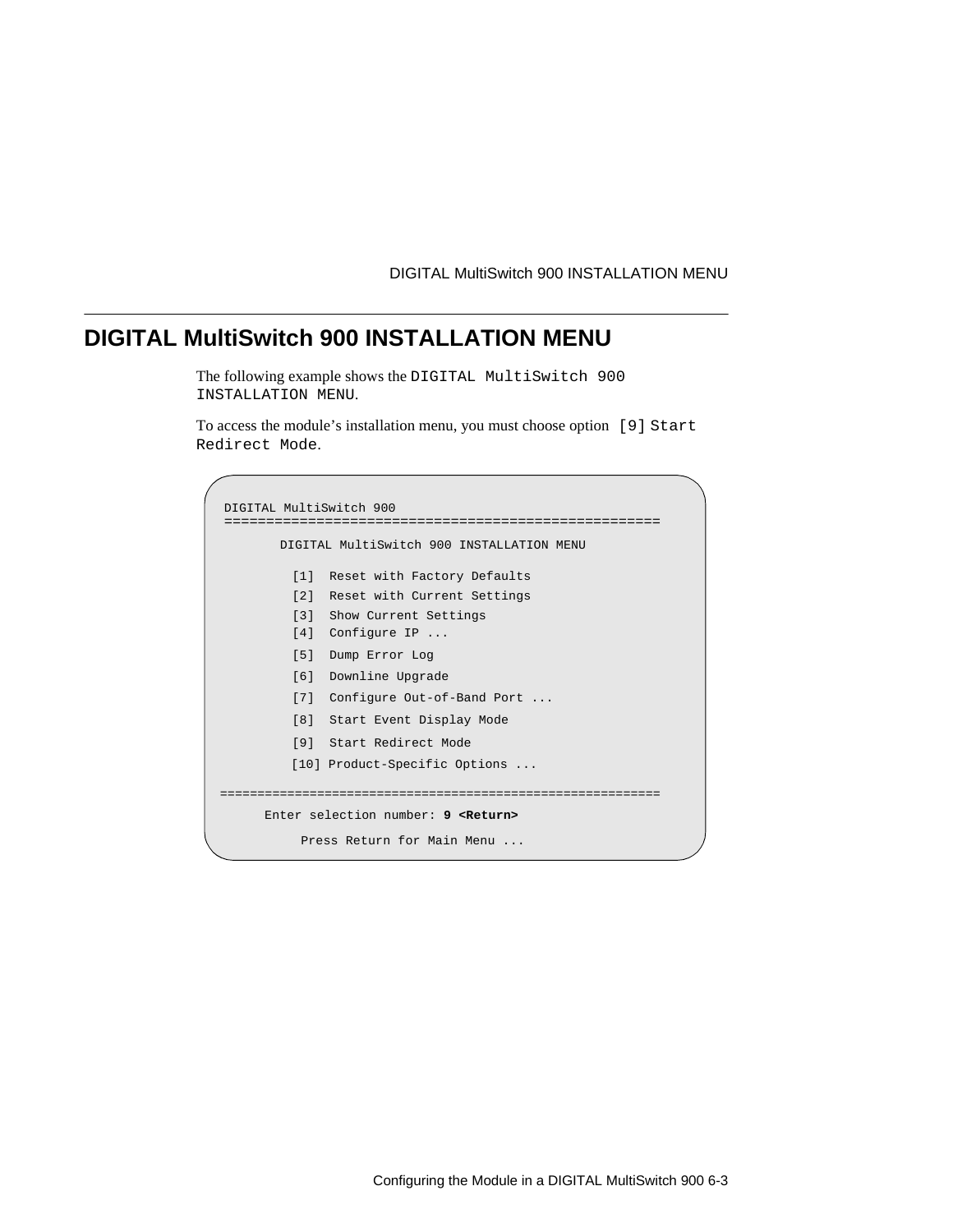<span id="page-67-0"></span>[9] Start Redirect Mode

## **[9] Start Redirect Mode**

The Start Redirect Mode option redirects the DIGITAL MultiSwitch 900 Chassis Manager setup port to the setup port of any network module (such as the VNswitch 900EX) that is installed into the MultiSwitch 900. This option allows you to configure or obtain status of an installed network module by accessing the specified network module's installation menu.

After you choose the Start Redirect Mode option from the DIGITAL MultiSwitch 900 INSTALLATION MENU, the screen prompts you for a slot number, as shown in the following example. After you enter the number of the slot in which the VNswitch 900EX is installed, the console is redirected to this slot.

#### **NOTE**

The slot number may change to reflect the slot number in which your module is installed.

The following example shows you how to redirect the console to a specifc slot:

```
Enter the slot number for redirection (1-8): 3 <Return>
Console redirected to 3: VNswitch 900EX
Attempting connection [Ctrl/C to Abort]...
Connection successful!
```
If the redirection is successful, after you press Return, the VNswitch 900EX INSTALLATION MENU appears on your screen.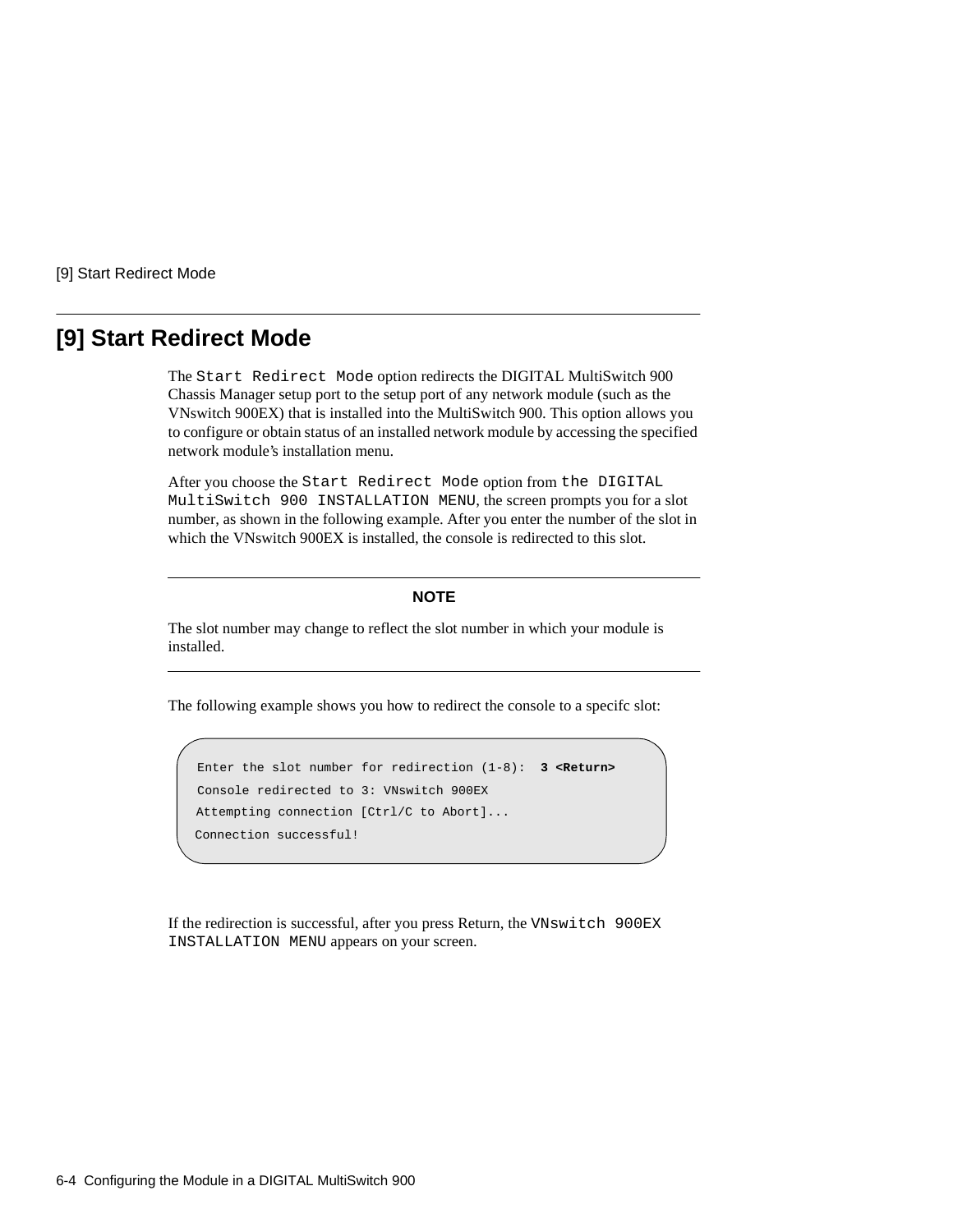Using Menus to Configure the Module

## <span id="page-68-0"></span>**Using Menus to Configure the Module**

The following screen shows the options available from the VNswitch 900EX INSTALLATION MENU when the module is operating in a MultiSwitch 900 configuration. Depending on the configuration state of the module, some options may not appear.

Note that when your module is installed in the MultiSwitch 900, the slot number where the module is installed appears at the top of the menu.

```
VNswitch 900EX
- slot 3
===========================================================
         VNswitch 900EX INSTALLATION MENU
        [1] Reset with Factory Defaults
        [2] Reset with Current Settings
         [3] Show Current Settings
         [4] Configure IP
         [5] Go to Local Console
===========================================================
    Enter selection: n <Return> 
  [Ctrl/C] Return to Chassis Manager Installation Menu
```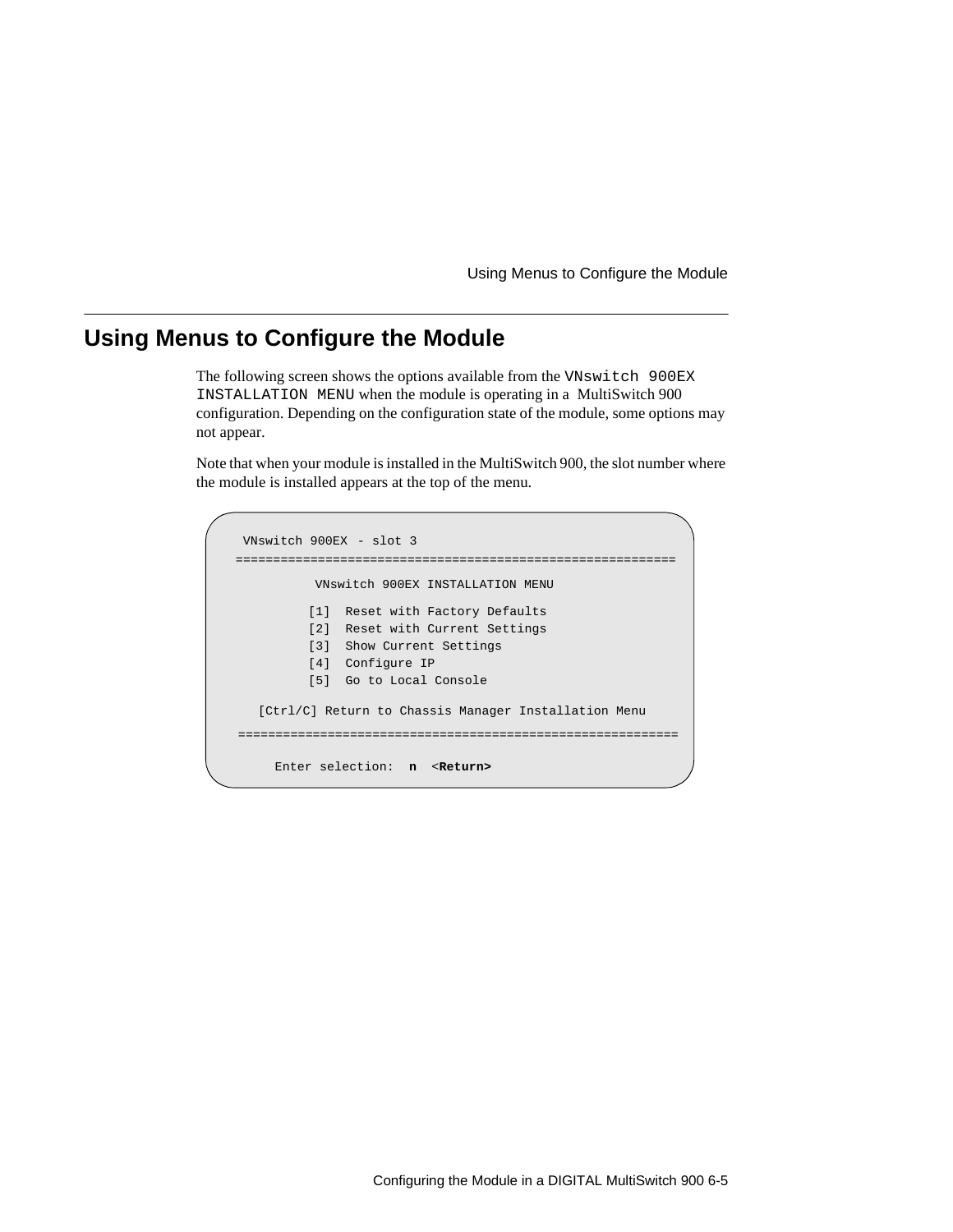<span id="page-69-0"></span>[1] Reset with Factory Defaults

# **[1] Reset with Factory Defaults**

This option reboots the module, causing its configured Nonvolatile Random Access Memory (NVRAM) parameters to be initialized to factory default values followed by a module reset. To reset the module without losing the settings, use option [2] Reset with Current Settings.

#### **CAUTION**

This action deletes all configured settings and replaces them with factory default values. All configuration settings will be lost.

```
==========================================================
                RESET WITH FACTORY DEFAULTS 
     * * * * * * * * * * * * * * * * * * * * * * * * * *
           IMPORTANT! IMPORTANT! IMPORTANT! 
     This selection will delete the current configuration 
     settings and reset the system with the factory default 
     settings. All configuration settings will be lost. 
==========================================================
     Press Y to confirm [N]: <Return>
     Press Return for Main Menu...
                                                        * * * *
     * * * * * * * * * * * * * * * * * * * * * * * * * * * * * *
   * * * * * * * * * * * * * * * * * * * * * * * * * * * * * *
VNswitch 900EX - slot 3
```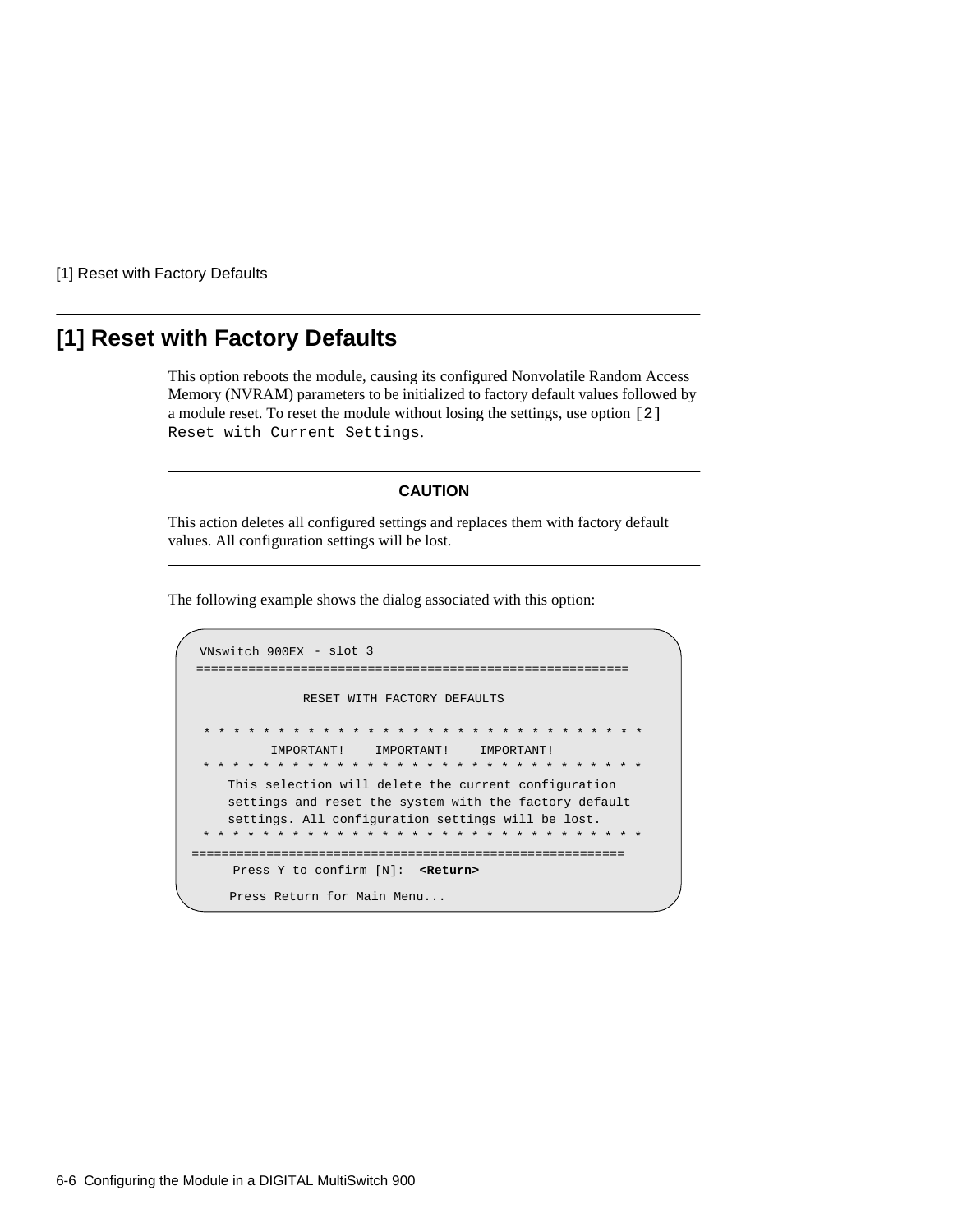[2] Reset with Current Settings

# <span id="page-70-0"></span>**[2] Reset with Current Settings**

This option resets the module but leaves the module's configured nonvolatile configuration storage parameters at their current values.

#### **NOTE**

Allow approximately 1 minute for the module to restart.

```
=============================================================
                  RESET WITH CURRENT SETTINGS
  This selection will reset your system with the current 
  configuration settings. 
=============================================================
Press Y to confirm [N] : <Return>
Press Return for Main Menu...
VNswitch 900EX - slot 3
```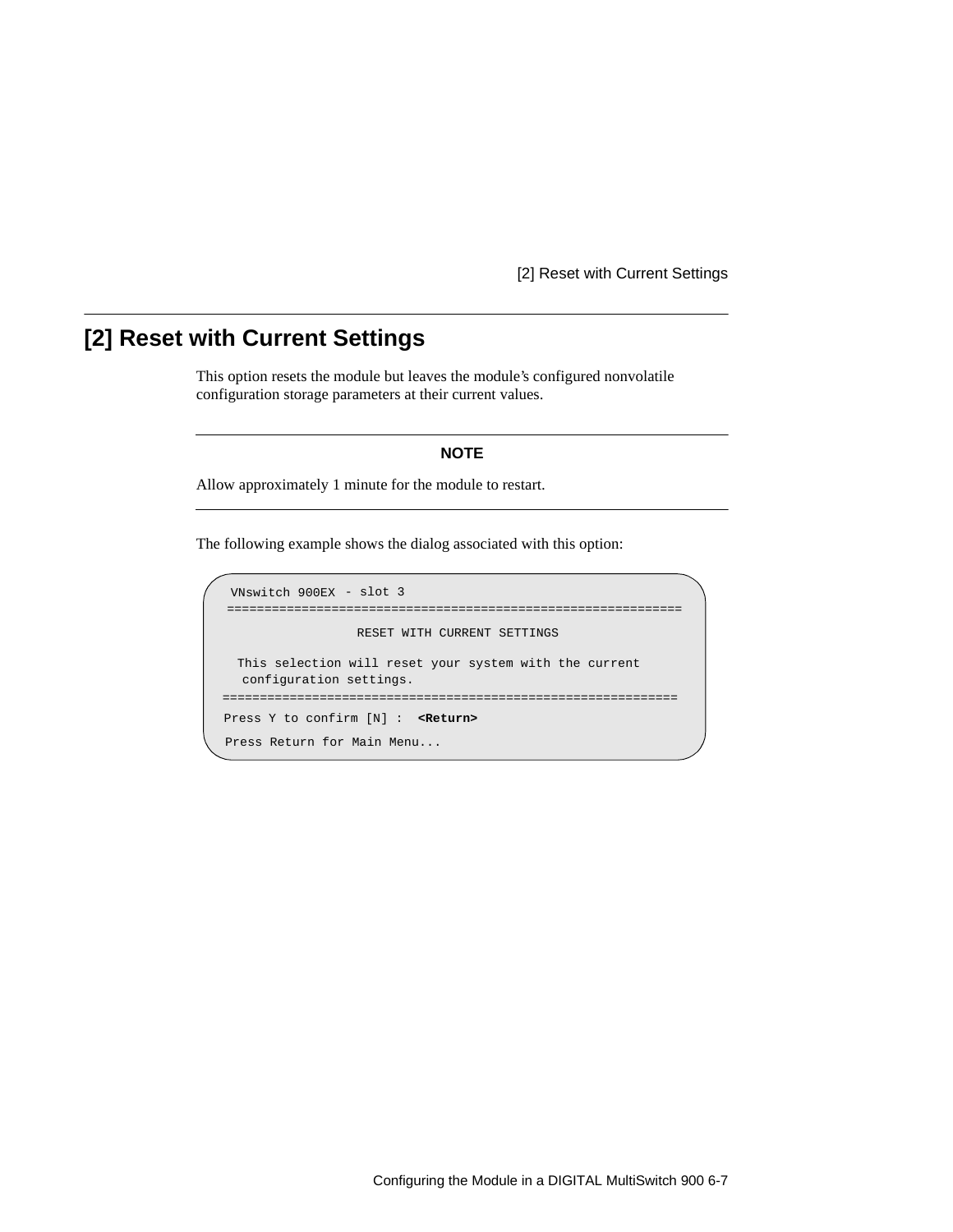<span id="page-71-0"></span>[3] Show Current Settings

# **[3] Show Current Settings**

This option shows the module's current settings. If you are configuring the module for the first time, some fields will be blank. The read/write community name is case sensitive.

```
=======================================================================
 VNswitch 900EX, 12 Enet 10MPBS, 2 100MBPS, HW=v1.2,RO=v0.4,#525 SW=v1.0
 SysUpTime : 6 days 00:03:18 2 resets
SNMP Read/Write Community : public
Interface IP Address Subnet Mask Other Info
In-Band 16.20.216.91 255.255.255.0 08-00-2B-A6-0E-05
OBM Port 16.20.66.156 255.255.255.0 Speed 9600 bps 
        Press Return for Main Menu...
=======================================================================
Deafult Gateway: \qquad \qquad : not configured
VNswitch 900EX - slot 3
```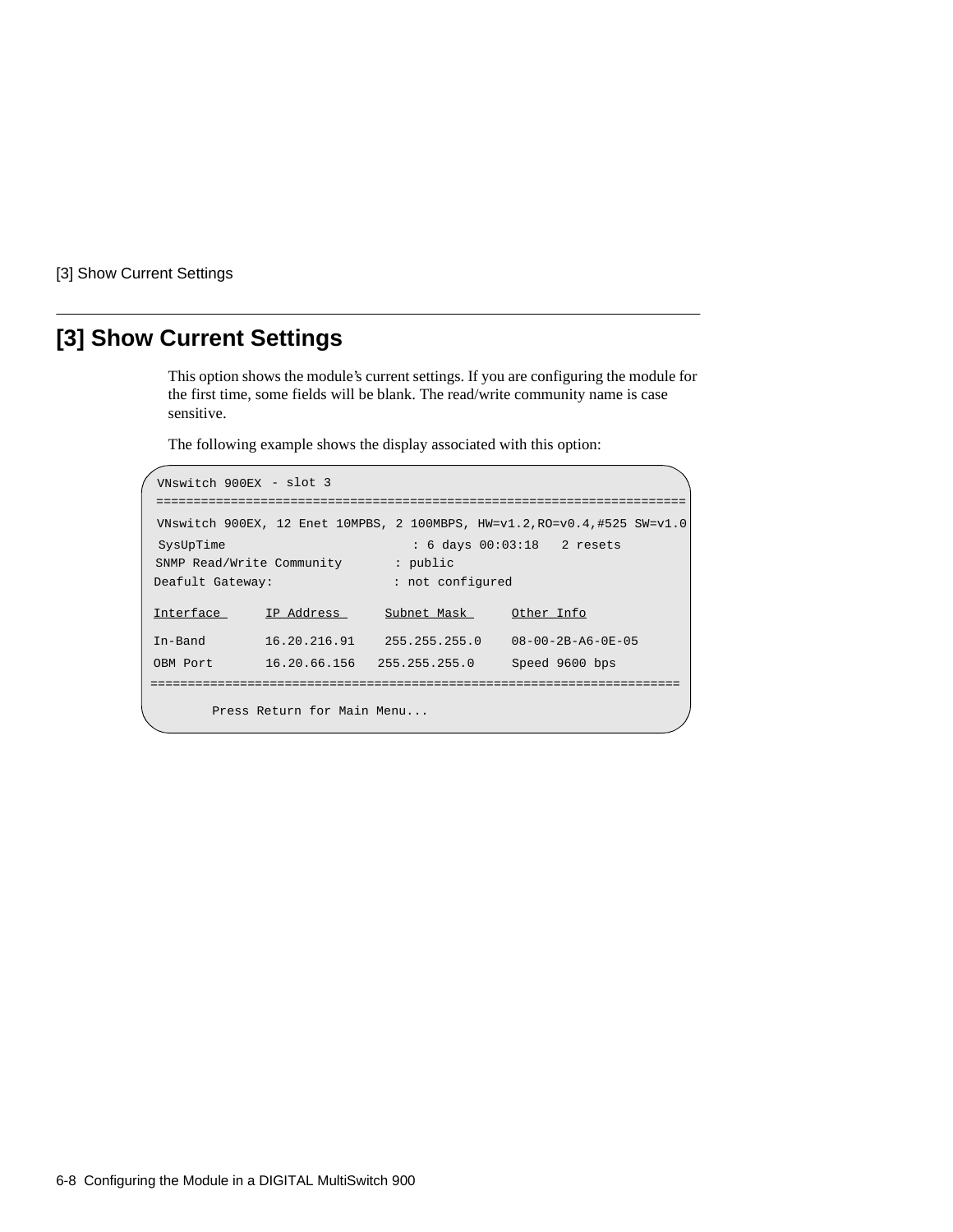## **[4] Configure IP**

This option provides you with IP configuration selections.

### **NOTE**

For any of the IP Configuration menu options to take effect, the module needs to be reset. Use [2] Restart with Current Settings from the VNswitch 900EX INSTALLATION MENU. Allow approximately 1 minute for the module to restart and complete self-test.

The following example shows the dialog associated with this option:

```
VNswitch 900EX 
=========================================================
                   IP CONFIGURATION
        [1] Set SNMP Read/Write Community
        [2] Set In-Band Interface IP Address
        [4] Set Default Gateway
        [5] Return to Main Menu
     Enter selection number : [n] <Return>
        [3] Set Out-of-Band Interface IP Address
   * * * * * * * * * * * * * * * * * * * * * * * * * * * 
  Configuration will not take effect until module is 
  restarted
   * * * * * * * * * * * * * * * * * * * * * * * * * * * 
=========================================================
```
The following pages describe the IP Configuration options:

| <b>Topic</b>                             | Page     |
|------------------------------------------|----------|
| [1] Set SNMP Read/Write Community        | $6-10$   |
| [2] Set In-Band Interface IP Address     | $6 - 11$ |
| [3] Set Out-of-Band Interface IP Address | $6 - 12$ |
| [4] Set Default Gateway                  | $6 - 13$ |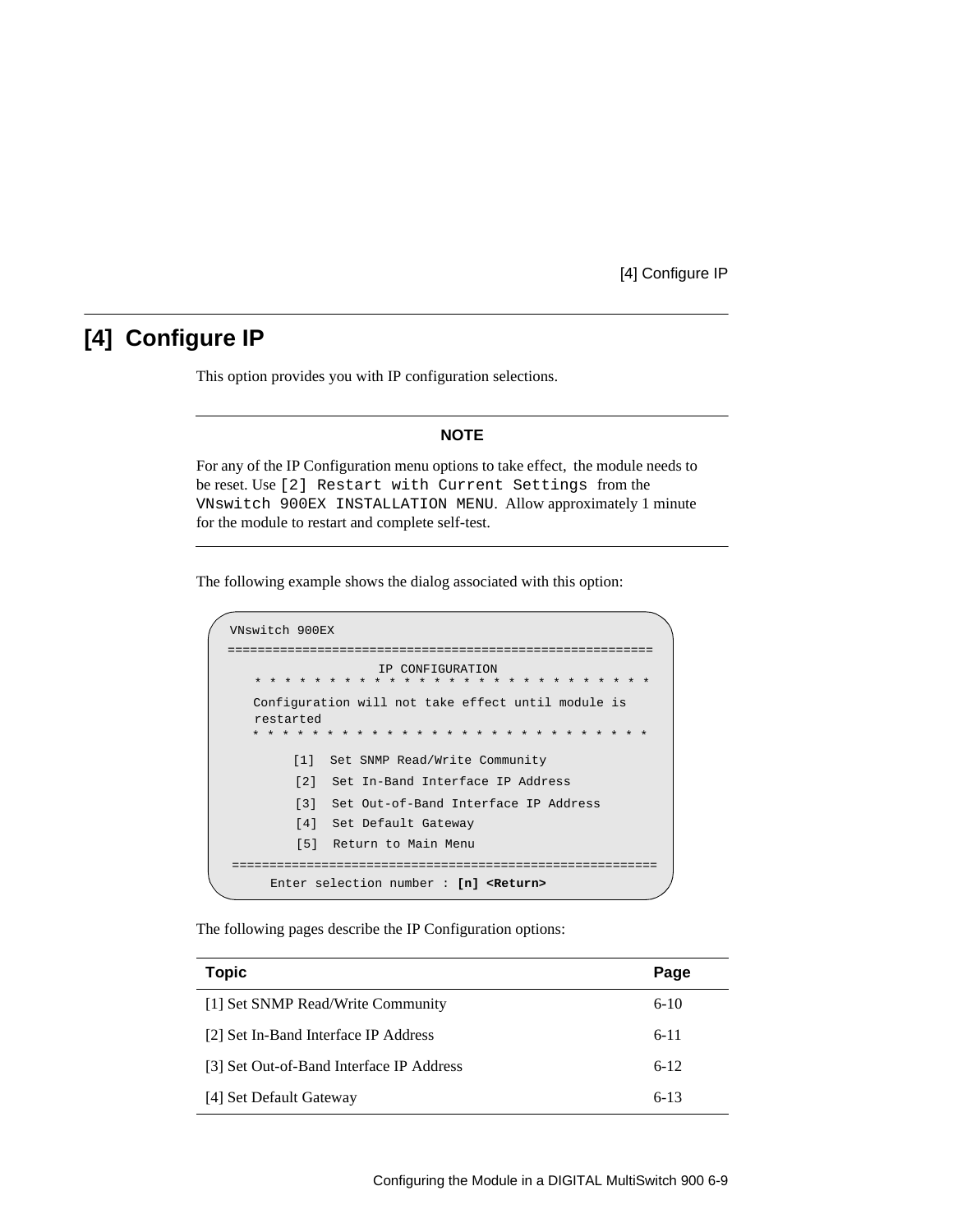## <span id="page-73-0"></span>**[1] Set SNMP Read/Write Community**

This option prompts you to enter the module's read/write community name. The community name can be used for read/write access control. The read/write community name is case sensitive. The default is public.

```
================================================================
                     SET SMNP READ/WRITE COMMUNITY
Format: The format for a community name is a string,
          consisting of 4 to 31 printable ASCII characters, that
          describes the relationship between an SNMP agent and
          one or more SNMP managers. The string defines the
          authentication mechanism that is employed to validate
          the use of the community by the sending SNMP entity.
================================================================
   Enter the community string [public] : <Return>
   SNMP Read/Write community string set.
     Press Return for IP Configuration Menu...
VNswitch 900EX - slot 3
```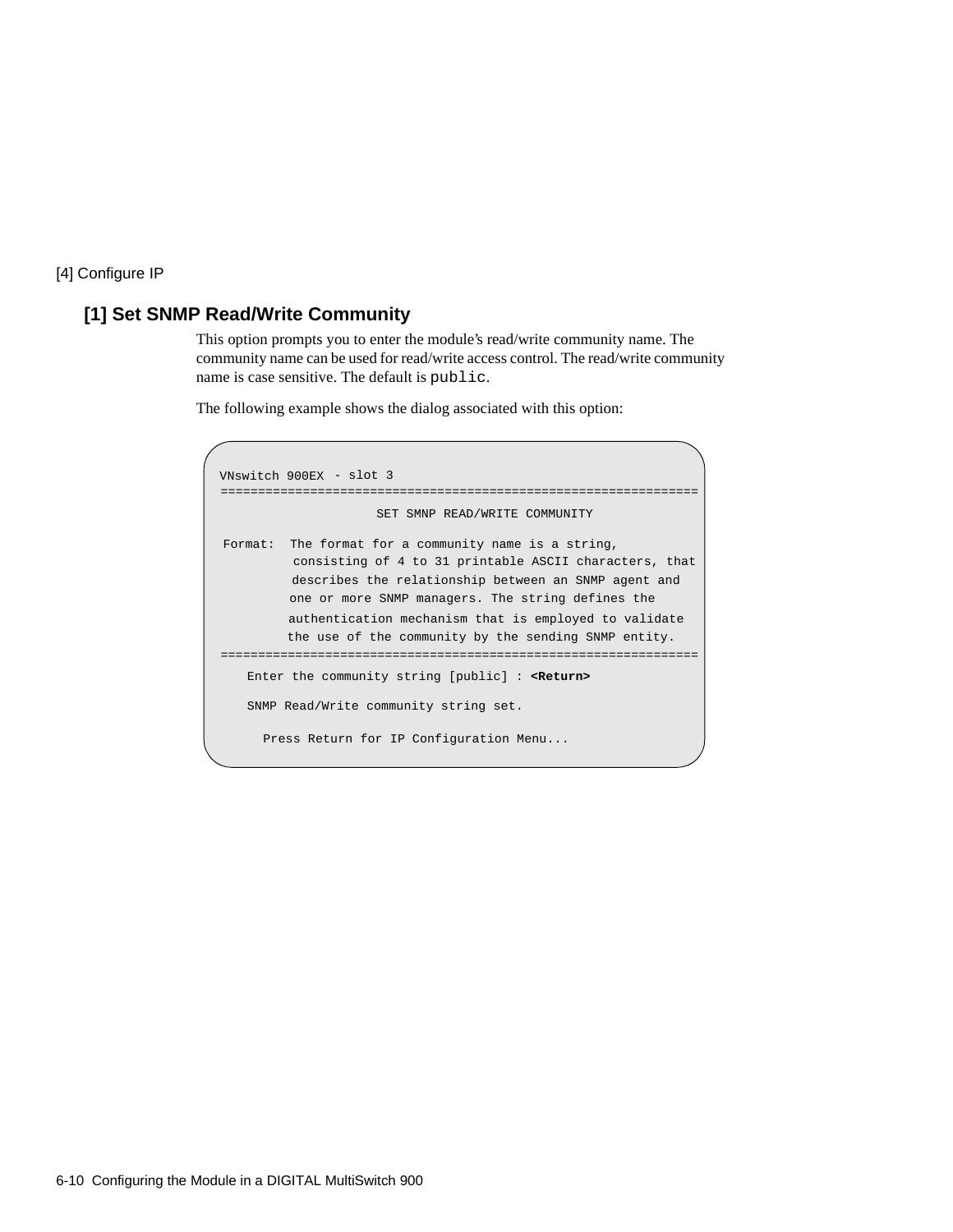### <span id="page-74-0"></span>**[2] Set In-Band Interface IP Address**

This option prompts you to change or enter the module's in-band IP address, subnet mask, and default gateway for the in-band interface. If an IP address was previously configured, the screen displays an in-band IP address. The factory default setting is no in-band address.

You do not need to configure the module with a subnet mask for SNMP communications with management stations located on the same subnet as the module.

```
================================================================
           IN-BAND INTERFACE IP ADDRESS CONFIGURATION
                      example: 16.20.40.156
To delete the IP address, enter 0 in the appropriate address 
Interface IP Address Subnet Mask Other Info
In-Band 16.20.216.91 255.255.255.0 08-00-2B-A3-CD-08
OBM Port 16.20.66.156 255.255.255.0 Speed 9600 bps 
Enter the IP address [16.20.126.24] : 16.20.54.156 <Return>
Enter the Subnet Mask [255.0.0.0] : 255.255.255.0 <Return>
 .
          Press Return for IP Configuration Menu.....
Format: The standard 4 octet dotted decimal notation in which 
         each octet of the address is represented as a decimal
         value, separated by a '.' character.
================================================================
field.
VNswitch 900EX - slot 3
```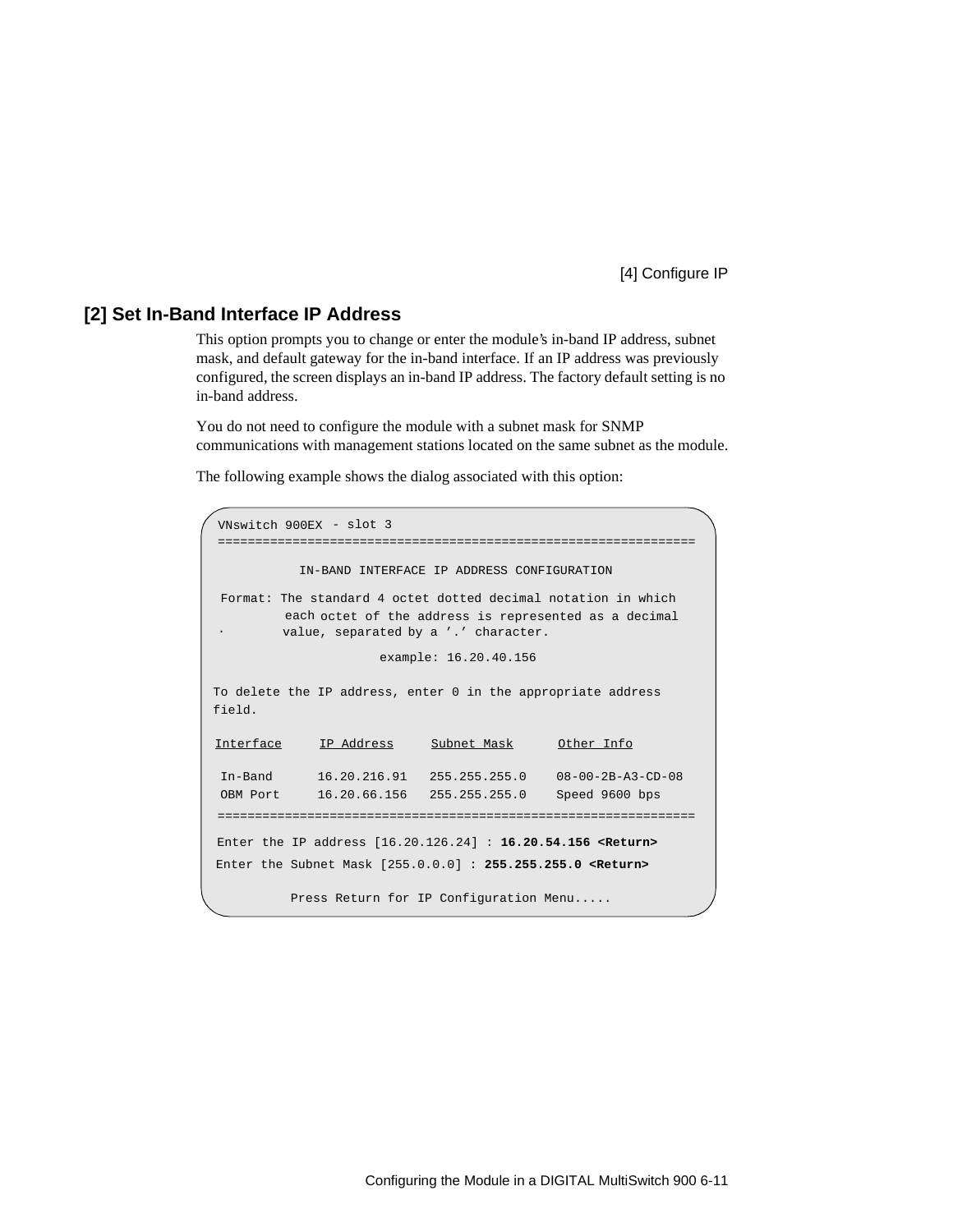#### <span id="page-75-0"></span>**[3] Set Out-of-Band Interface IP Address**

This option prompts you to change or enter the IP address and subnet mask for the outof-band interface. The module does not need to be configured with a subnet mask for SNMP communications when management stations are on the same subnet as the module.

The format for these values is the standard 4-octet dotted decimal notation, where each octet of the address is represented as a decimal value, separated by a decimal point (.).

If the module is in a MultiSwitch 900, the OBM feature allows you to manage your module through the OBM port located on the MultiSwitch 900. To enable out-of-band management, you need to assign an OBM IP address.

```
OUT-OF-BAND INTERFACE IP ADDRESS CONFIGURATION
                   example: 16.20.40.156
 To delete the address, enter 0 in the appropriate address 
Interface IP Address Subnet Mask Other Info
In-band 16.20.216.91 255.255.255.0 08-00-2B-A3-CD-08
OBM Port 16.20.66.156 255.255.255.0 Speed 9600 bps 
Enter the IP address [16.20.66.156] : 16.20.54.155 <Return>
Enter the Subnet Mask [255.255.255.0] : 255.255.192.0 <Return>
   Press Return for IP Configuration Menu...
 .
================================================================
================================================================
 ================================================================
 field.
 Format: The standard 4 octet dotted decimal notation in which 
          each octet of the address is represented as a decimal
          value, separated by a '.' character.
 VNswitch 900EX - slot 3
```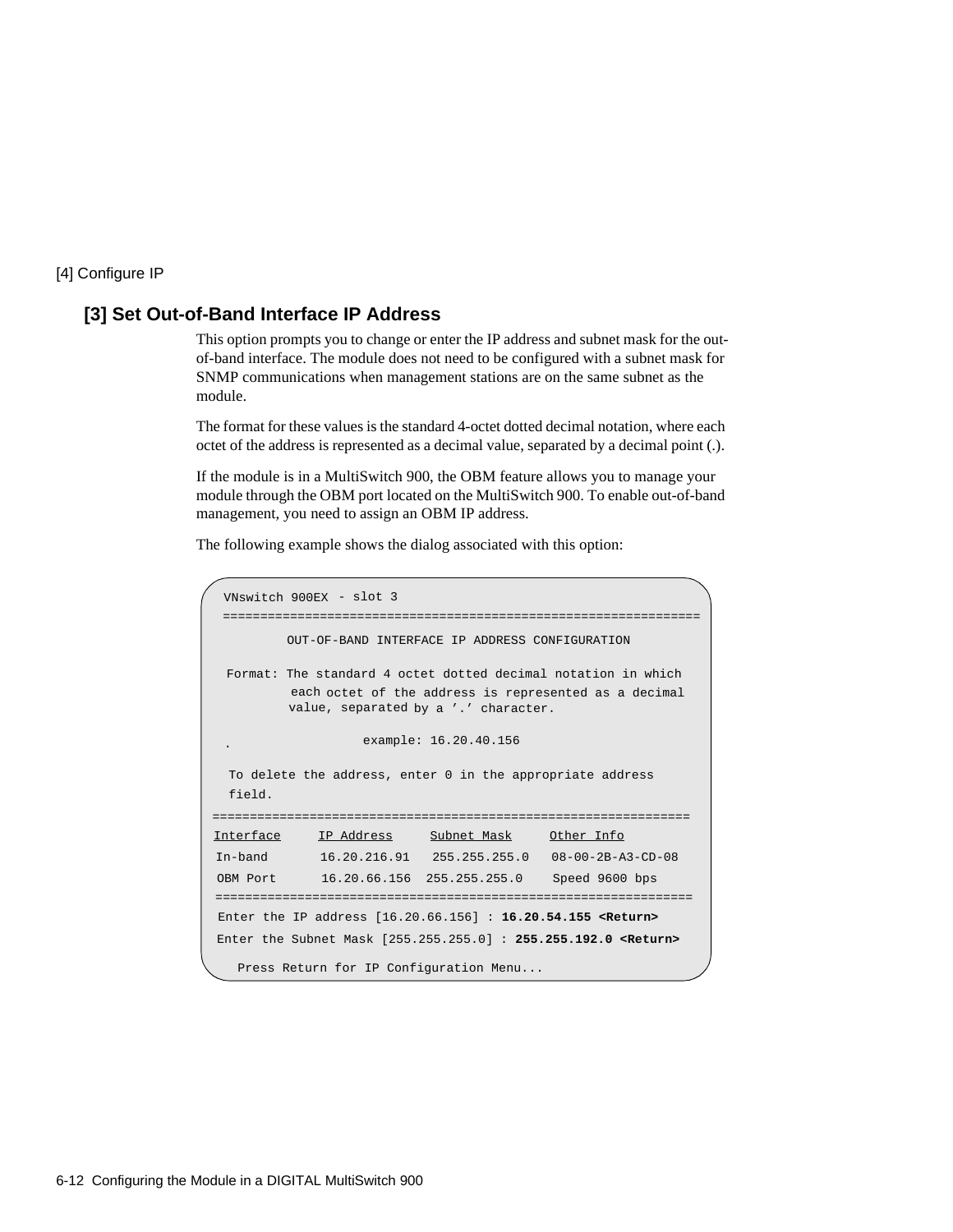### <span id="page-76-0"></span>**[4] Set Default Gateway**

This option sets the default gateway, if necessary. This is the address the module uses when communicating with a remote host. The default gateway address must be in the same subnet as your in-band address.

```
===========================================================
       SET IN-BAND INTERFACE DEFAULT GATEWAY ADDRESS
                      example: 16.20.40.156
     To delete the address, enter 0 in the appropriate
     address field.
 ===========================================================
    Default Gateway [] : 16.126.16.254 <Return> 
     Default Gateway Address Set.
        Press Return for IP Configuration Menu . . .
Format: The standard 4 octet dotted decimal notation in which 
         each octet of the address is represented as a decimal
         value, separated by a '.' character.
VNswitch 900EX - slot 3
```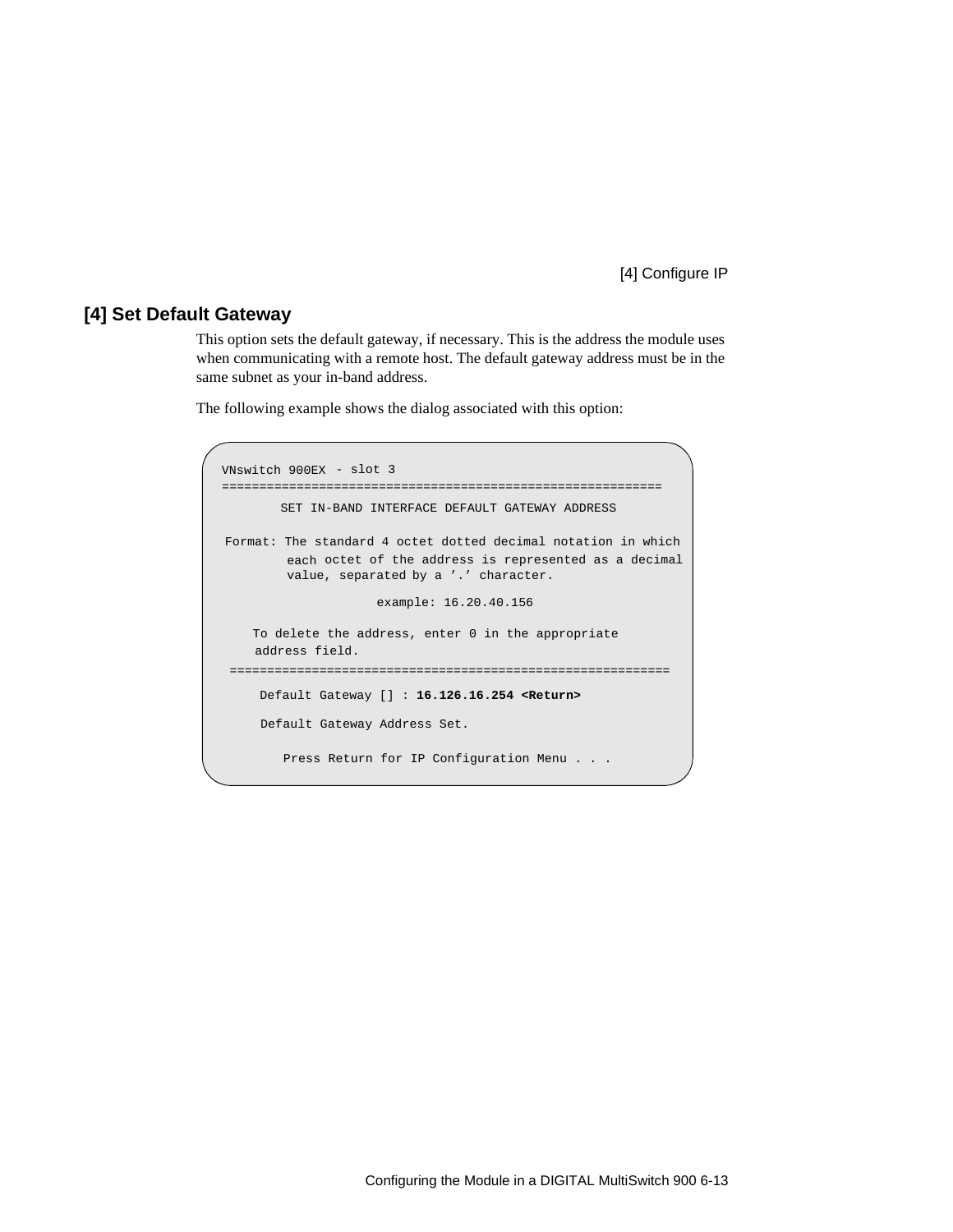[5] Go to Local Console

# **[5] Go to Local Console**

To perform additional configurations on the module, select [5] Go To Local Console from the VNswitch 900EX INSTALLATION MENU.

The system will display the copyright statements and the following prompt:

```
MOS Operator Control
*
```
From the \* prompt, you can perform additional configuration. Refer to the *VNswitch 900 Series Switch Management* for further configuration information.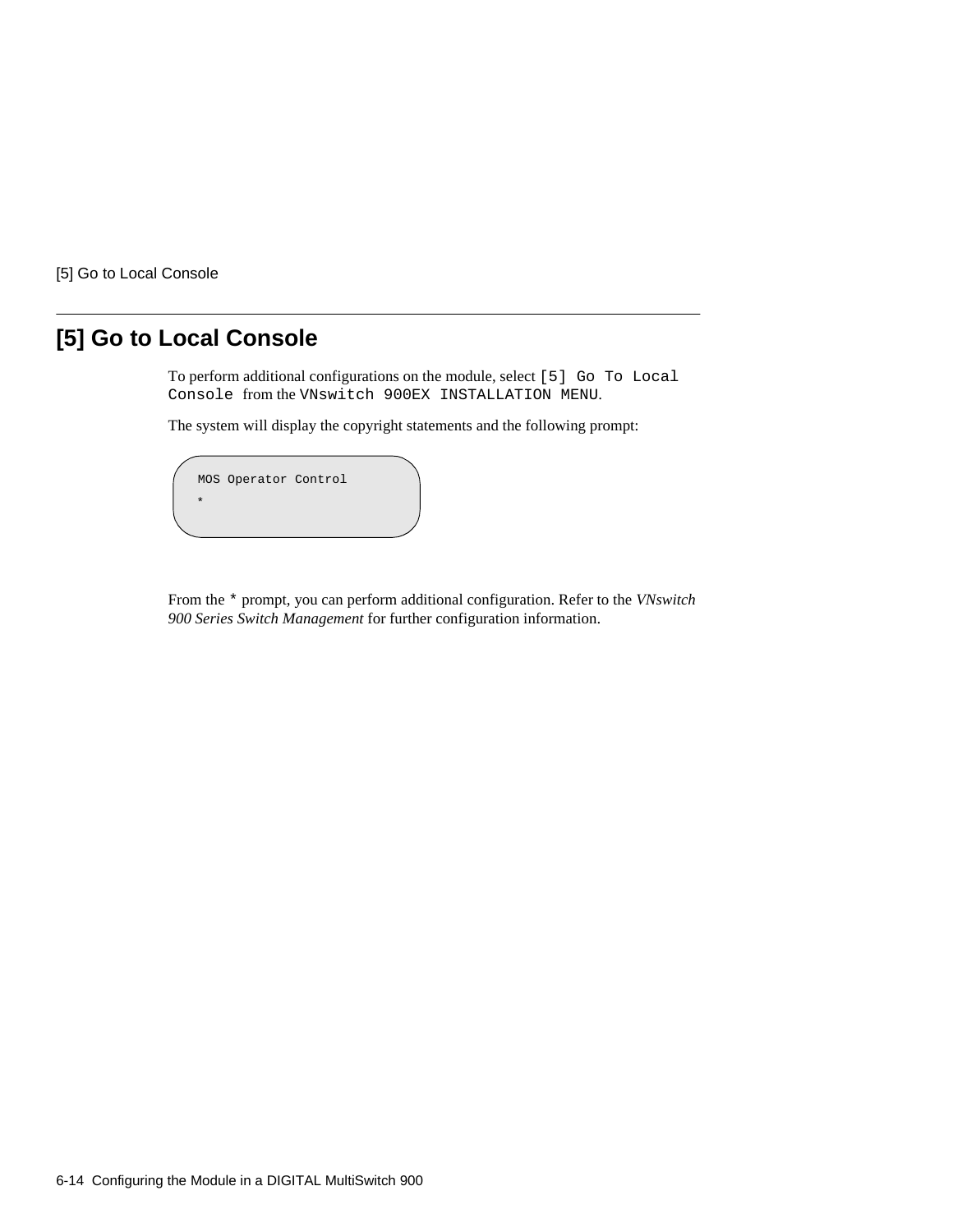[10] Product-Specific Options

## **[10] Product-Specific Options**

This option provides product-specific selections when you are using a MultiSwitch 900. When selected, the option allows you to enable and disable the automatic VNbus connection:

```
[1] Enable/Disable Automatic VNbus Connection
=======================================================
               PRODUCT-SPECIFIC OPTIONS
       [2] Return to Main Menu
DIGITAL MultiSwitch 900
```
Enter selection:

If you select the option [1] Enable/Disable Automatic VNbus Connection the following menu appears:

```
DIGITAL MultiSwitch 900
          ENABLE / DISABLE AUTOMATIC VNbus CONNECTION
 Enabling Automatic VNbus Connection means that certain backplane
channels will be reserved for a VNbus. The channels will be reserved
reserved as soon as this featire is Enabled, and will remain
reserved until this feature is Disabled. When a VNswitch module
is inserted into the chassis, it will connect automatically to the
VNbus. The Enable function will return an error if backplane channels 
cannot be reserved due to existing conditions.
Disabling Automatic VNbus Connection means that no backplane channels 
will be reserved for a VNbus. Inserting VNswitch modules will not
create connections to a VNbus. If any VNswitch modules are connected
connected to a VNbus when the Disable mode is selected, the VNbus
will remain until the last VNswitch module is removed from the chassis. 
 ====================================================================
====================================================================
Automatic VNbus connection is Enable. Would you like to Disable it? [N]
      Press Return for Product-Specific Options Menu ...
```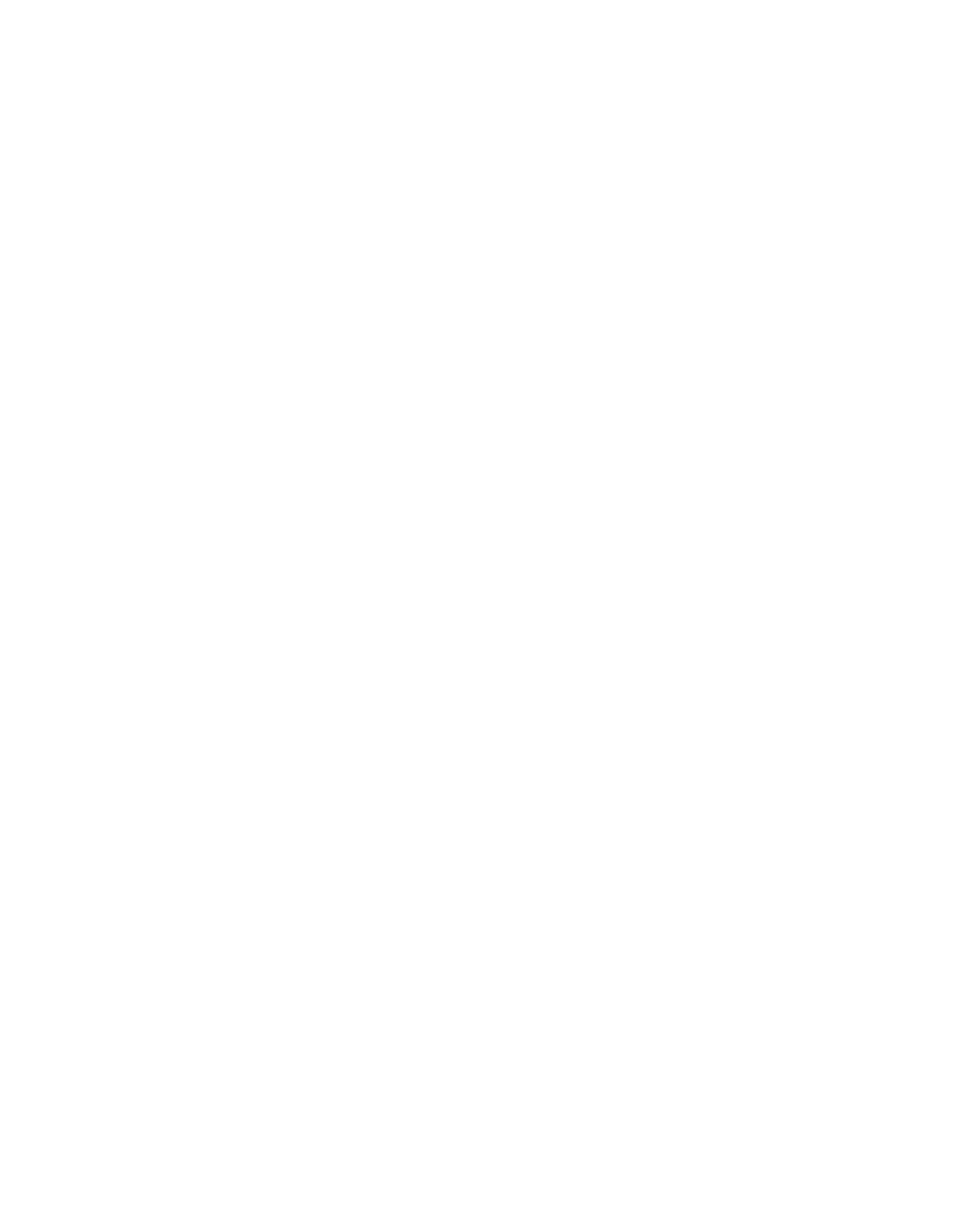# **Chapter 7**

# **Removing the Module**

## **Overview**

## **Introduction**

This chapter describes how to remove the DIGITAL VNswitch 900EX module from a DIGITAL MultiSwitch 900.

To remove the VNswitch 900EX from a DEChub ONE or a DEChub ONE-MX, refer to the *DEChub ONE Installation* or the *DEChub ONE-MX Installation* manual.

## **In This Chapter**

| <b>Topic</b>         | Page    |
|----------------------|---------|
| Removing the Cables  | $7 - 2$ |
| Unseating the Module | $7-3$   |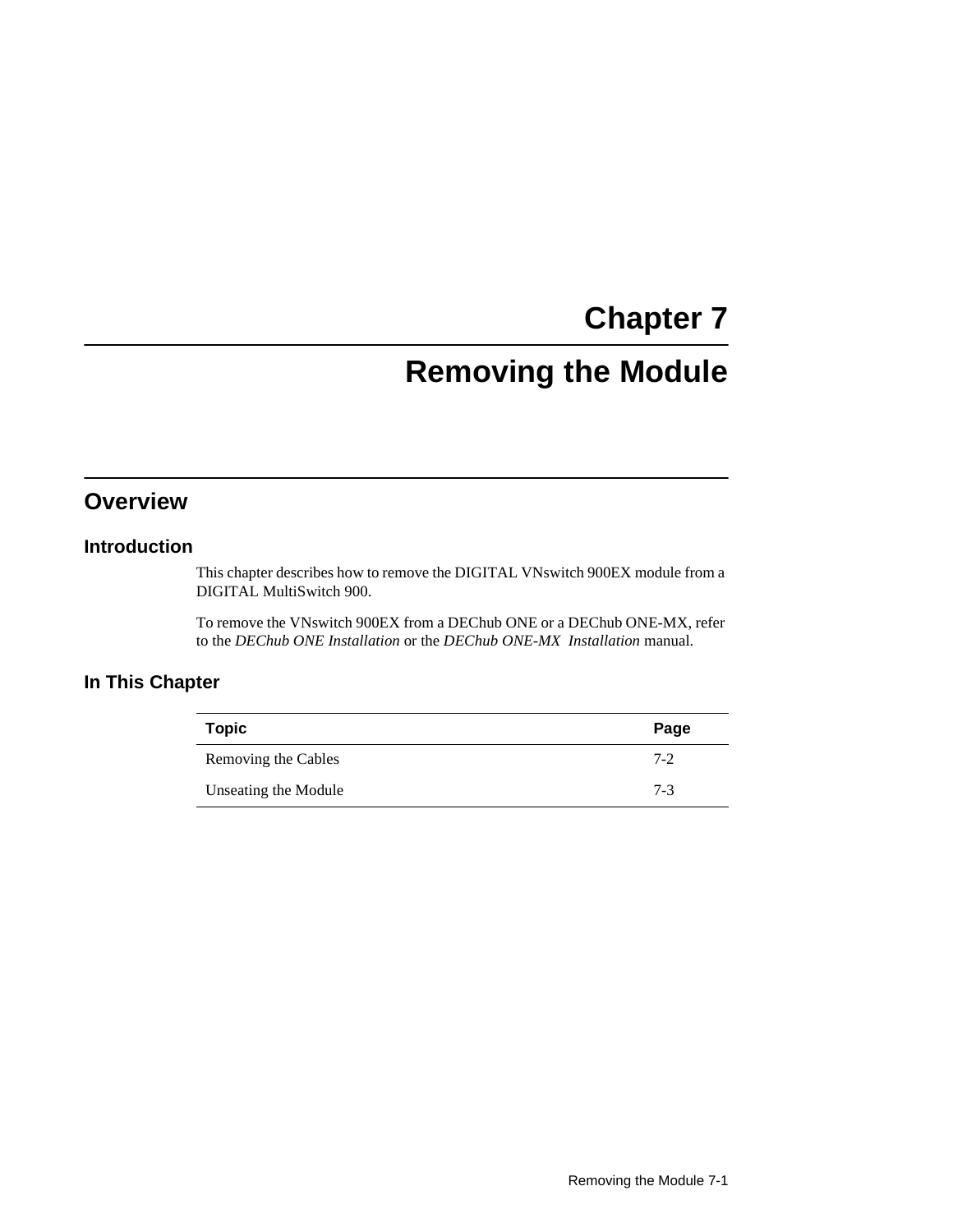<span id="page-81-0"></span>Removing the Cables

# **Removing the Cables**

Before the module is unseated, the UTP/ScTP and LDM cables must be removed from the module. To remove the cables (Figure 7-1 and Figure 7-2), complete the following steps:

| <b>Step</b> | Action                                                         |
|-------------|----------------------------------------------------------------|
|             | Push in the release tab $(1)$ on the side of the connector(s). |
|             | Pull out the cable $(s)$ .                                     |

## **Figure 7-1: Removing UTP/ScTP Cables**



NPB-0464-96F

### **Figure 7-2: Removing the LDM Port Cable**

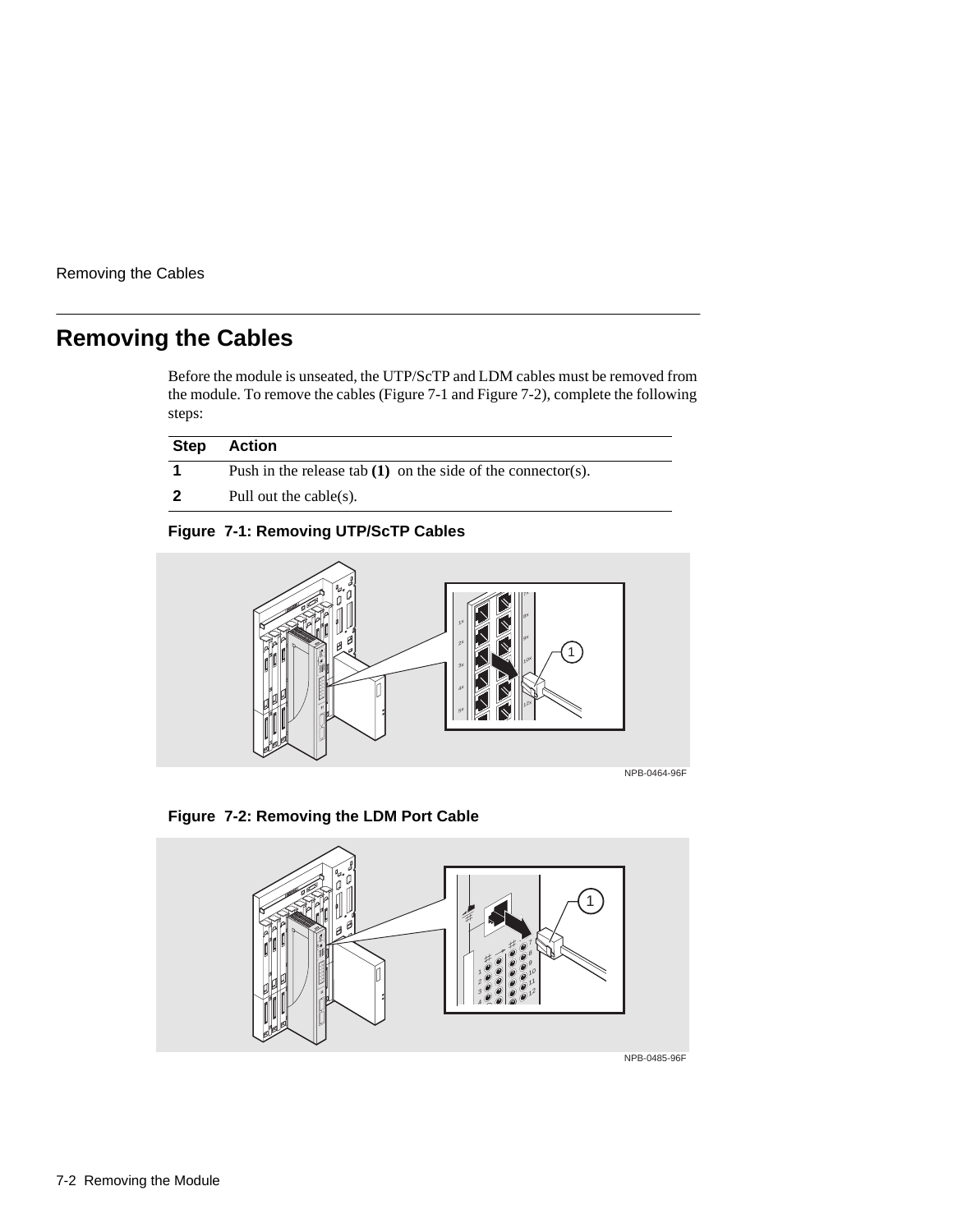Unseating the Module

# <span id="page-82-0"></span>**Unseating the Module**

To unseat the module from the DIGITAL MultiSwitch 900 (Figure 7-3), complete the following steps:

| <b>Step</b> | <b>Action</b>                                                                                   |
|-------------|-------------------------------------------------------------------------------------------------|
|             | Lift the release lever (1) at the top of the DIGITAL MultiSwitch 900<br>slot.                   |
|             | While holding up the release lever $(2)$ , pivot the module back on its<br>bottom mounting tab. |
|             | Lift the module $(3)$ from the backplane.                                                       |

**Figure 7-3: Unseating the Module**



NPB-0008-95F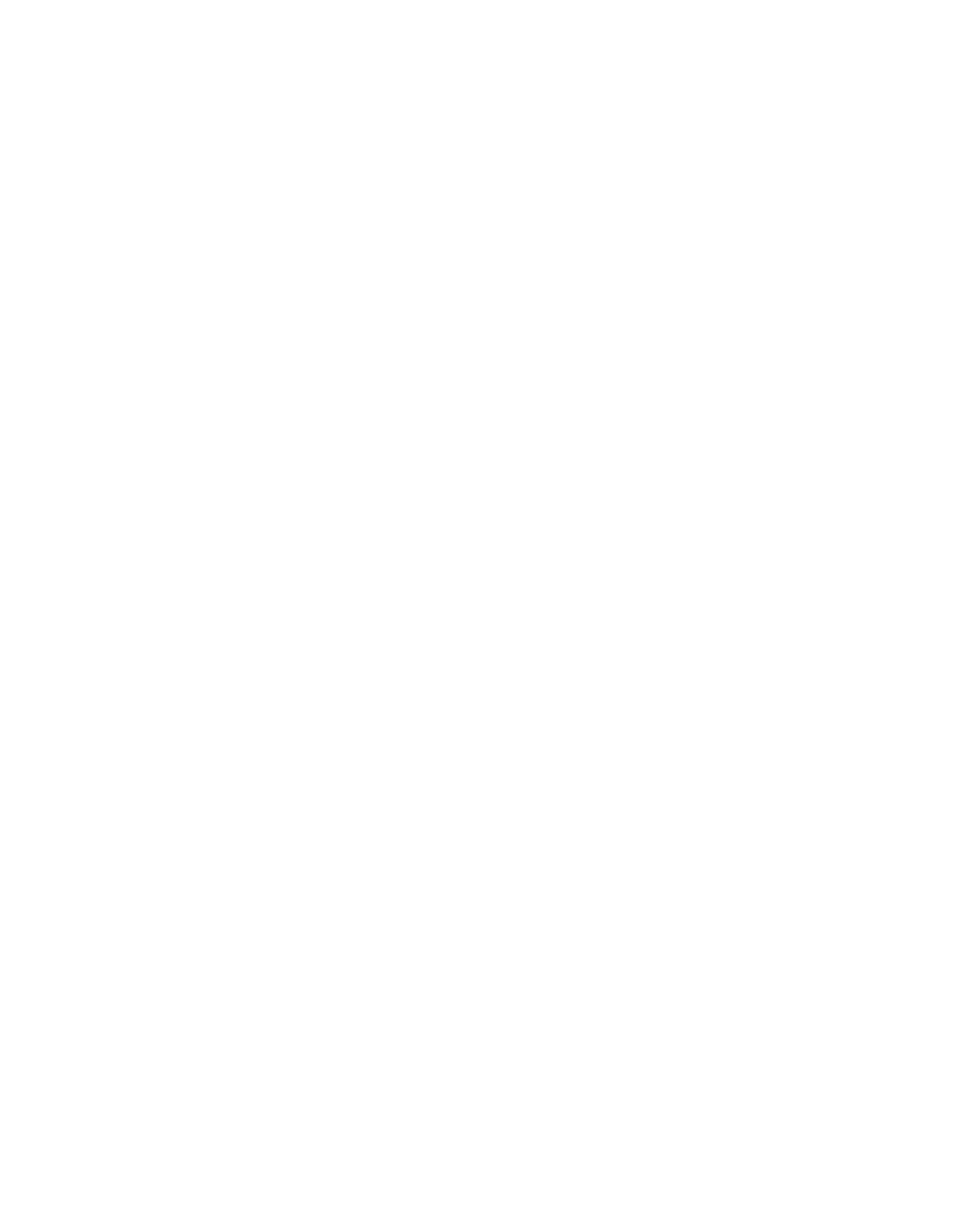# **Appendix A**

# **Problem Solving**

# **Overview**

### **Introduction**

This appendix describes how to diagnose and solve problems with the module using the light-emitting diode (LED) displays.

For detailed information modular media interface LEDs, refer to the *100 Mb/s Fast Ethernet Modular Media Cards Installation* manual.

## **In This Appendix**

| <b>Topic</b>               | Page  |
|----------------------------|-------|
| Normal Power-Up            | $A-2$ |
| <b>LED</b> Descriptions    | $A-3$ |
| Problem Solving Using LEDs | $A-5$ |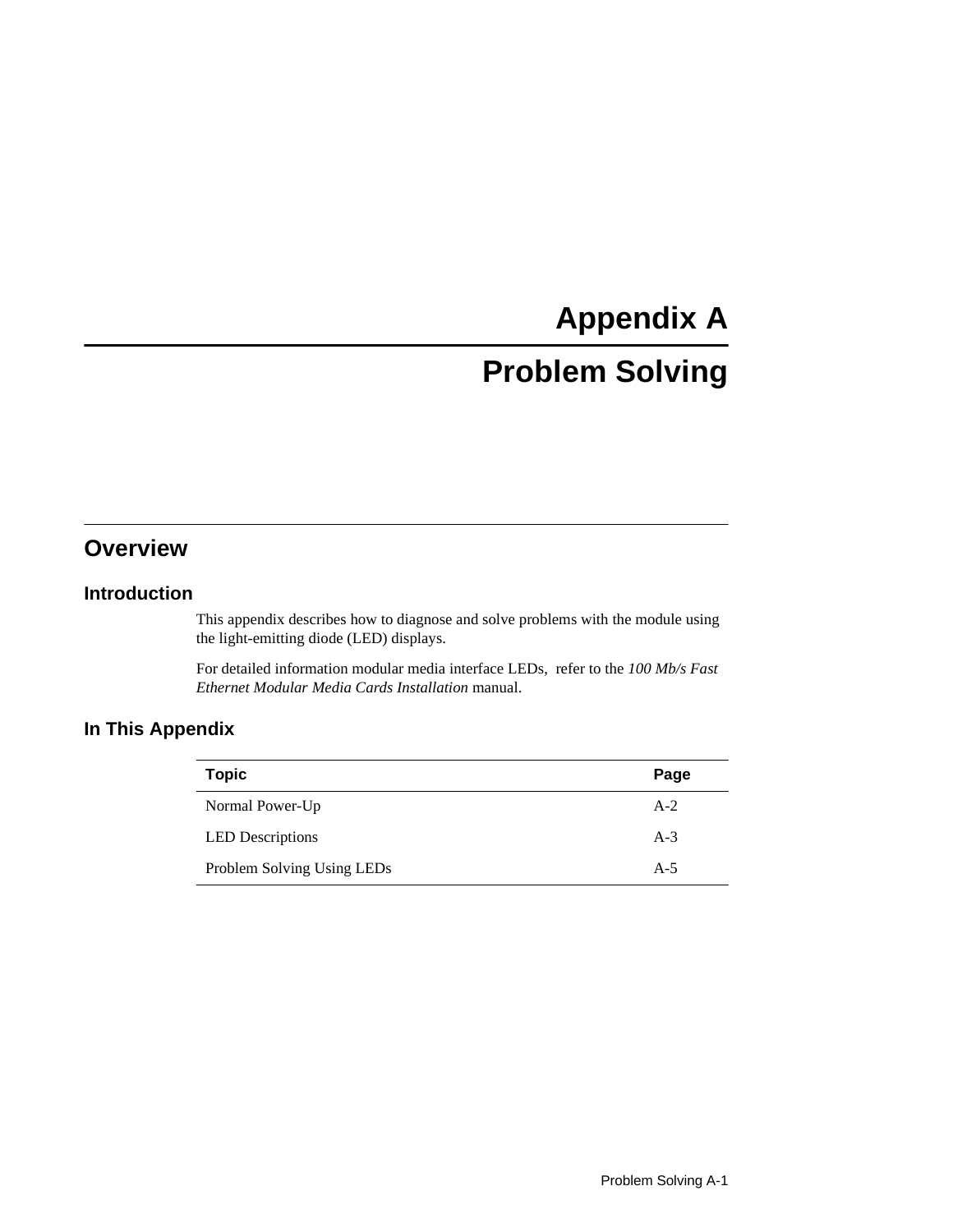<span id="page-85-0"></span>Normal Power-Up

# **Normal Power-Up**

| Event | <b>Description</b>                                                                                                                                                                   |
|-------|--------------------------------------------------------------------------------------------------------------------------------------------------------------------------------------|
|       | The module's Power LED lights as soon as power is applied to the unit.                                                                                                               |
|       | The module initiates its built-in self-test. Flashing Port State LEDs and<br>Port Activity LEDs indicate that the module is running various<br>subroutines as part of the self-test. |
|       | After the successful completion of self-test (within 60 seconds after<br>power is applied), the Module OK LED becomes lit.                                                           |
|       | The remaining LEDs now indicate their operational status.                                                                                                                            |

When the module's power is initially turned on, the following events occur:

Refer to [Table A-1](#page-86-0) for a list of states that are possible for each of the module's LEDs.

For detailed information on modular media interface LEDs, refer to the *100 Mb/s Fast Ethernet Modular Media Cards Installation* manual.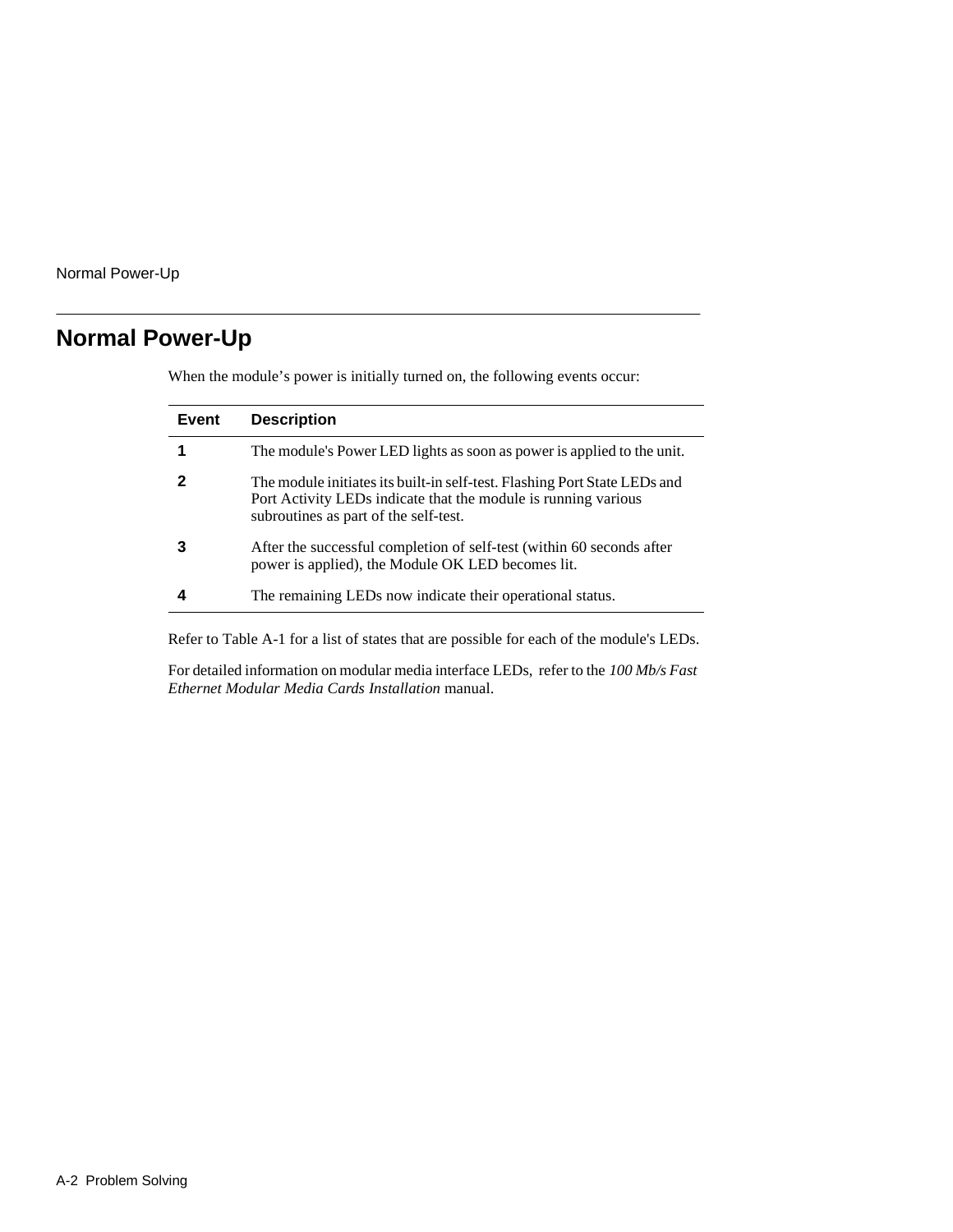#### LED Descriptions

## <span id="page-86-0"></span>**LED Descriptions**

The module's LEDs provide dynamic indications of the status of the module. The LEDs can be in various states (on, off, or flashing), and can change color (green or yellow) depending on the operational status of the module or the level of activity on the network.

For detailed information modular media interface LEDs, refer to the *100 Mb/s Fast Ethernet Modular Media Cards Installation* manual.

Table A-1 shows the states that are possible for each of the module's LEDs.

| <b>LED Name</b>                      | Off                                           | On (Green)                    | On (Yellow)                                                              | <b>Flashing</b>                                                                 |
|--------------------------------------|-----------------------------------------------|-------------------------------|--------------------------------------------------------------------------|---------------------------------------------------------------------------------|
| Power LED                            | No power.                                     | Module is<br>receiving power. | N/A                                                                      | N/A                                                                             |
| Module OK<br><b>LED</b>              | Self-test has<br>failed or is in<br>progress. | Module passed<br>self-test    | N/A                                                                      | Indicates a<br>downline load or<br>a non-fatal<br>failure.                      |
| <b>VNbus Status</b><br><b>LED</b>    | No connection                                 | See release<br>notes. $1$     | Module is<br>properly<br>attached to one<br>of the backplane<br>VNbuses. | (Green)<br>VN <sub>bus</sub> is<br>disconnected by<br>management<br>software.   |
| <b>VNbus Activity</b><br><b>LED</b>  | No traffic.                                   | N/A                           | Heavy traffic.<br>See release<br>notes. $1$                              | (Yellow)<br>Port is receiving/<br>transmitting<br>traffic on the<br>back panel. |
| <b>LDM</b> Port Status<br><b>LED</b> | No link<br>established.                       | Proper link<br>established.   | N/A                                                                      | Disabled.                                                                       |

**Table A-1: Module LED States**

<sup>1</sup> The VNbus Status and Traffic LEDs have different indications during a load state. Refer to the release notes for current descriptions.

(continued on next page)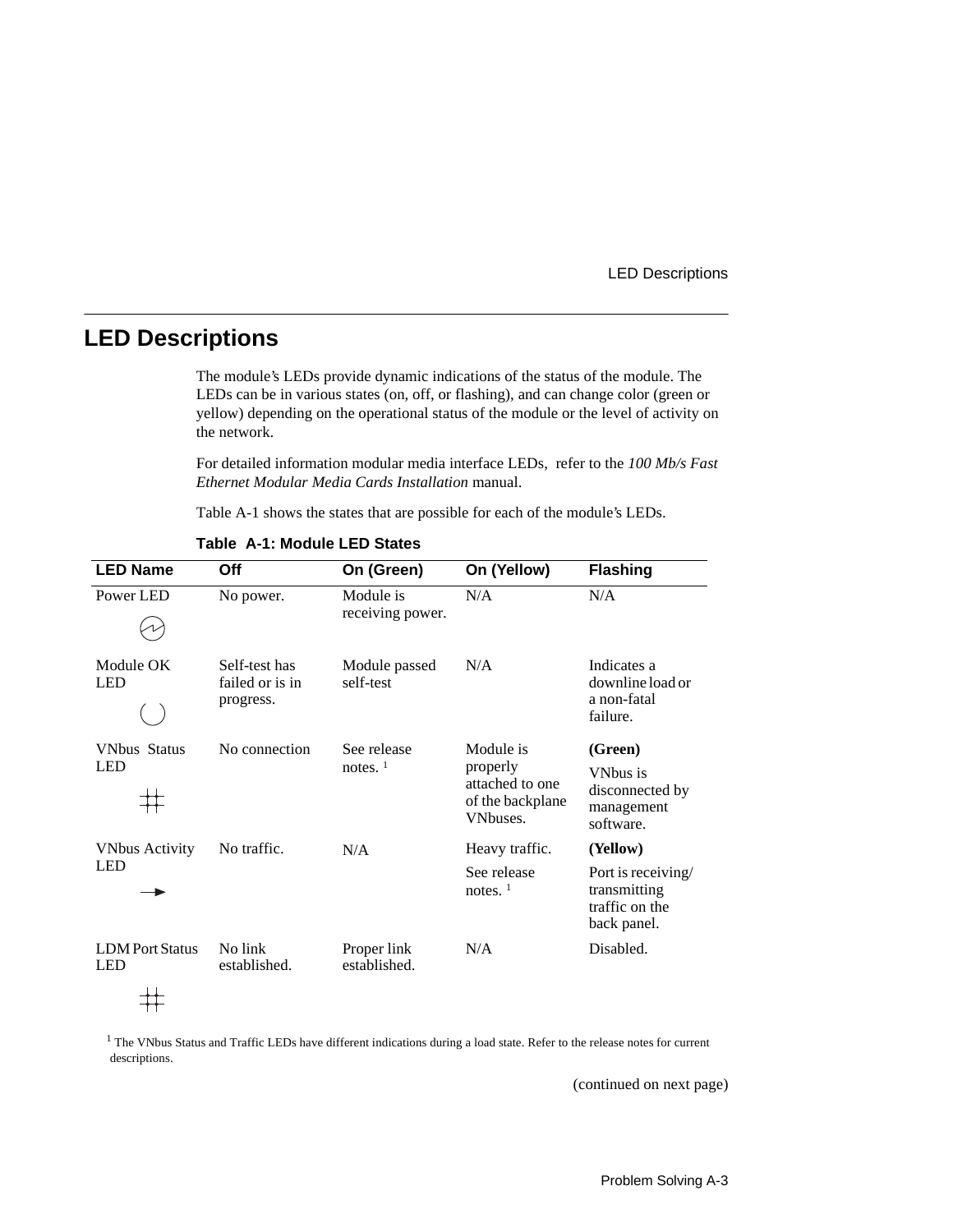### LED Descriptions

| <b>LED Name</b>                   | Off                                                                                            | On (Green)                                                                      | On (Yellow)                                                                                                                       | <b>Flashing</b>                                                                                                                                                    |
|-----------------------------------|------------------------------------------------------------------------------------------------|---------------------------------------------------------------------------------|-----------------------------------------------------------------------------------------------------------------------------------|--------------------------------------------------------------------------------------------------------------------------------------------------------------------|
| LDM Activity<br><b>LED</b>        | N/A                                                                                            | Indicates high<br>traffic.                                                      | N/A                                                                                                                               | Transmitting or<br>receiving<br>packets.                                                                                                                           |
| <b>Port Status</b><br><b>LEDs</b> | No valid link<br>being received<br>on the port.<br>No cable is<br>attached.<br>Port is broken. | Port is enabled<br>onto the front<br>panel and is<br>receiving a valid<br>link. | Port failure.                                                                                                                     | (Green)<br>Port is<br>management<br>disabled for<br>forwarding but<br>is still receiving<br>a valid link.                                                          |
| Port Activity<br><b>LEDs</b>      | No traffic is<br>being received/<br>transmissted to<br>the port.                               | Port is enabled<br>onto the front<br>panel and is<br>receiving a valid<br>link. | Port is enabled<br>onto the back<br>panel and is<br>receiving a valid<br>link. (In a<br>docking station<br>or MultiSwitch<br>900) | (Green)<br>Port is receiving/<br>transmitting<br>traffic on the<br>front panel.<br>(Yellow)<br>Port is receiving/<br>transmitting<br>traffic on the<br>back panel. |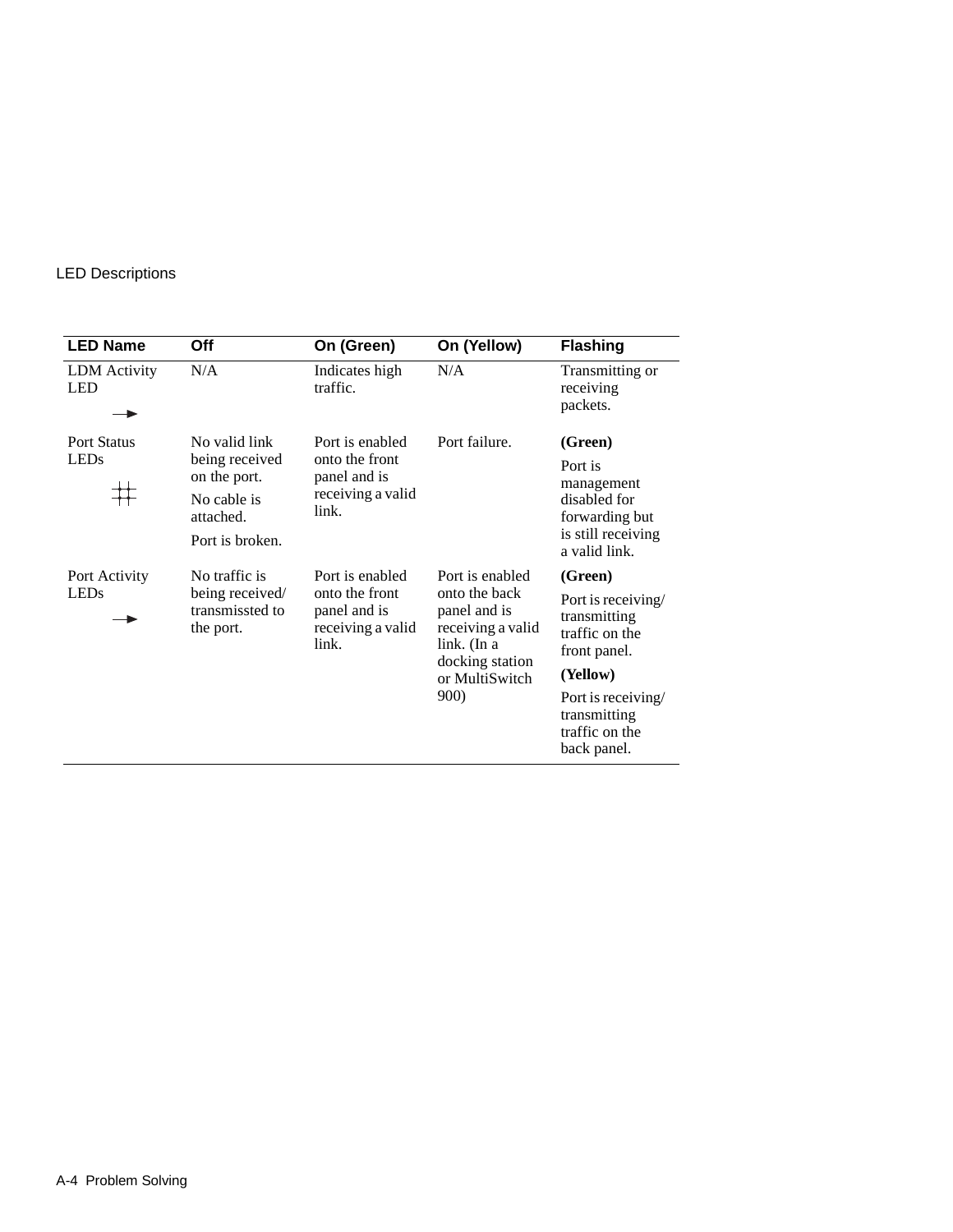Problem Solving Using LEDs

## <span id="page-88-0"></span>**Problem Solving Using LEDs**

When diagnosing a problem with the module, note that the problem is often indicated by the combined states of the module LEDs. Table A-2 lists the typical combined states of the LEDs for various error conditions that can occur during initial installation of the device, along with probable causes and corrective actions to take.

#### **NOTE**

If any of the following problems persist after taking corrective action, either replace the module or contact your Digital service representative.

| Symptom                     | <b>Probable Cause</b>                    | <b>Corrective Action</b>                                                                                                                                   |
|-----------------------------|------------------------------------------|------------------------------------------------------------------------------------------------------------------------------------------------------------|
| Power<br>LED is off.        | The module is not<br>receiving $+5$ Vdc. | Check the power status on the<br>Chassis Manager status display.                                                                                           |
|                             |                                          | If the Chassis Manager status display<br>indicates that power is available for<br>this module, press the release lever<br>and reseat or remove the module. |
|                             |                                          | Inspect the module's 48- or 160-pin<br>connector for bent or broken pins. If<br>any are bent or broken, replace the<br>module.                             |
| Module<br>OK LED is<br>off. | Self-test failed.                        | If the LED does not light within 60<br>seconds, lift and reseat the release<br>lever momentarily to repeat the self-<br>test.                              |

#### **Table A-2: Problem Solving Using the LEDs**

(continued on next page)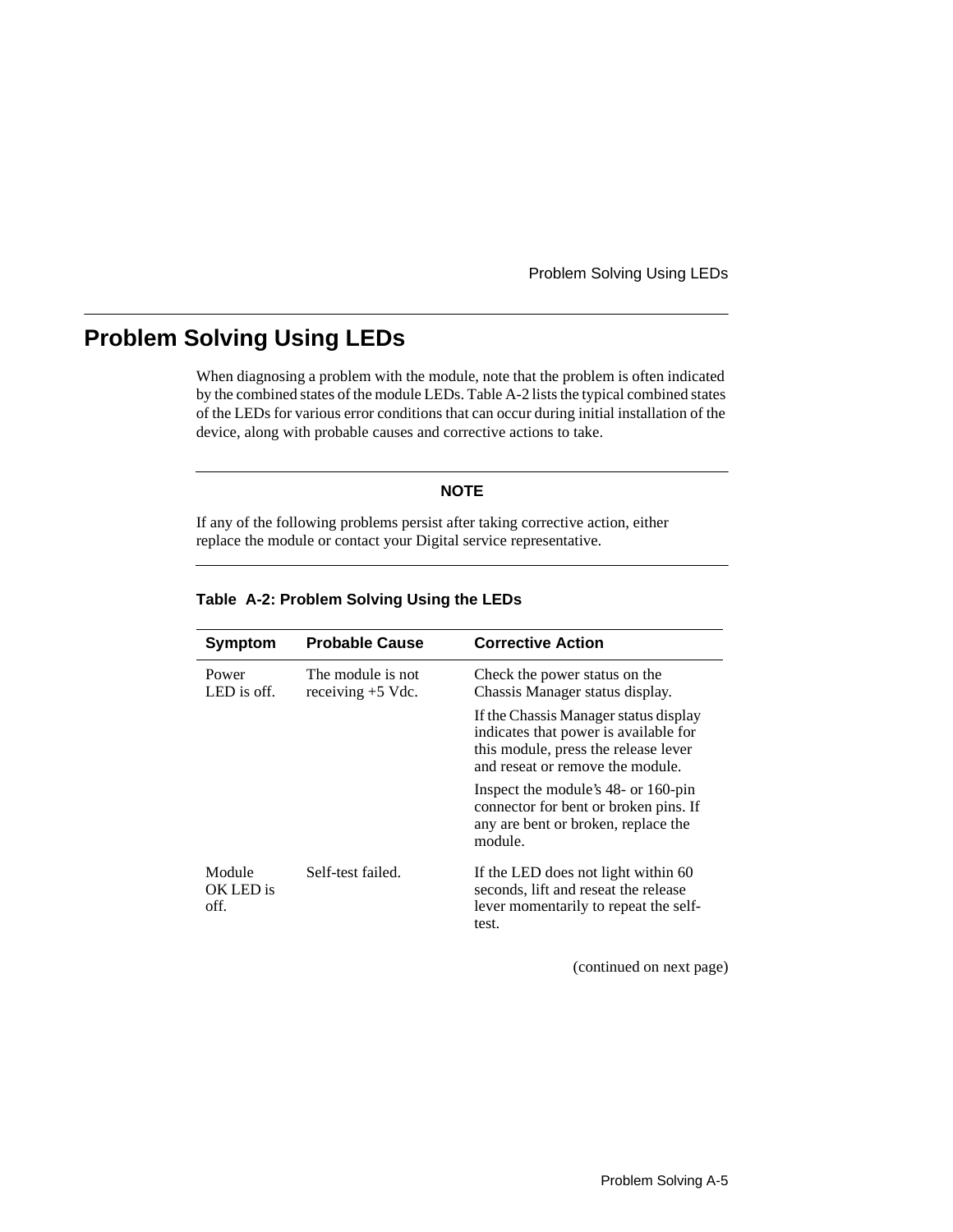## Problem Solving Using LEDs

| <b>Symptom</b>                                                                         | <b>Probable Cause</b>                                                                                                 | <b>Corrective Action</b>                                                                                                                                                                                                                                              |
|----------------------------------------------------------------------------------------|-----------------------------------------------------------------------------------------------------------------------|-----------------------------------------------------------------------------------------------------------------------------------------------------------------------------------------------------------------------------------------------------------------------|
| Module<br>OK LED is<br>flashing,<br>but module<br>continues<br>to operate<br>normally. | A nonfatal error<br>occurred.                                                                                         | Turn power off and on.                                                                                                                                                                                                                                                |
| <b>VNbus</b><br><b>Status LED</b><br>is off.                                           | No connection.                                                                                                        | Check that the module is properly<br>attached to one of the backplane<br>VNbuses and that the VNbus is<br>connected by management software.                                                                                                                           |
| <b>VNbus</b><br>Activity<br>LED is off.                                                | There is low traffic<br>acvity or no traffic<br>activity.                                                             | Ensure that there is traffic activity. If<br>the VNbus traffic LED fails to turn<br>on, then turn the module off<br>momentarily by removing it from the<br>power supply. Check that the VNbus<br>Traffic LED blinks momentarily<br>during the LED power-up self-test. |
|                                                                                        | The module or any<br>other unit in the<br>MultiSwitch 900 may<br>not be connectived to<br>an active VNbus<br>channel. | Connect a known active VNbus<br>channel to any unit in the<br>MultiSwitch 900.                                                                                                                                                                                        |
|                                                                                        | If the module is<br>connected to an active<br>VNbus and the VNbus<br>Traffic LED is off, the<br>module is defective.  | Replace the module.                                                                                                                                                                                                                                                   |
| <b>LDM</b> Port<br><b>Status LED</b><br>is off.                                        | No link established.                                                                                                  | Check that a proper link has been<br>established.                                                                                                                                                                                                                     |
| <b>Port Status</b><br>LEDs are<br>off.                                                 | No cable attached or<br>port is broken.                                                                               | Check cable type.                                                                                                                                                                                                                                                     |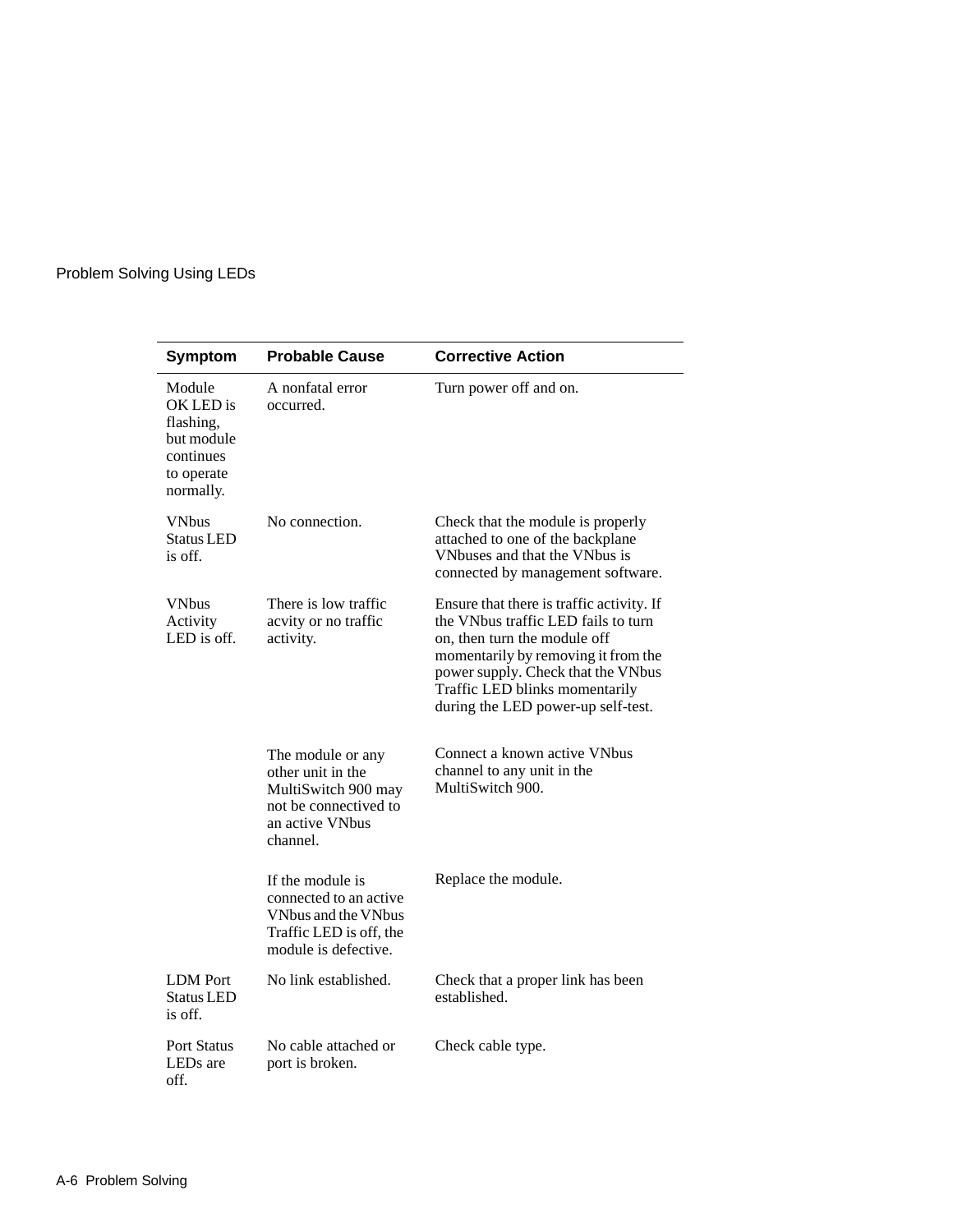## Problem Solving Using LEDs

| Symptom                                          | <b>Probable Cause</b>                                                                                             | <b>Corrective Action</b>                                                                                                                                                                                                                                               |
|--------------------------------------------------|-------------------------------------------------------------------------------------------------------------------|------------------------------------------------------------------------------------------------------------------------------------------------------------------------------------------------------------------------------------------------------------------------|
| Port<br>Activity<br>LED <sub>s</sub> are<br>off. | There is low or no port<br>activity.                                                                              | Ensure that the port is present. If the<br>Port Activity LED stills fails to turn<br>on, then turn the module off<br>momentarily by removing it from the<br>power supply. Check that the Port<br>Activity LEDs blink momentarily<br>during the LED power-up self-test. |
|                                                  | Ensure that the cable<br>has activity on it. If the<br>LED still fails to turn<br>on, the module is<br>defective. | Replace the module.                                                                                                                                                                                                                                                    |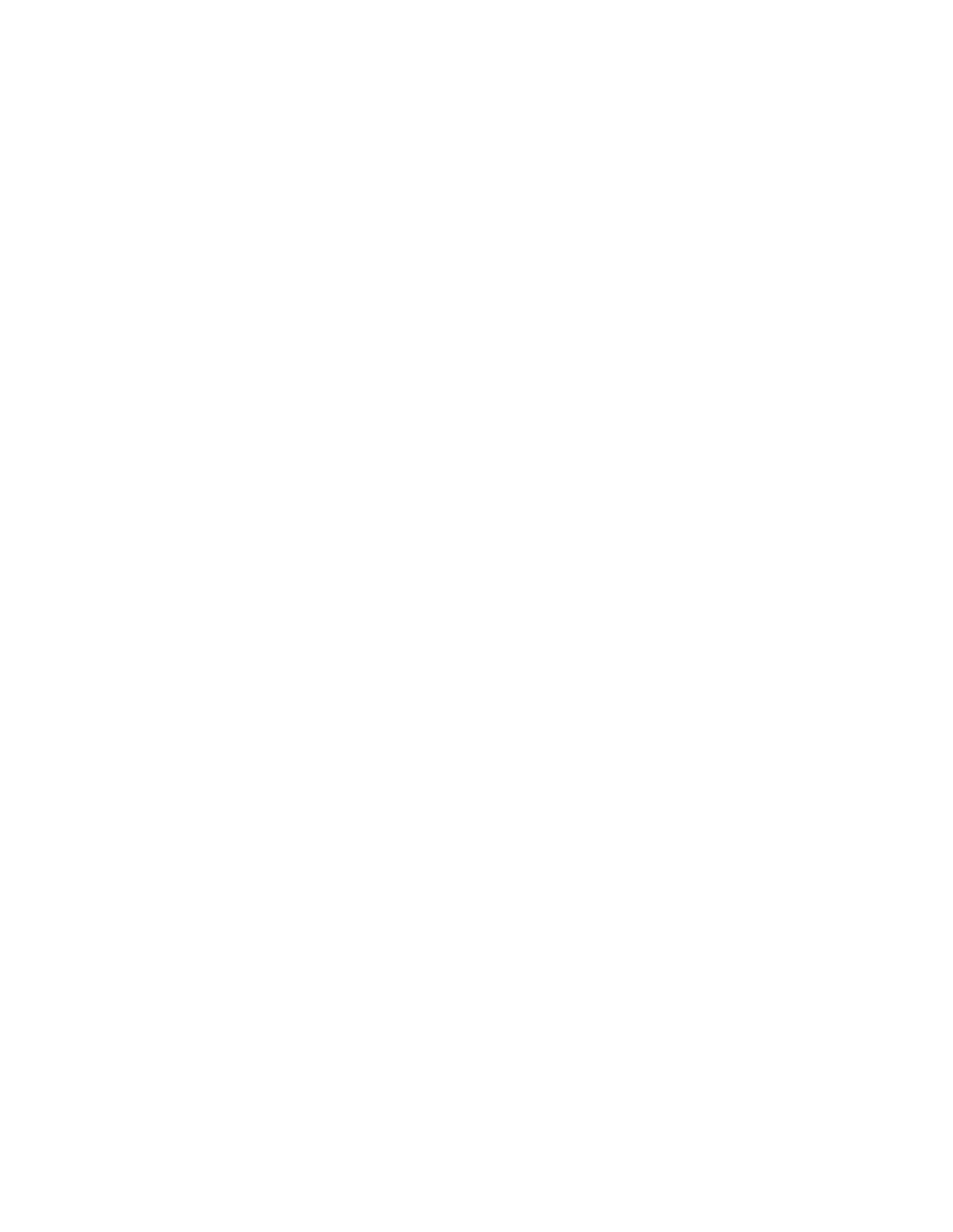# **Appendix B**

# **Connectors and Adapters**

# **Overview**

### **Introduction**

This appendix shows detailed illustrations of the connectors, and their pin assignments, and adapters used on the DIGITAL VNswitch 900EX module.

## **In This Appendix**

| <b>Topic</b>                   | Page  |
|--------------------------------|-------|
| Connectors and Pin Assignments | $B-2$ |
| Adapters                       | $B-4$ |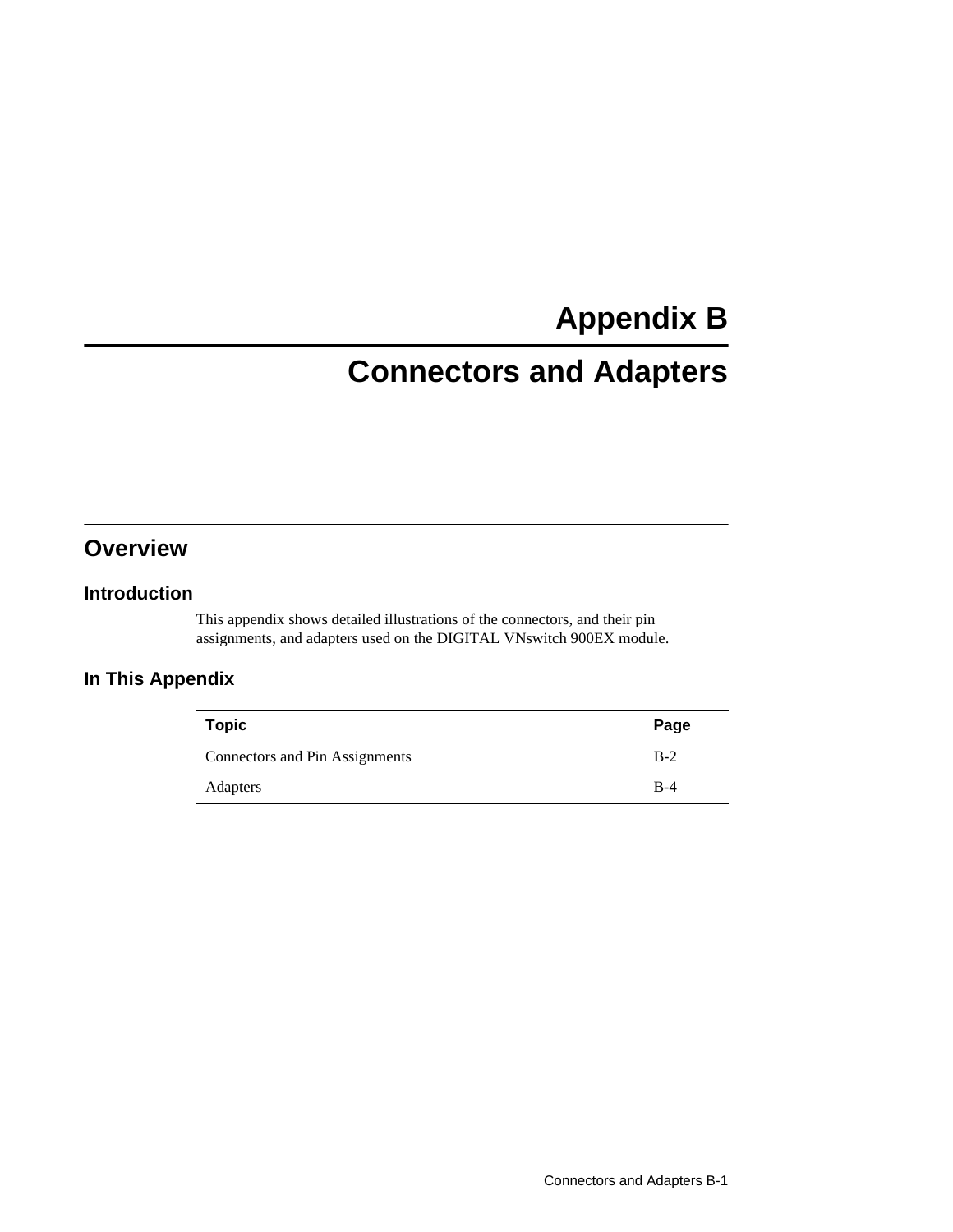<span id="page-93-0"></span>Connectors and Pin Assignments

# **Connectors and Pin Assignments**

## **10BaseT (8-Pin MJ) Crossover Connector**

Figure B-1 shows the 8-pin MJ crossover connector and its pin assignments.

### **Figure B-1: 8-pin MJ Crossover Connector**



NPG-8719-95F

Table B-1 lists the pin assignments for the 8-pin MJ crossover connector.

| Pin                         | <b>Assignment</b> | Pin | <b>Assignment</b> |  |
|-----------------------------|-------------------|-----|-------------------|--|
|                             | $RX+$             |     | Unused            |  |
| $\mathcal{D}_{\mathcal{L}}$ | $RX -$            | h   | TX-               |  |
|                             | $TX+$             |     | Unused            |  |
|                             | Unused            | 8   | Unused            |  |

**Table B-1: 8-pin MJ Crossover Connector Pin Assignments**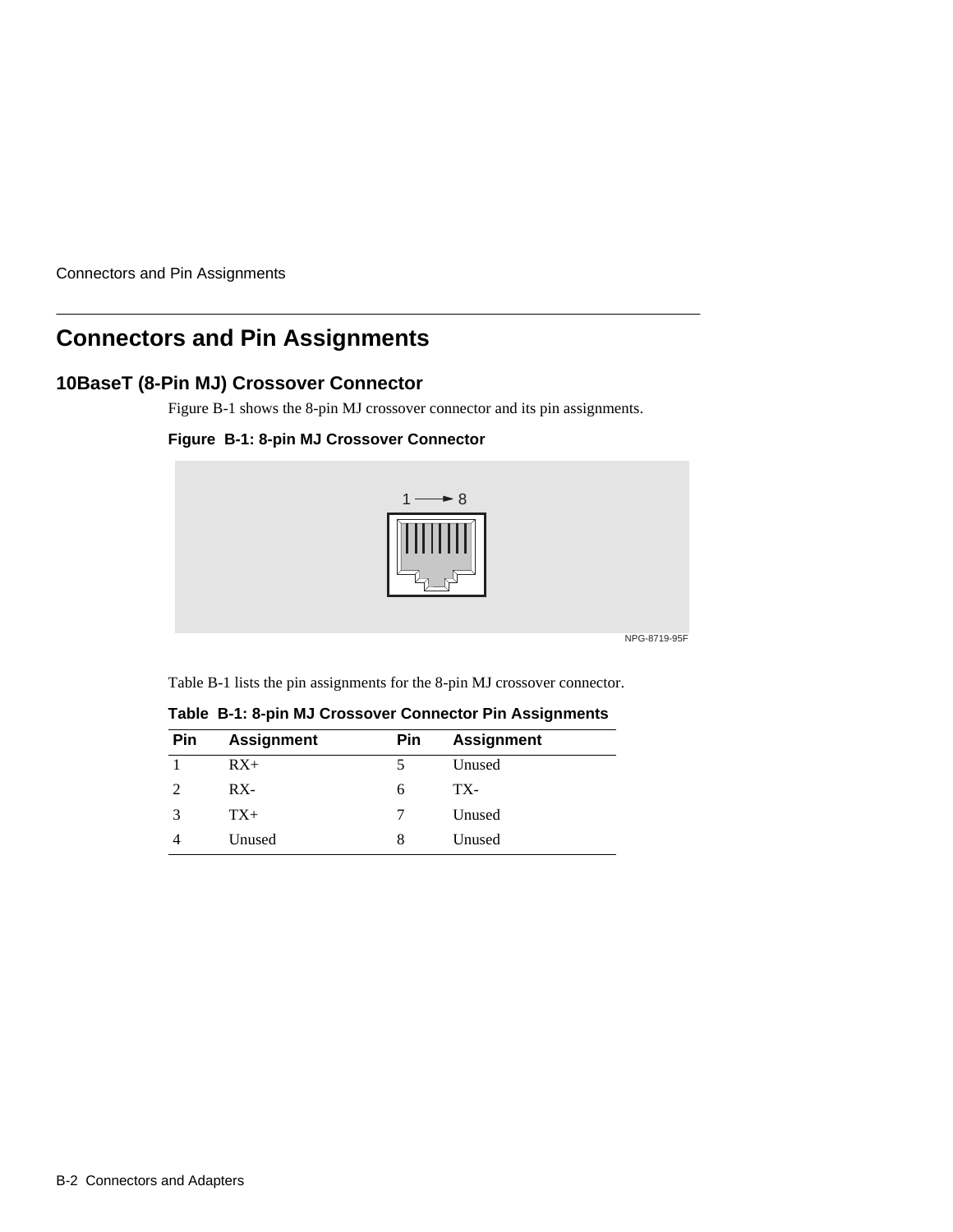Connectors and Pin Assignments

## **10BaseT (8-pin MJ) Straight-Through Connector**

Figure B-2 shows the 8-pin MJ straight–through port connector and its pin assignments.

### **Figure B-2: 10BaseT Ethernet Port Connector**



Table B-2 lists the pin assignments for the 8-pin MJ straight–through connector.

| Pin | <b>Assignment</b> | Pin | <b>Assignment</b> |  |
|-----|-------------------|-----|-------------------|--|
|     | $TX+$             |     | NC                |  |
|     | TX-               | 6   | $RX -$            |  |
|     | $RX+$             |     | NC                |  |
|     | NC.               |     | NC.               |  |

**Table B-2: 8-pin MJ Straight-Through Connector Pin Assignments**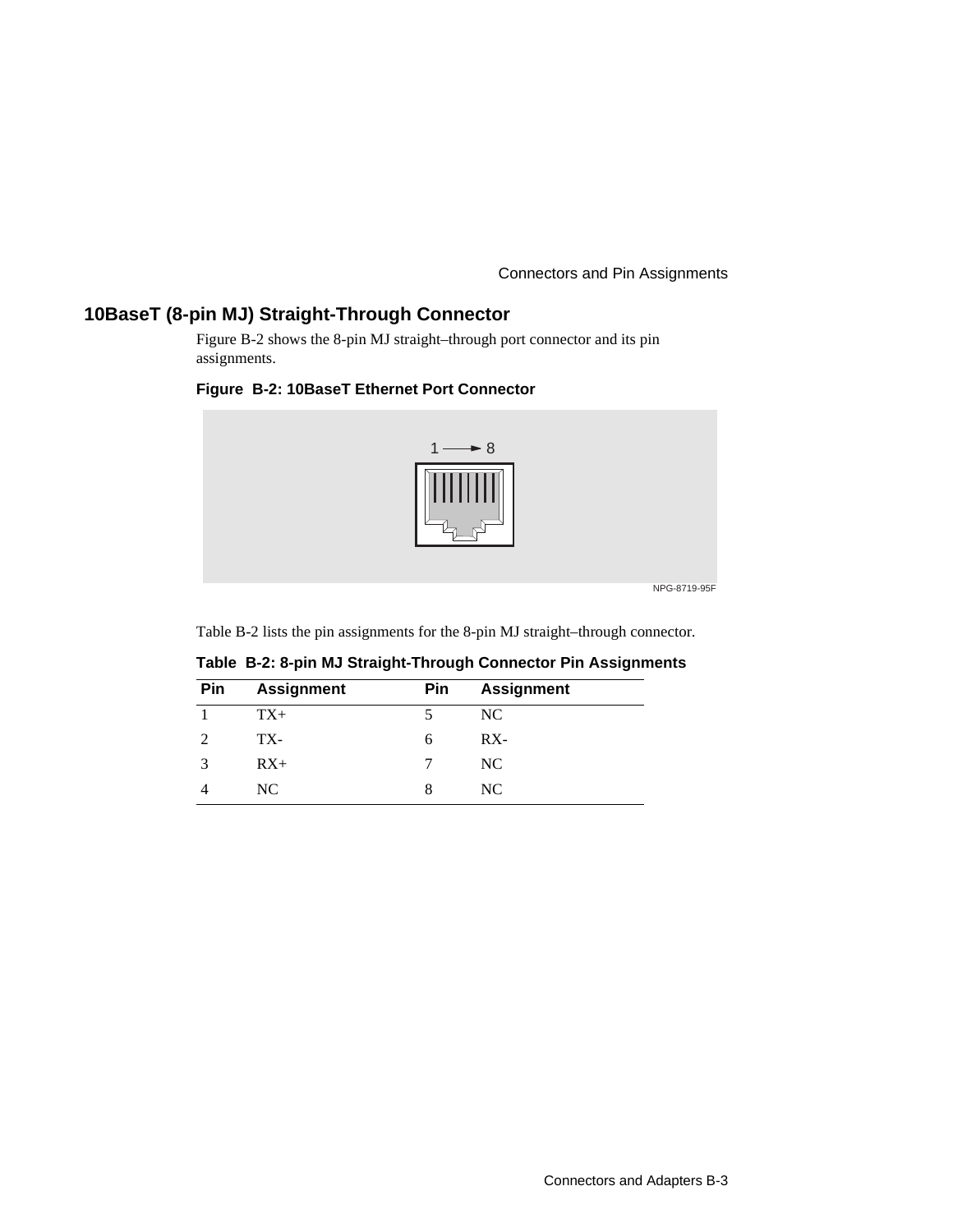<span id="page-95-0"></span>Adapters

# **Adapters**

## **H8571-J Adapter**

Figure B-3 shows the H8571-J adapter (6-pin MMJ connector to 9-pin D-sub connector) and its pin assignments.

#### **Figure B-3: H8571-J Adapter**



### **H8575-A Adapter**

Figure B-4 shows the H8575-A adapter (6-pin MMJ connector to 25-pin D-sub connector) and its pin assignments.

### **Figure B-4: H8575-A Adapter**

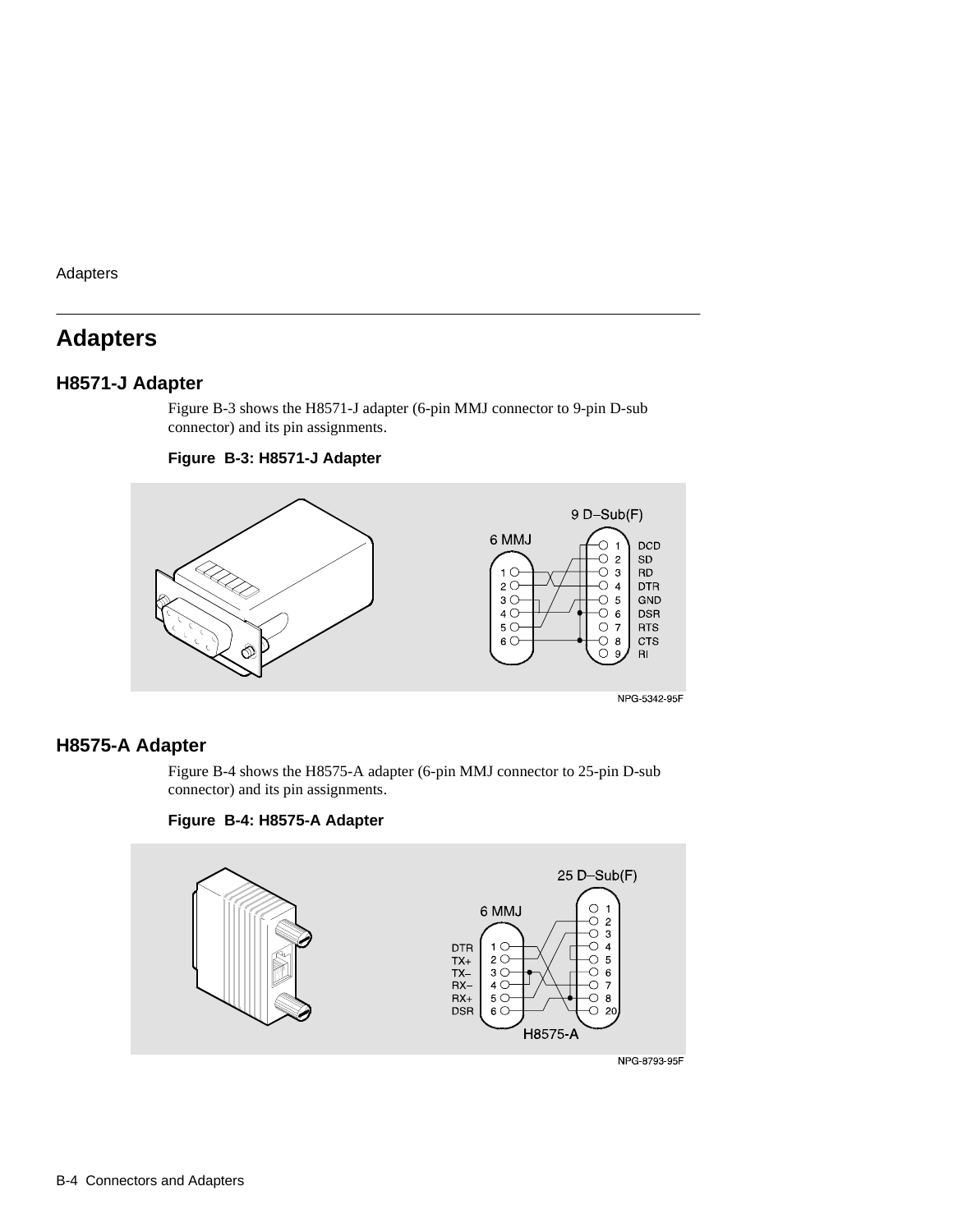# **Appendix C**

# **Product Specifications**

# **Overview**

### **Introduction**

This appendix lists the product and acoustical specifications for the DIGITAL VNswitch 900EX module. It also provides a list of connectors on the VNswitch 900EX module, the DIGITAL MultiSwitch 900, and the DEChub ONE and DEChub ONE-MX docking stations.

## **In This Appendix**

| <b>Topic</b>                     | Page  |
|----------------------------------|-------|
| <b>Product Specifications</b>    | $C-2$ |
| <b>Acoustical Specifications</b> | $C-3$ |
| Connectors                       | $C-4$ |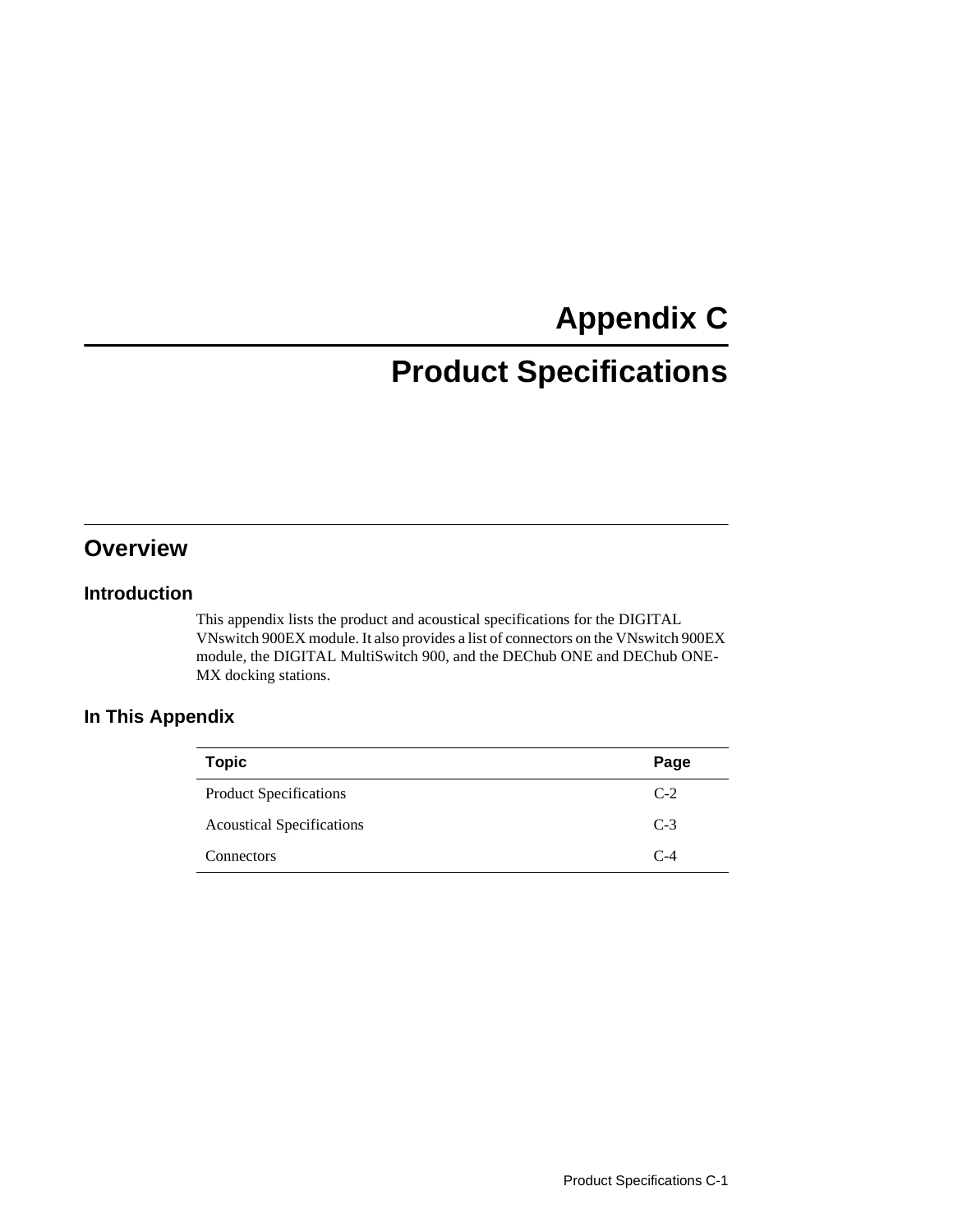<span id="page-97-0"></span>Product Specifications

j.

# **Product Specifications**

Table C-1 lists the product specifications for the module.

### **Table C-1: Product Specifications**

| <b>Parameter</b>                                                  | <b>Specification</b>                                                                                                      |
|-------------------------------------------------------------------|---------------------------------------------------------------------------------------------------------------------------|
| <b>Environment</b>                                                |                                                                                                                           |
| Operating temperature $1$                                         | 5 $\rm{^{\circ}C}$ to 50 $\rm{^{\circ}C}$ (41 $\rm{^{\circ}F}$ to 122 $\rm{^{\circ}F}$ )                                  |
| <b>Relative Humidity</b>                                          | 10% to 95% noncondensing                                                                                                  |
| Altitude                                                          |                                                                                                                           |
| Operating                                                         | Sea level to 4267 m (14,000 ft)                                                                                           |
| Nonoperating                                                      | Sea level to 12192 m (40,000 ft)                                                                                          |
| Power                                                             | 52.0 W, total power                                                                                                       |
|                                                                   | 8.9 A, 5 Vdc                                                                                                              |
|                                                                   | 0.12 A, 12 Vdc                                                                                                            |
|                                                                   | 0.5 A, 15 Vdc                                                                                                             |
| <b>Physical</b>                                                   |                                                                                                                           |
| Height                                                            | 44.45 cm (17.5 in)                                                                                                        |
| Width                                                             | 4.45 cm $(1.75 \text{ in})$                                                                                               |
| Depth                                                             | $15.25$ cm $(6 \text{ in})$                                                                                               |
| Weight                                                            | $1.9 \text{ kg} (4.2 \text{ lb})$                                                                                         |
| <b>Shock (Class A/B for</b><br>products weighing<br>under 100 lb) | $10 G / 10$ ms half sine pulse in three orthogonal axes                                                                   |
| <b>Vibration (Class C)</b>                                        | 5 to 200 Hz sine sweep $\omega$ 0.25 G limited by 0.5mm (0.02 in)<br>displacement DA* 200 to 500 Hz sine sweep $@$ 0.10 G |
| <b>Certification</b>                                              | CE, CSA, FCC, TÜV, UL, VCCI, C-TICK                                                                                       |

<sup>1</sup> For sites above 2400 m (8,000 ft), decrease the operating temperature specification by 1.8°C for each 1000 m or 3.2°F for each 3200 ft.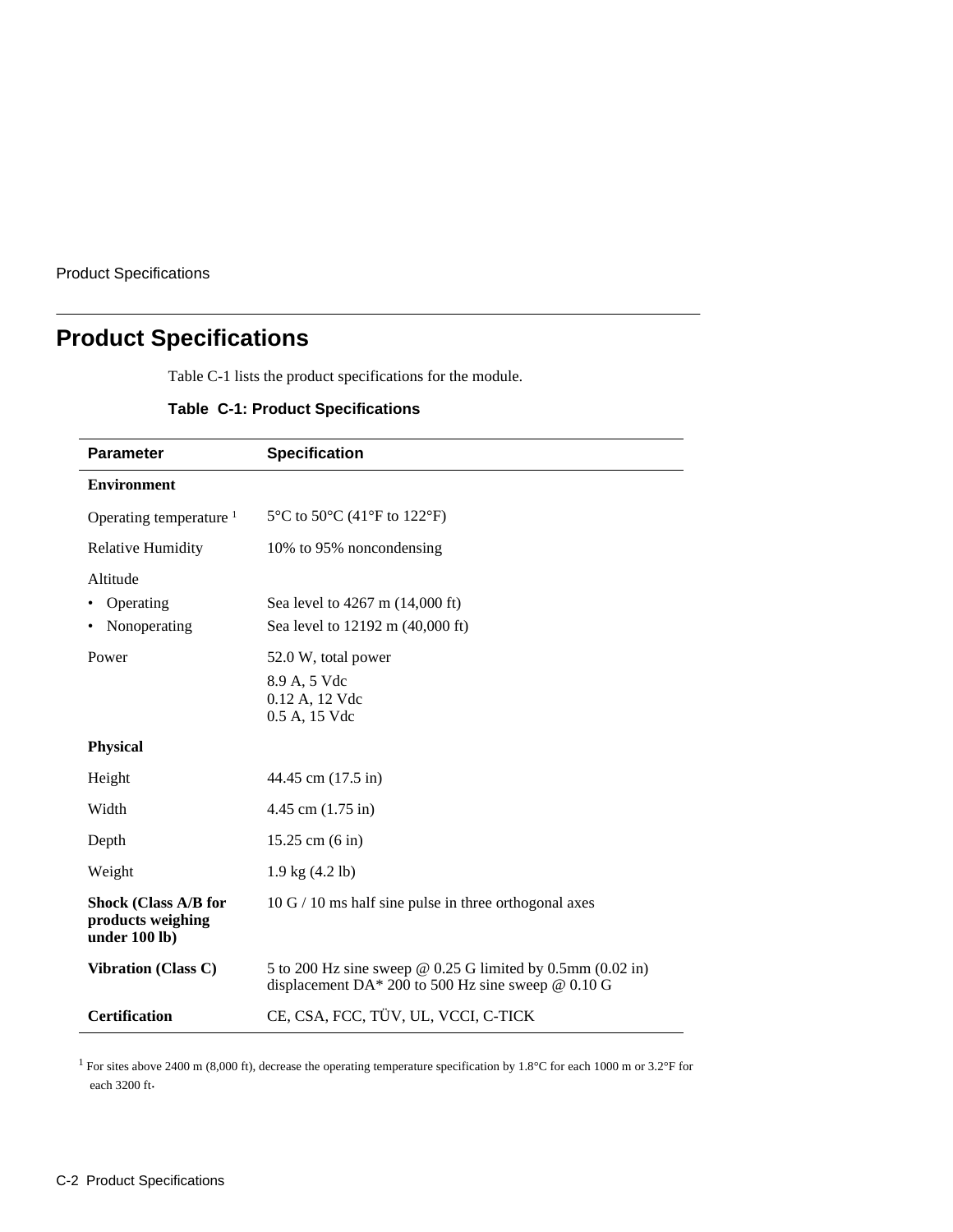Acoustical Specifications

# <span id="page-98-0"></span>**Acoustical Specifications**

Table C-2 and Table C-3 list the acoustical specifications for the module in English and German.

### **Table C-2: English Acoustical Specifications**

Declared Values per ISO 9296 and ISO 77791

| <b>Product</b>  | <b>Sound Power Level</b><br>$L_{WAd}$ , B | <b>Sound Pressure Level</b><br>$L_{\mathsf{pAm}}$ , dBA<br>(bystander positions) |
|-----------------|-------------------------------------------|----------------------------------------------------------------------------------|
|                 | <b>Idle/Operate</b>                       | <b>Idle/Operate</b>                                                              |
| <b>DVNEX</b>    | 5.0                                       | 37                                                                               |
| $DVMEX + DEHUA$ | 5.3                                       | 40                                                                               |
| $DVMEX + DEF1H$ | 5.4                                       | 39                                                                               |

<sup>1</sup> Current values for specific configurations are available from Digital Equipment Corporation representatives.  $1 B = 10$  dBA.

#### **Table C-3: German Acoustical Specifications**

Schallemissionswerte Werteangaben nach ISO 9296 und ISO 7779/DIN EN27779<sup>2</sup>

| <b>Produkt</b>  | Schalleistungspegel<br>$L_{WAd}$ , B | Schalldruckpegel<br>$L_{\sf pAm}$ , dBA<br>(Zuschauerpositionen) |
|-----------------|--------------------------------------|------------------------------------------------------------------|
|                 | Leerlauf/Betrieb                     | Leerlauf/Betrieb                                                 |
| <b>DVNEX</b>    | 5,0                                  | 37                                                               |
| $DVMEX + DEHUA$ | 5.3                                  | 40                                                               |
| $DVMEX + DEF1H$ | 5.4                                  | 39                                                               |

2 Aktuelle Werte für spezielle Ausrüstungsstufen sind über die Digital Equipment Vertretungen erhältlich.  $1 B = 10$  dBA.